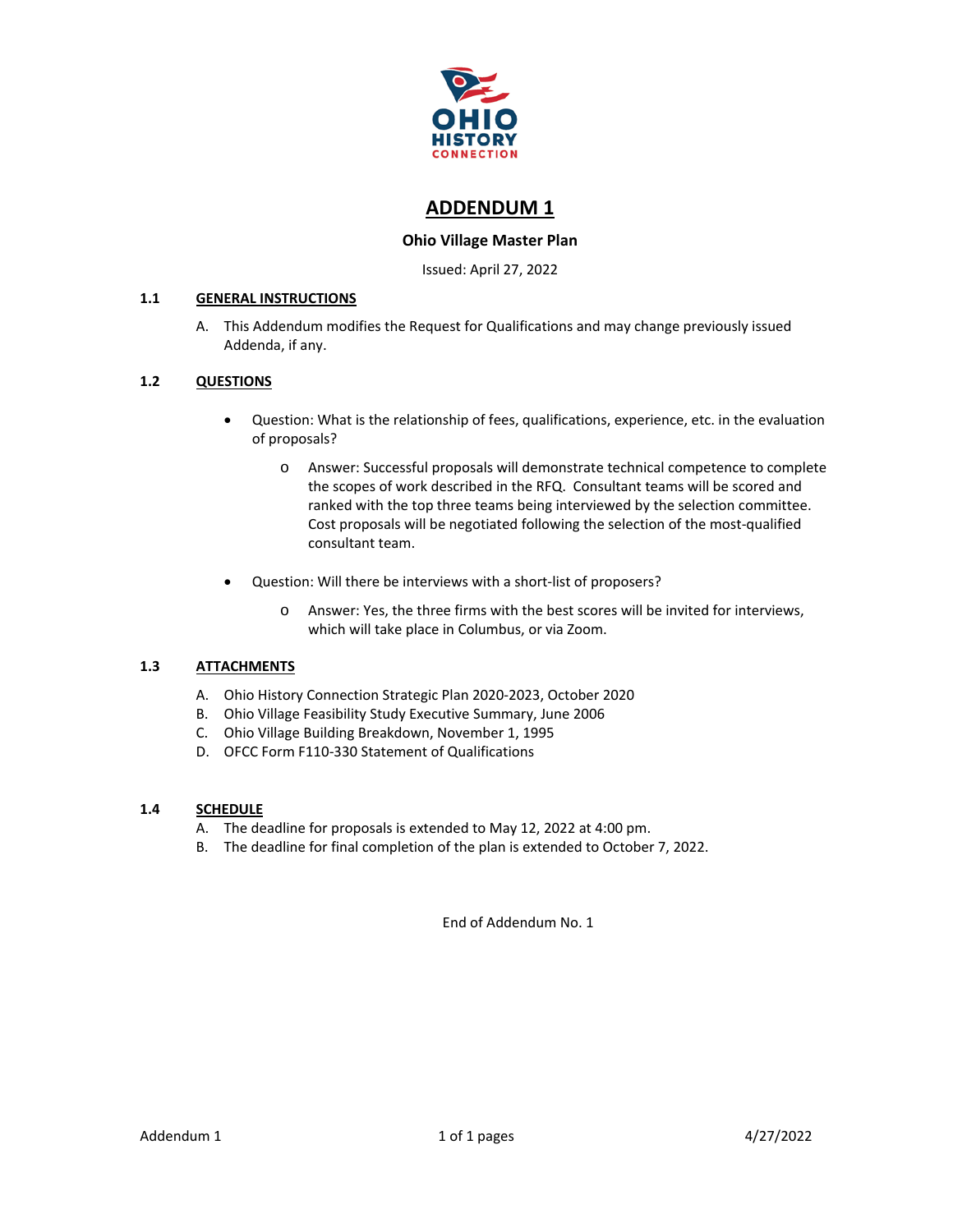# OHIO HISTORY **CONNECTION**

**STRATEGIC PLAN 2020-2023**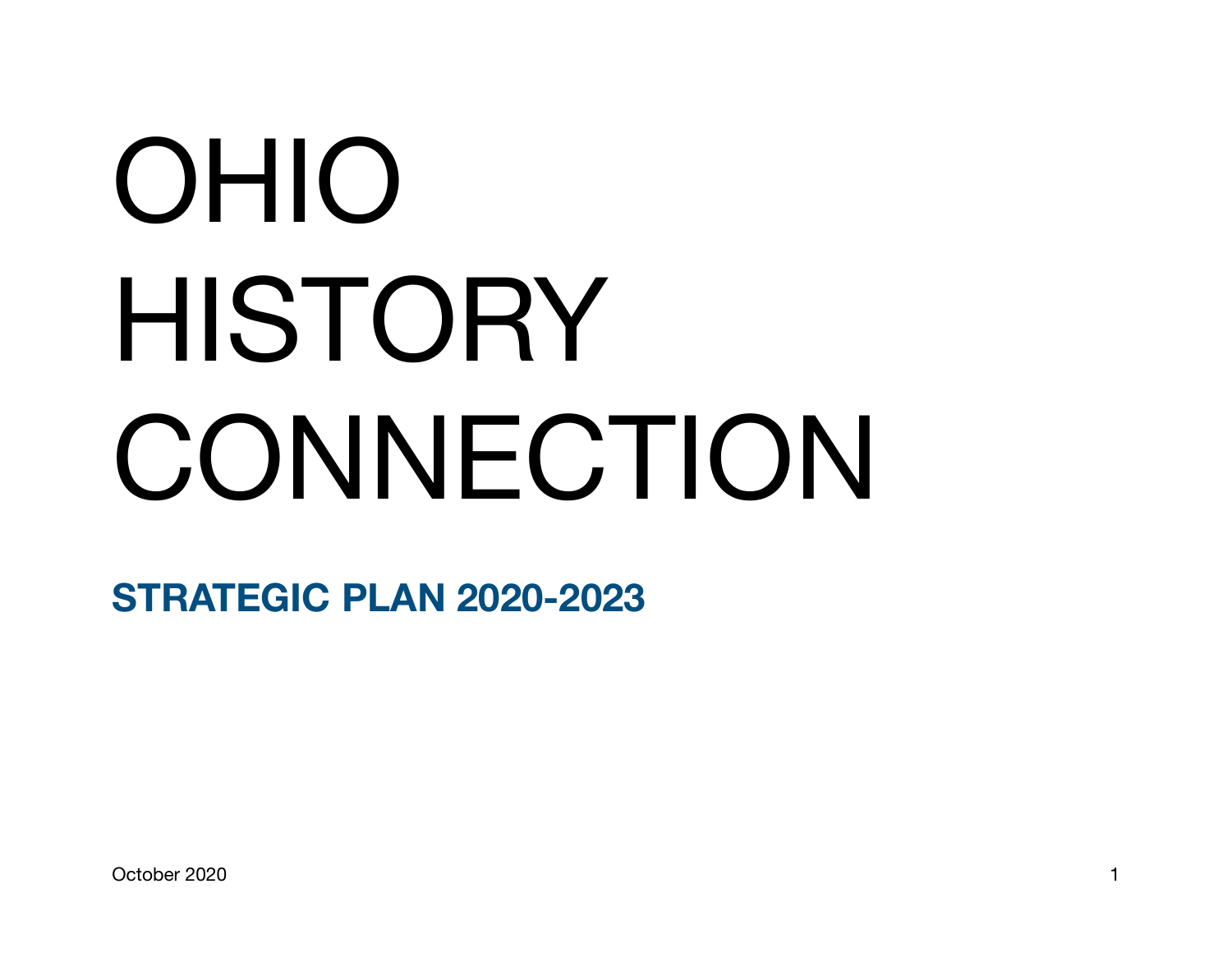# **TABLE OF CONTENTS**

**Letter from Mountain Top Vision** 

**Beginning with Preparation** 

**The Intentional Journey** 

**Strategic Priorities, Strategic Objectives, and Strategic Tactics** 

**Major Organizational Projects and Major Division/Departmental Projects** 

**Evaluation**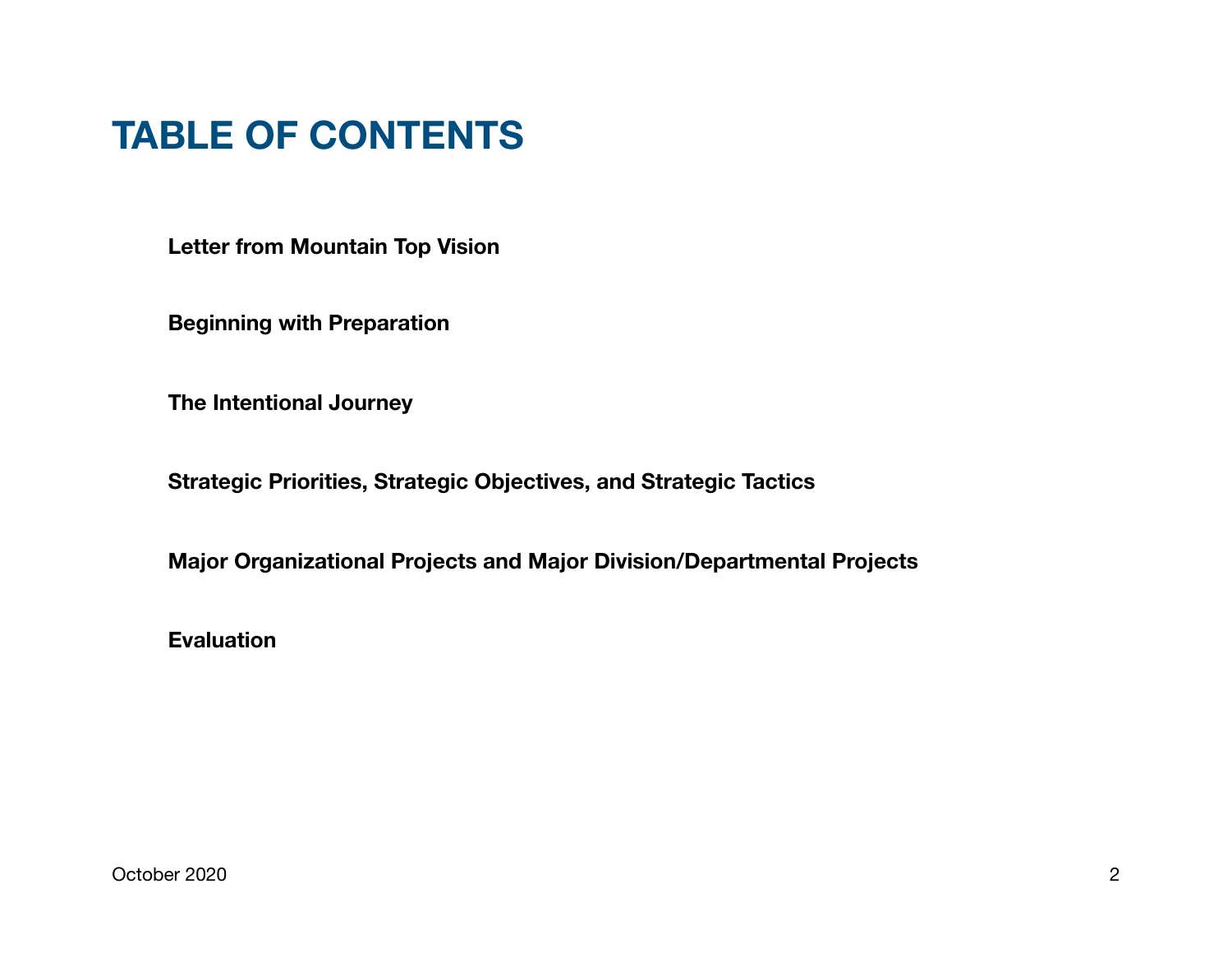# **LETTER FROM MOUNTAIN TOP VISION**

It is my pleasure to introduce the Ohio History Connection Strategic Plan 2020-2023!

Mountain Top Vision, led by Dina Bailey, was hired by the Ohio History Connection to facilitate the visioning and development of the organization's strategic plan. The consulting firm is recognized for generating systemic change within organizations so that they can more positively impact their communities and, so, impact the world.

The strategic planning process included: an audit of relevant financial, development, interpretation, and collections documents; audience insights from external feedback opportunities; joint discussions between the Board and the Ohio Forum staff relevant to organization and field-wide strategic issues; weekly Ohio Forum meetings and/or working sessions; departmental and Board feedback check-ins; and, priority/resource alignment.

The resulting strategic plan is informed, relevant, and multi-year. It is a cascading plan where the intention is to provide a detailed roadmap for the first year, and a clear direction for the remaining years, while recognizing a need for flexibility and adaptability the farther out the organization moves from the date of the strategic plan's original approval by the Board. Furthermore, the Ohio Forum spent a significant amount of time at the outset ensuring that there was both a shared understanding of and support for clear alignment with the Ohio History Connection's mission, vision, and values.

Special thanks to the entire staff and Board, especially members of the Ohio Forum, for their commitment, constructive participation, and valuable input throughout the process!

Best wishes,<br>Dina Bailen

October 2020 3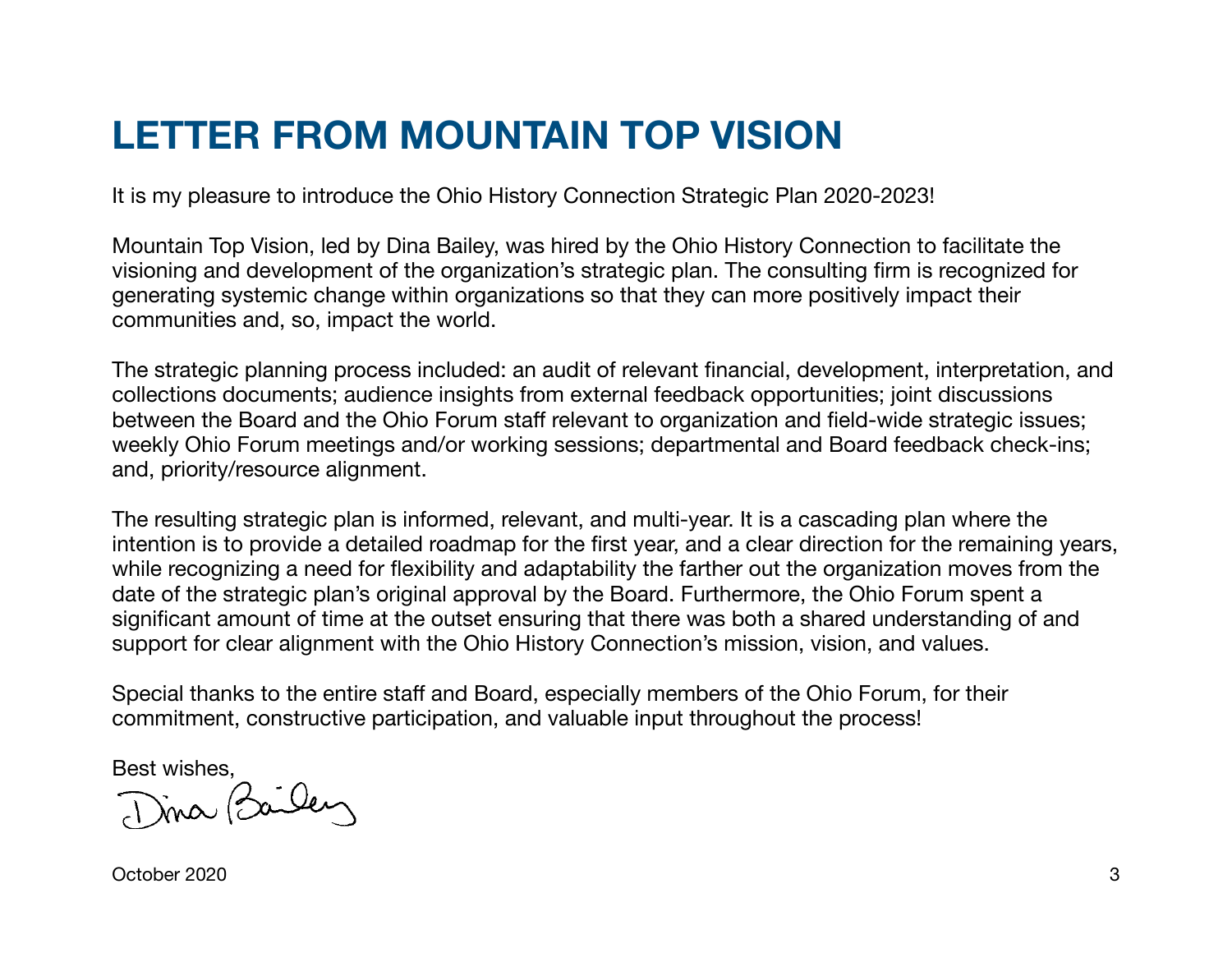# **BEGINNING WITH PREPARATION**

The Ohio History Connection, formerly the Ohio Historical Society, is a statewide history organization that was chartered in 1885. As a 501(c)3 nonprofit organization, the Ohio History Connection is responsible for carrying out history services for Ohio and its citizens.

As society confronts a range of issues, movements, and moments in 2020, there remains an opportunity for the Ohio History Connection to provide relevance by embracing the complexities of today and making connections between the past, present, and future. Across the nation, and within Ohio, people are searching for credible resources that connect aspects of history with current events. In order for the Ohio History Connection to be a trustworthy resource, the Board, senior leadership, and staff must be aligned.

It should be acknowledged that much of the strategic planning work followed other strategic discussions and decisions made in conjunction with the socio-economic impacts of the COVID pandemic and demonstrations that followed the murder of George Floyd.

This report serves as a bridge, recognizing the tumultuous impact that 2020 has had, and continues to have, on the United States and the world. In developing a strategic plan for the next three years, the Ohio History Connection recognizes the significant economic, political, and cultural developments currently underway and acknowledges that any plan created in this moment must naturally be simultaneously visionary and practical in nature.

The foundational statements, strategic priorities, objectives, and tactics reported here are outputs of a robust process that leaned on the expertise, passion, and dedication of Ohio History Connection staff as well as valuable input from Board feedback and the analysis of community data. The Ohio Forum has been essential in their commitment to numerous working sessions while also being ambassadors with their divisions/departments.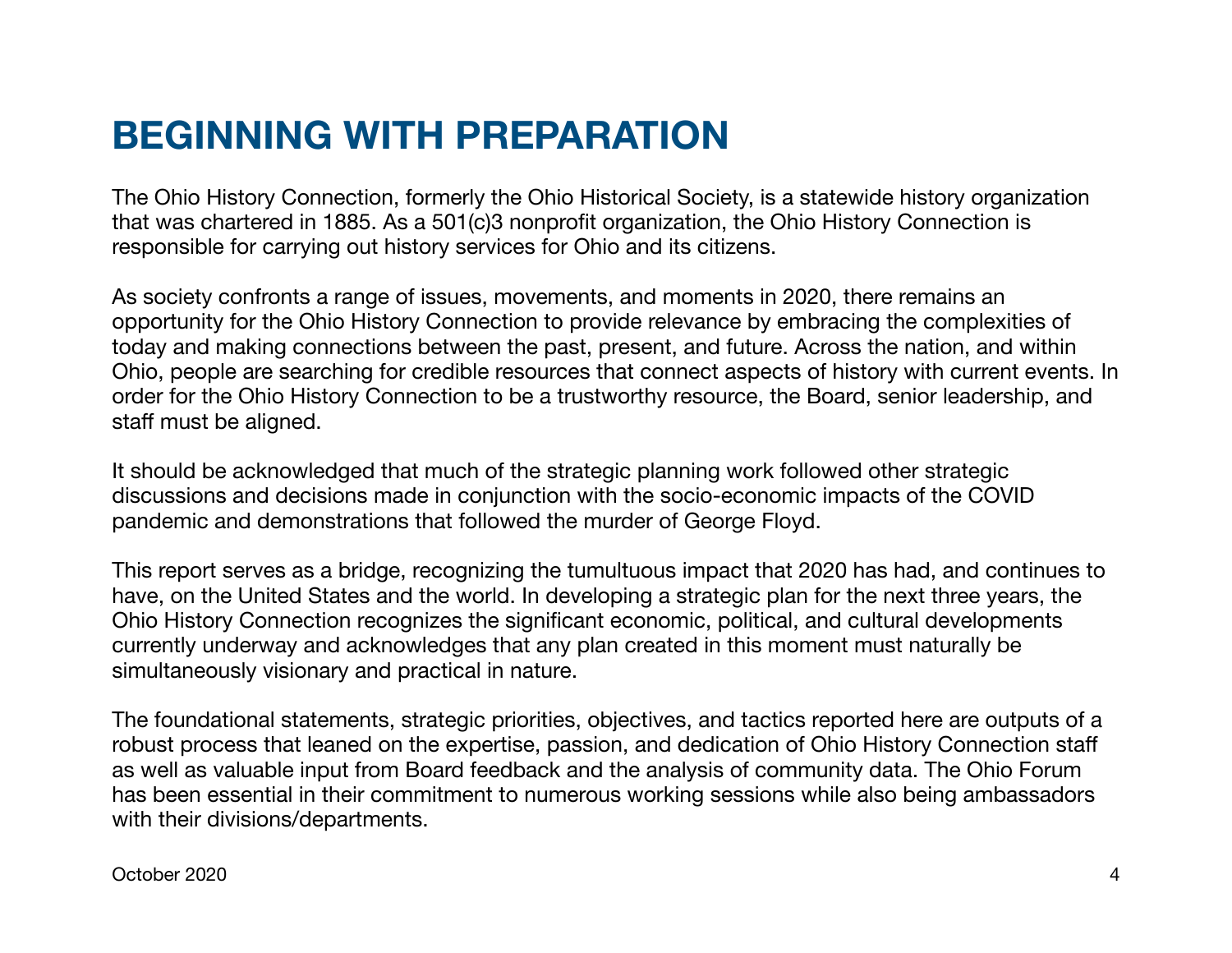# **The Intentional Journey**

## **Our Mission: Why We Exist**

• **We spark discovery of Ohio's stories.** Embrace the present, share the past and transform the future.

## **Our Core Values: Who We Are**

- **Relevance:** Addressing and communicating the significance of history with Ohio's diverse people
- **Inclusivity:** Appealing to all Ohioans, especially underserved audiences
- **Authenticity:** Valuing artifacts and true stories of history
- **Stewardship:** Protecting the evidence of Ohio history
- **Working Together:** Pursuing teamwork and sharing authority and responsibility

## **Our Mandate: What We Do**

- Manage **more than 50 historic sites and museums** across Ohio
- Care for our **state's collections and archives** and share the stories of Ohio and Ohioans
- Administer the **state historic preservation office** that helps preserve historic places in Ohio
- Provide **education and outreach services** that support students, teachers, local history groups and communities in Ohio.

## **Impact Statement:**

• We will better understand our relationship to history, the environment (built and natural), and each other; respond to the needs of our communities today and in the future; and, become catalysts for transformation and a more connected Ohio.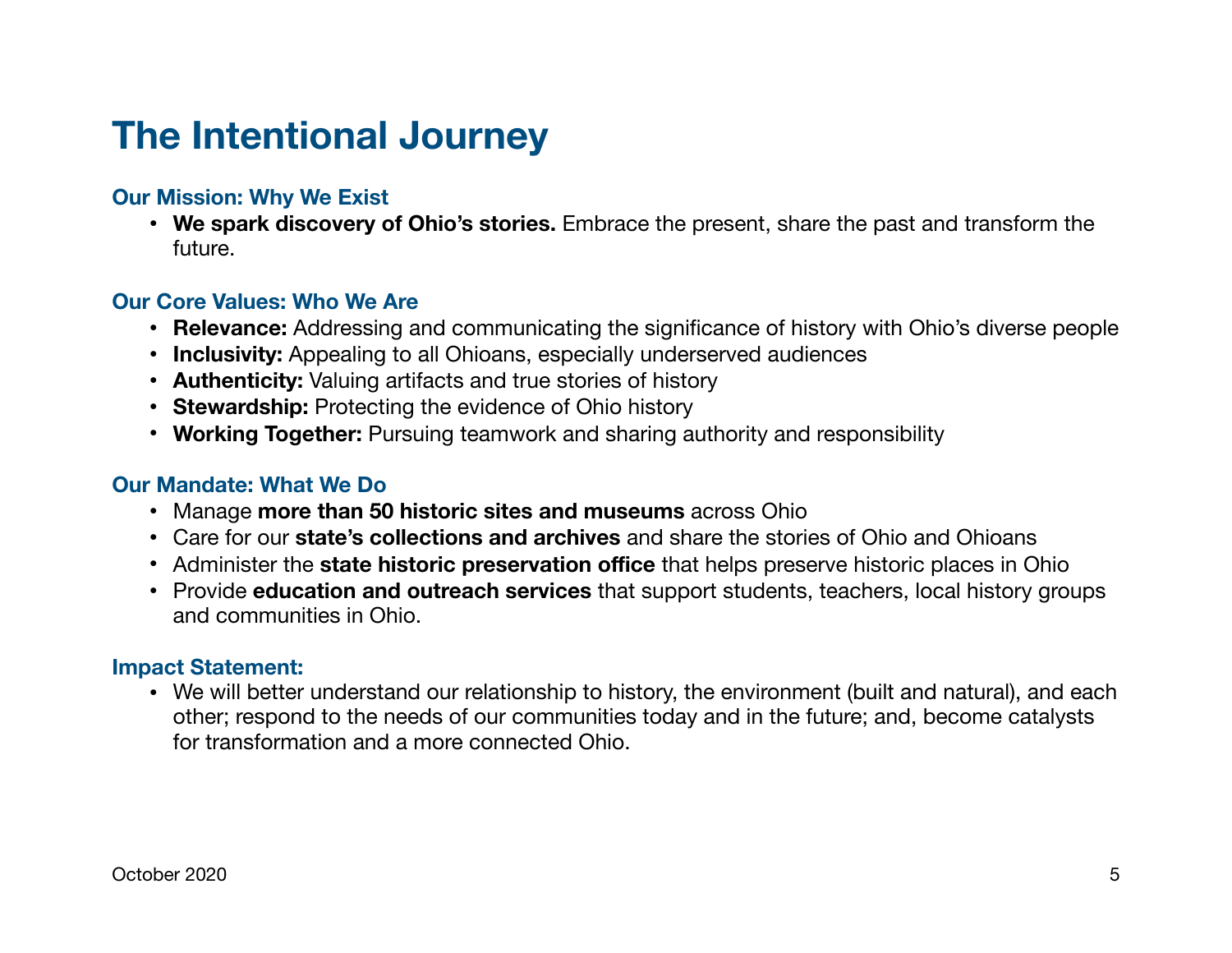# **Strategic Priorities, Strategic Objectives, and Strategic Tactics**

## **STRATEGIC PRIORITIES:**

The strategic planning process yielded three broad organizational strategic priorities that support the Ohio History Connection's mission. The strategic priorities were then further nuanced through strategic objectives and tactics. And, major organizational projects are the cross-functional output of this process. These make up the roadmap for achieving overarching organizational impact. The plan was primarily developed by the Ohio Forum with opportunities for input across the staff and Board. Key to the roadmap of the strategic plan will be the division/department-level major projects that will further assign personnel, due dates, desired outcomes, and defined performance measures, which will allow the Ohio History Connection to monitor and evaluate the implementation and impact of the strategic plan over time.

## **Sustainability:**

**•** All the ways that we support the ongoing impact of the organization, our sites, and the communities in which we work

## **Equity:**

**•** All the ways that we undo structural inequities and ensure representation, access, and inclusion

## **Relationship-Building:**

**•** All the ways that we strengthen our partnerships and connections with stakeholders across Ohio and beyond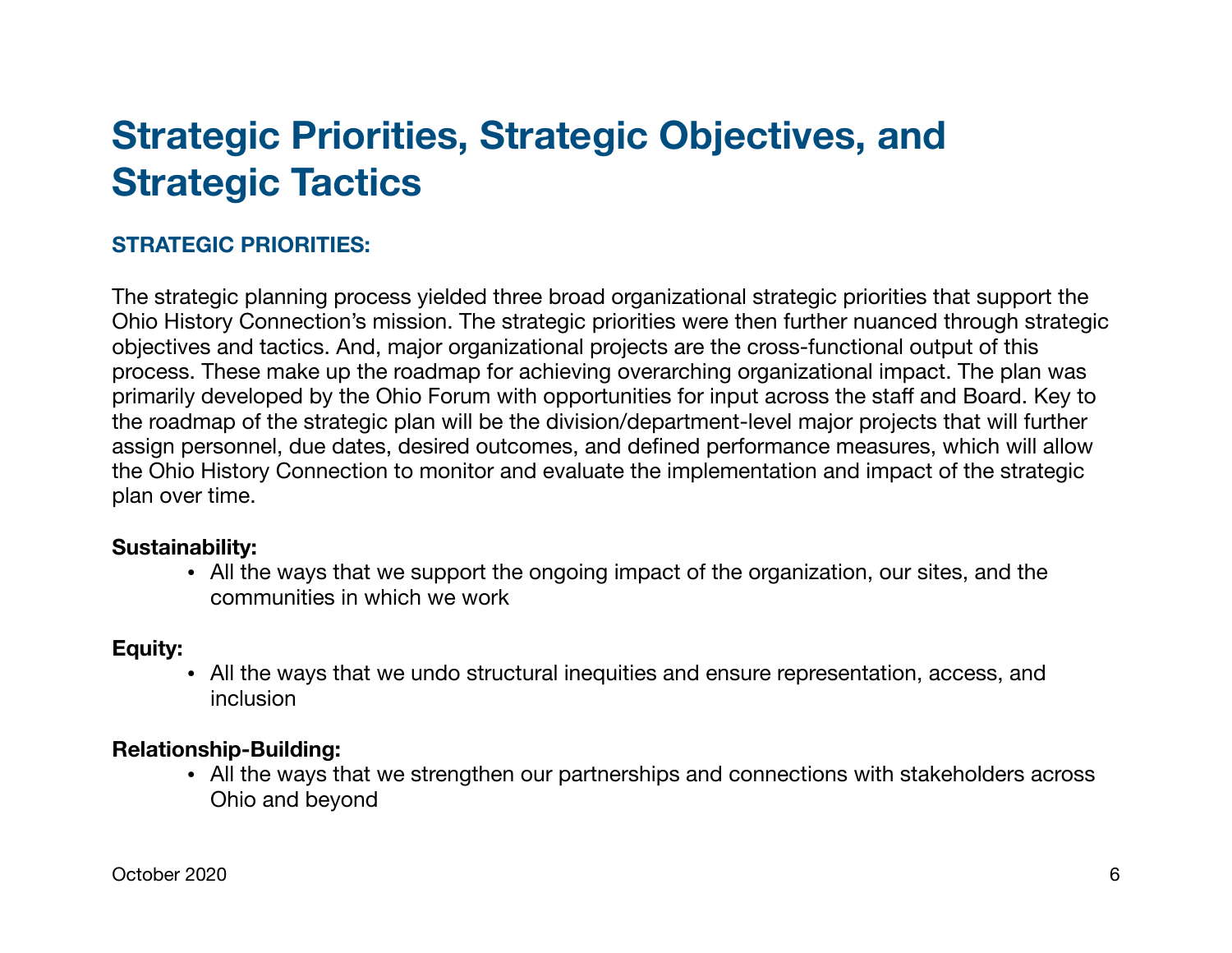*Sustainability, equity, and relationship-building are guiding concepts for the Ohio History Connection in the years ahead and will inform each service it provides to Ohioans whether internally or externallyfocused. These priorities meet the needs of this moment and will help us emerge from the current downturn positioned to achieve our desired impact and objectives.*

**Sustainability** will enable us to maintain consistent service to Ohioans by moving toward a diversified funding model that will enable Ohio History Connection to weather economic downturns, and allow us to resource ambitious and important investments in infrastructure and visitor or customer experience.

Another aspect of sustainability is ensuring that those experiences, whether in-person at one of our sites or online, are befitting of what should be a top-three statewide history organization. Our reputation will help sustain us and will drive support. But a reputation needs to be earned through excellence. And, while we have achieved excellence in a number of areas, there are several key aspects of our work that still fall short and so are the focus of our objectives and major projects within this strategic plan.

Finally, sustainability means that we take seriously the threat to our state and organizational well-being posed by climate change. As a natural history organization, we hold evidence of this existential threat; and, so, we are addressing environmental sustainability within this plan.

**Equity** is a strategy for excellence. Telling the most robust and representational history of Ohio will ensure that our impact crosses demographic lines, and that our offerings support the learning, vision, and imagination of all Ohioans as well as our American Indian stakeholders and others living outside the state.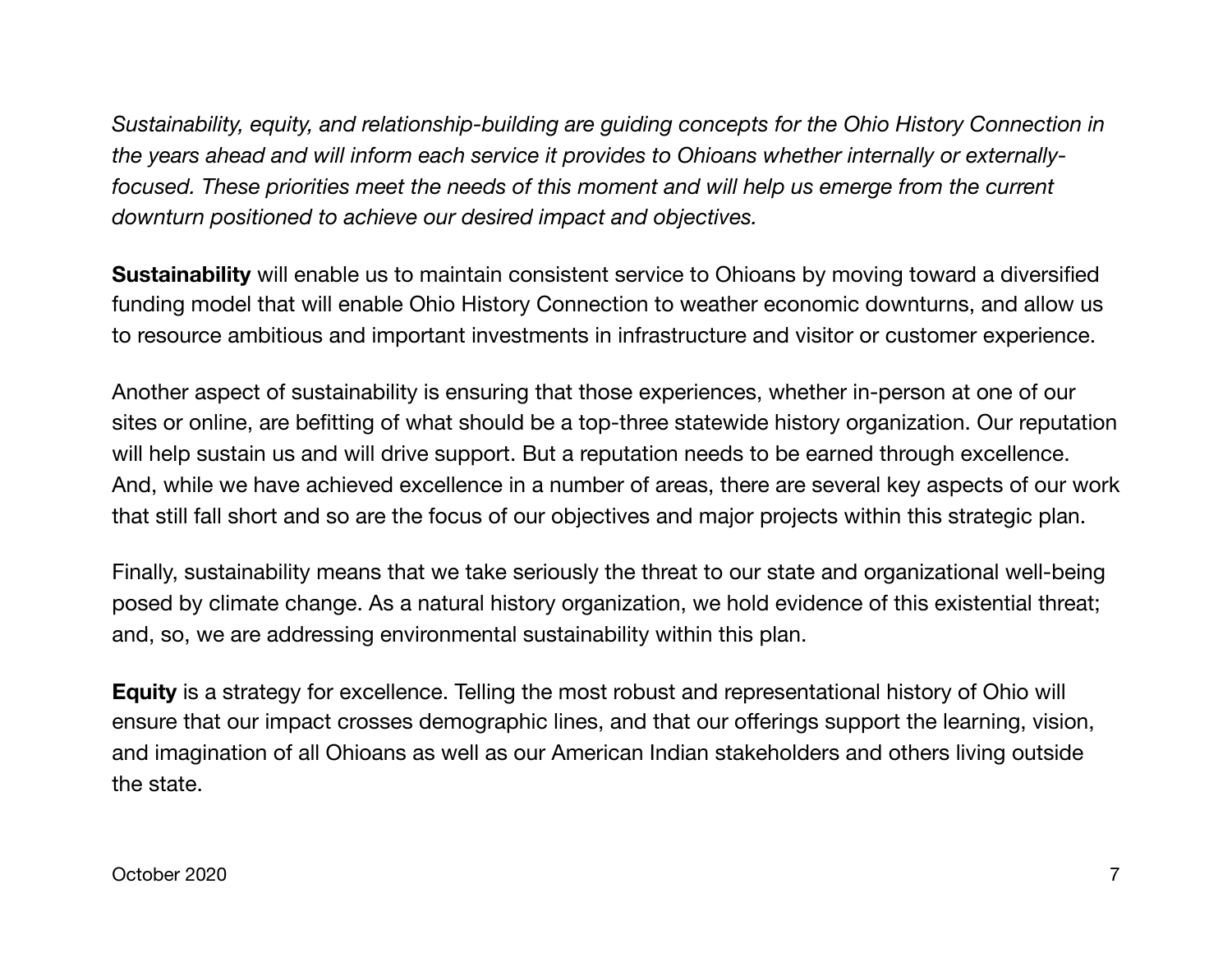Ensuring that the people best positioned to interpret those histories and to work with Ohio's diverse communities are included in the organization is a proven means to ensuring relevance and excellence. Representation means, in part, that the staff, volunteers and trustees of the Ohio History Connection reflect the demographics of Ohio today and also reflect the histories we are charged with preserving and sharing.

And, equity also means recognizing and repairing harm done to communities because of their exclusion from, or misinterpretation in, the historical record. Widening the lens we hold up to history, to include a larger set of experiences, will allow more people to see reflections of their heritage, in the history of Ohio, and parallels to their lives today.

**Relationship-building** is the essential activity of our organization as it leads us to better outcomes than we could achieve on our own and ensures relevance by extending our reach and amplifying our impact. Ensuring that the partnerships and relationships we are currently invested in are working for all parties is important as we contend with reduced resources over the next few years.

Growing and strengthening relationships in three areas will ensure that a larger group of stakeholders are invested in our success and view us as essential. These are: partner organizations; municipal, county, and state-wide office-holders; and individual supporters (customers, donors, members, and influencers, among others).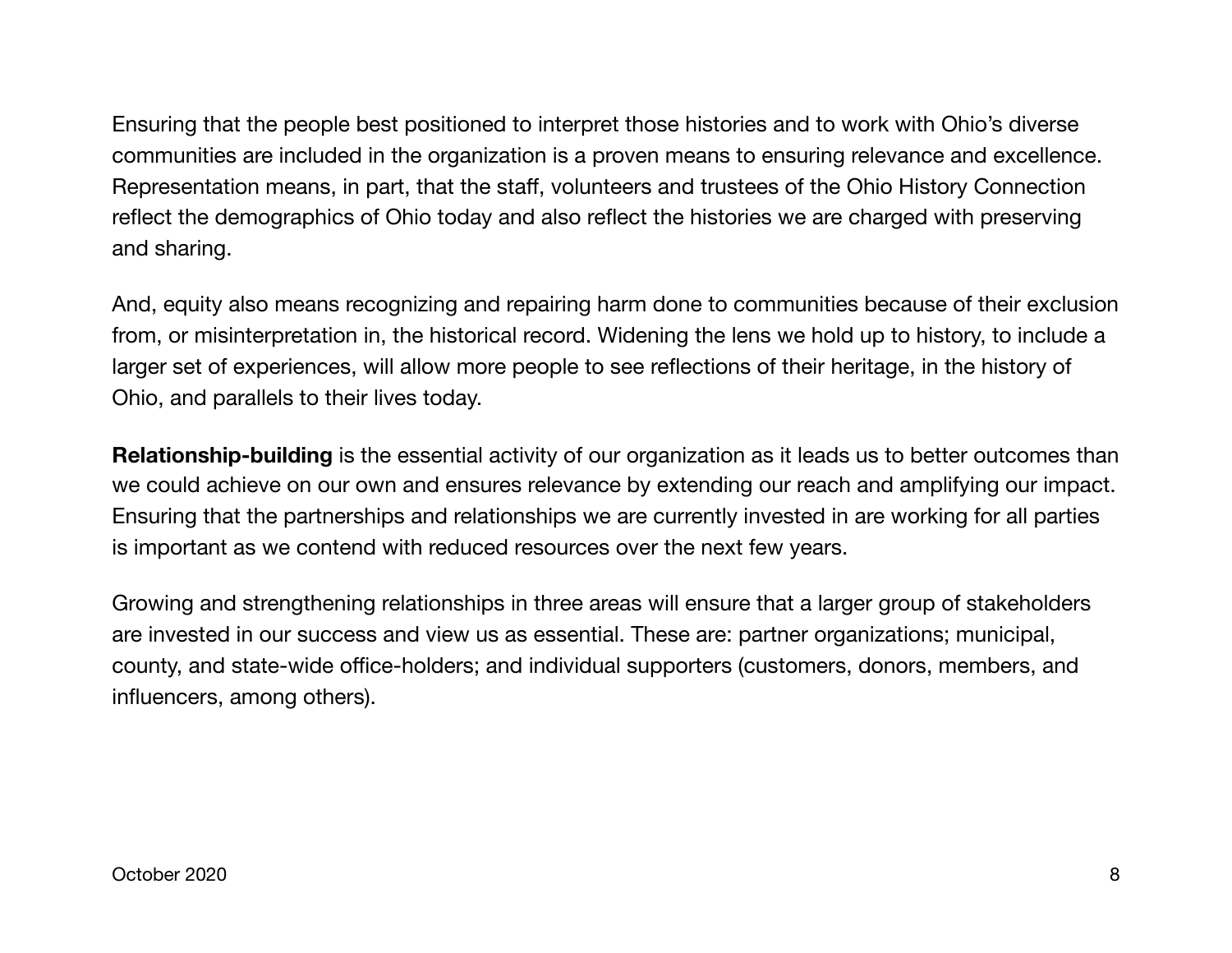## **STRATEGIC OBJECTIVES AND TACTICS:**

*These objectives and tactics will be adopted by all divisions in the organization and are the means by which we deliver impact in line with our three strategic priorities. They will be used to evaluate the activities and projects in all areas of the Ohio History Connection and to make decisions about what new work we take on. They were used to determine the major projects that follow this section.*

## **SUSTAINABILITY:**

1. Projects, activities, and initiatives will have a positive return on our investment. ROI will be measured in impact and/or income.

- A. Assign resources to prioritize the needs of, and relationships with, external stakeholders.
- B. Demonstrate impact in all 88 counties.
- C. Create greater balance among our funding sources by increasing the percentage of resources derived from philanthropy and earned revenue.
- D. Ensure that our activities are sustainable within our resources.
- E. Develop culture of entrepreneurship and greater shared ownership of revenue generation across the organization.

2. Experiences (site-based, community-based, and virtual) will be memorable, meaningful, peoplecentered, and substantive. All departments design and implement a process to inventory and evaluate their constituent experiences (current and future) to ensure alignment with our strategic priorities and objectives (akin to the BHTLFOS process for K-12).

A. Connect our collections, content, and sites to species extinction and other environmental issues across the state.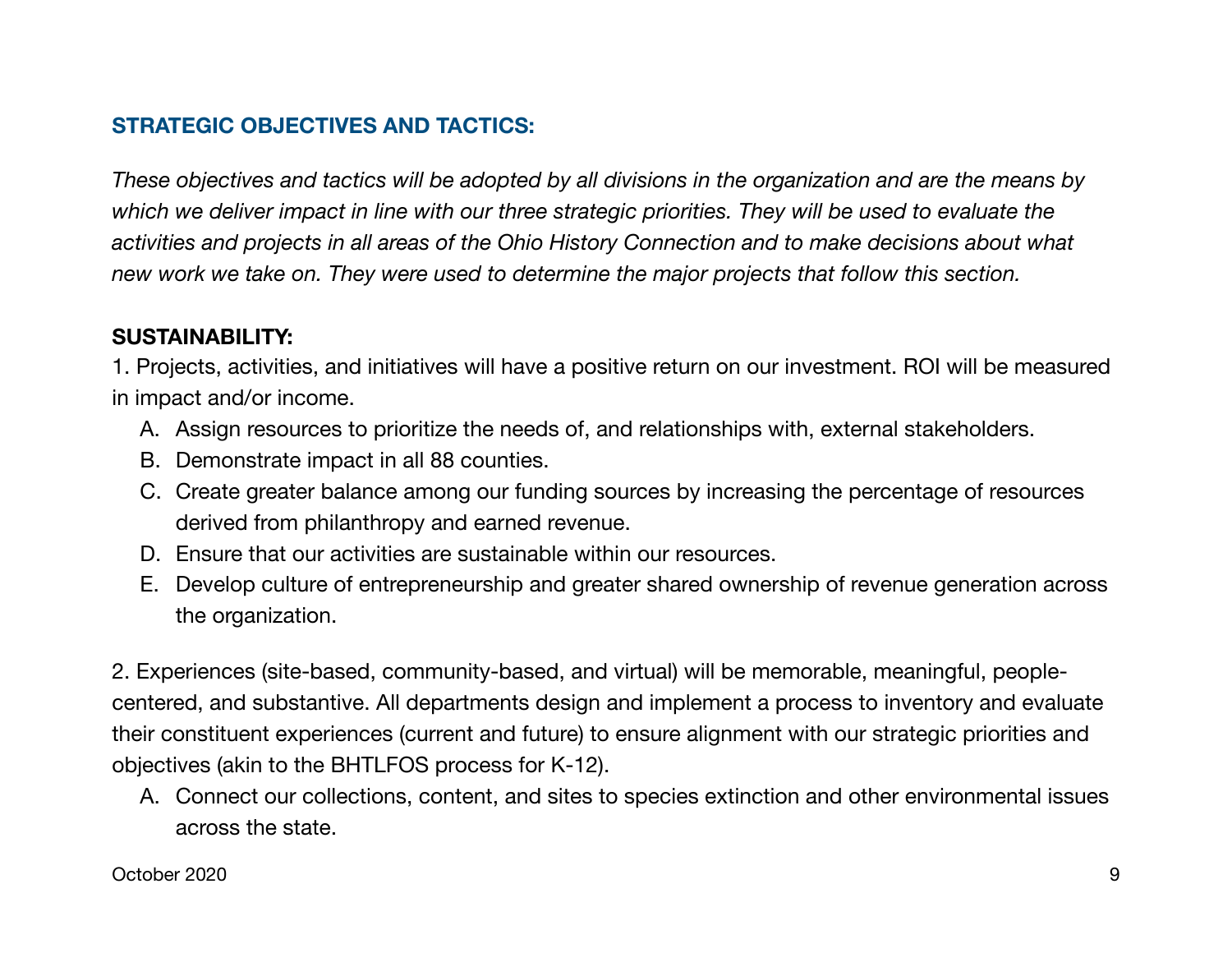B. Connect Ohio's history to national and global histories.

3. Projects, activities, and initiatives will use the fewest non-renewable resources possible. Ohio History Connection will be carbon neutral by 2030.

- A. All new building projects and renovations will be certifiable by LEED.
- B. Invest in project management to reduce waste in project development and execution.
- C. Develop a culture of sustainability: accept upfront investments in sustainable solutions that pay dividends over time; focus on needs and not conveniences.

## **EQUITY:**

1. Include and uplift the most robust and representative aspects of Ohio's history, current communities, and environments (built and natural).

- A. Ensure representation from diverse communities in all 88 counties and from our Tribal Nations partners across the U.S.
- B. Ensure that Ohioans and members of our Tribal Nations partners can contribute and participate in our activities and initiatives, in-person and virtually.
- C. Provide means for communities to represent their own histories and current lives.
- 2. Work continuously toward reparative history practices.
	- A. Implement the American Indian Policy across the organization.
	- B. Develop and implement strategies for including underrepresented histories in all our sites and programs.
	- C. Develop and implement strategies for increasing access to our sites, resources, and programs.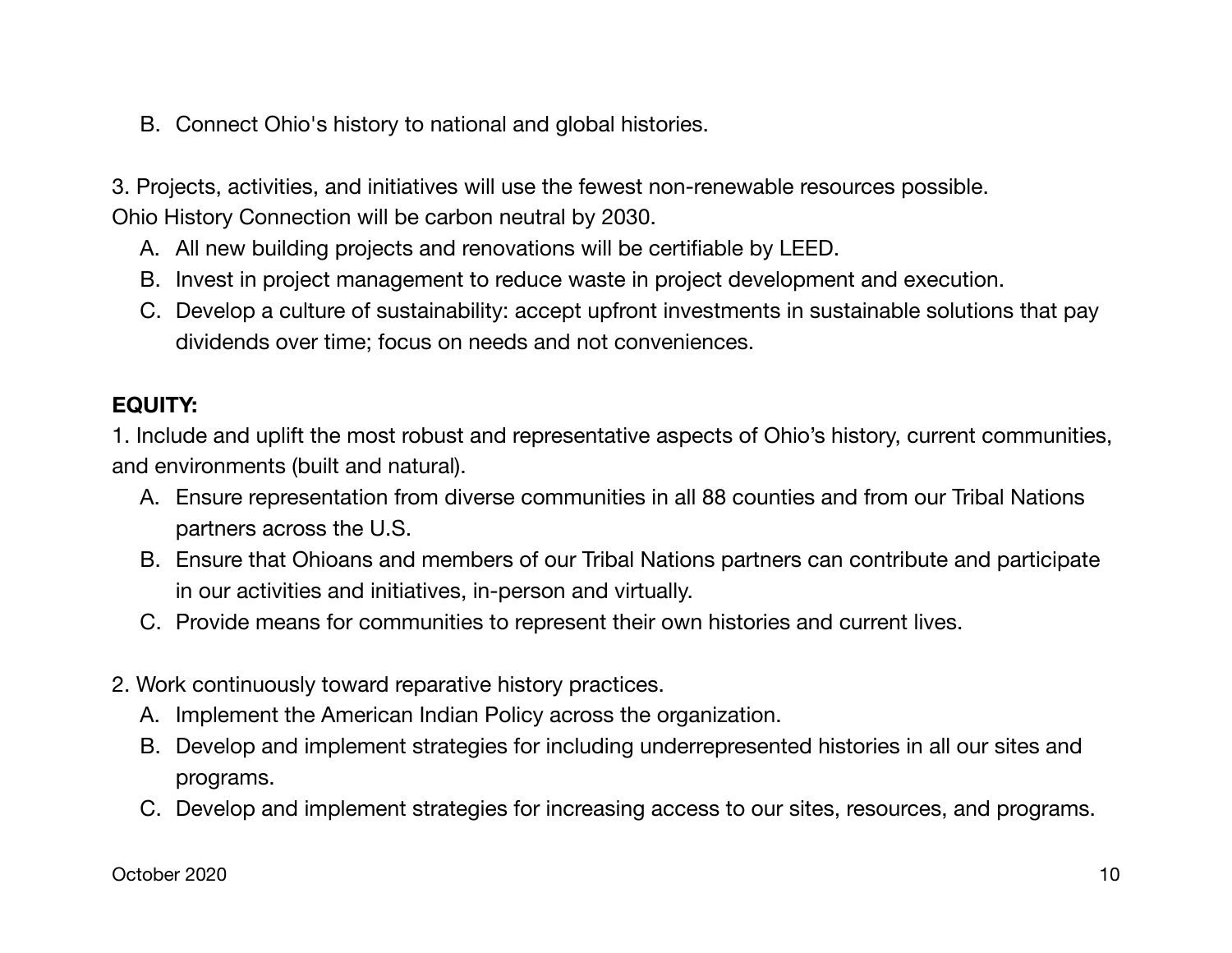D. Increase understanding of historic inequities and the ways they manifest today.

3. Attract and retain staff, trustees, volunteers, and contractors that reflect the histories we interpret and the demographics of the state.

- A. Build an inclusive workplace culture that retains employees with diverse identities.
- B. Provide ongoing training for staff, trustees, and volunteers on the historical context for current inequities, and tactics for working in alignment with the values of equity, access, inclusion, and cultural competency.
- C. Implement HR procedures that ensure a robust pool of diverse candidates for every posted position.
- D. Ensure salary equity through ongoing analysis, adjustments, and through paid internships.

## **RELATIONSHIP-BUILDING:**

1. All relationships with partners and other entities will expand or deepen the Ohio History Connection's desired impact.

- A. Evaluate impact of current and future partnerships and other organizational relationships.
- B. Intentionally partner with individuals and organizations that share core values and vision with the Ohio History Connection.
- C. Collaborate with underrepresented constituencies to build mutually beneficial initiatives and opportunities.
- D. Ensure that all partnerships are mutually beneficial and not extractive. Long-term partnerships will be privileged over short-term ones.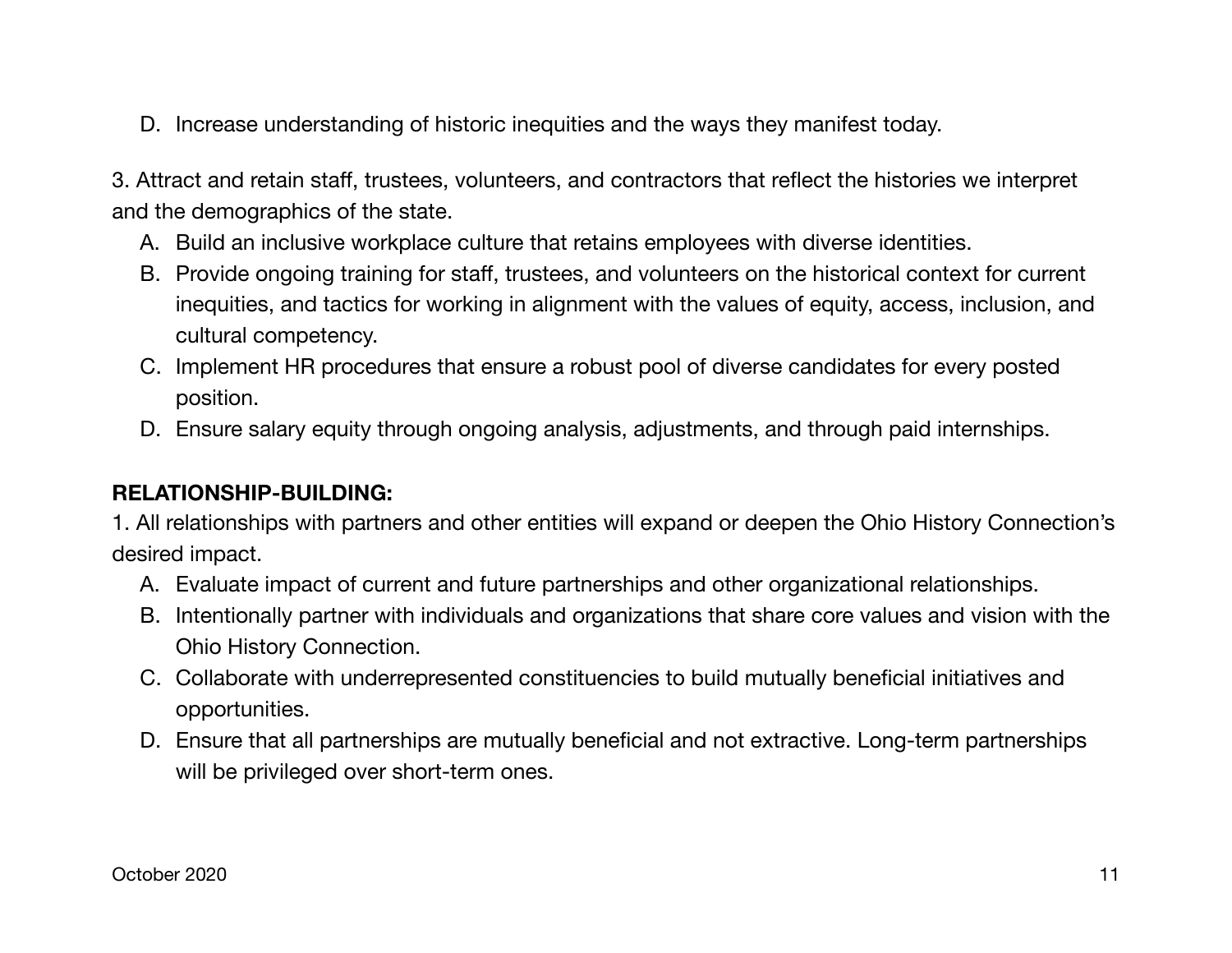- 2. Statewide impact requires intentional relationships across the state.
	- A. Identify strategic relationships we want to cultivate at federal, state, county, and municipality levels.
	- B. Develop relationships with municipal and county governments in all counties where we have sites and museums and outreach or preservation initiatives.
- 3. Build relationships that translate into greater resources and reach for the organization and our stakeholders.
	- A. Ensure that we are measuring impact using objective tools. Create pathways for listening to our audiences and customers and ensure we act on what we hear.
	- B. Ensure that we make clear connections at every appropriate opportunity to how people can support the financial health and/or the impact of our non-profit organization.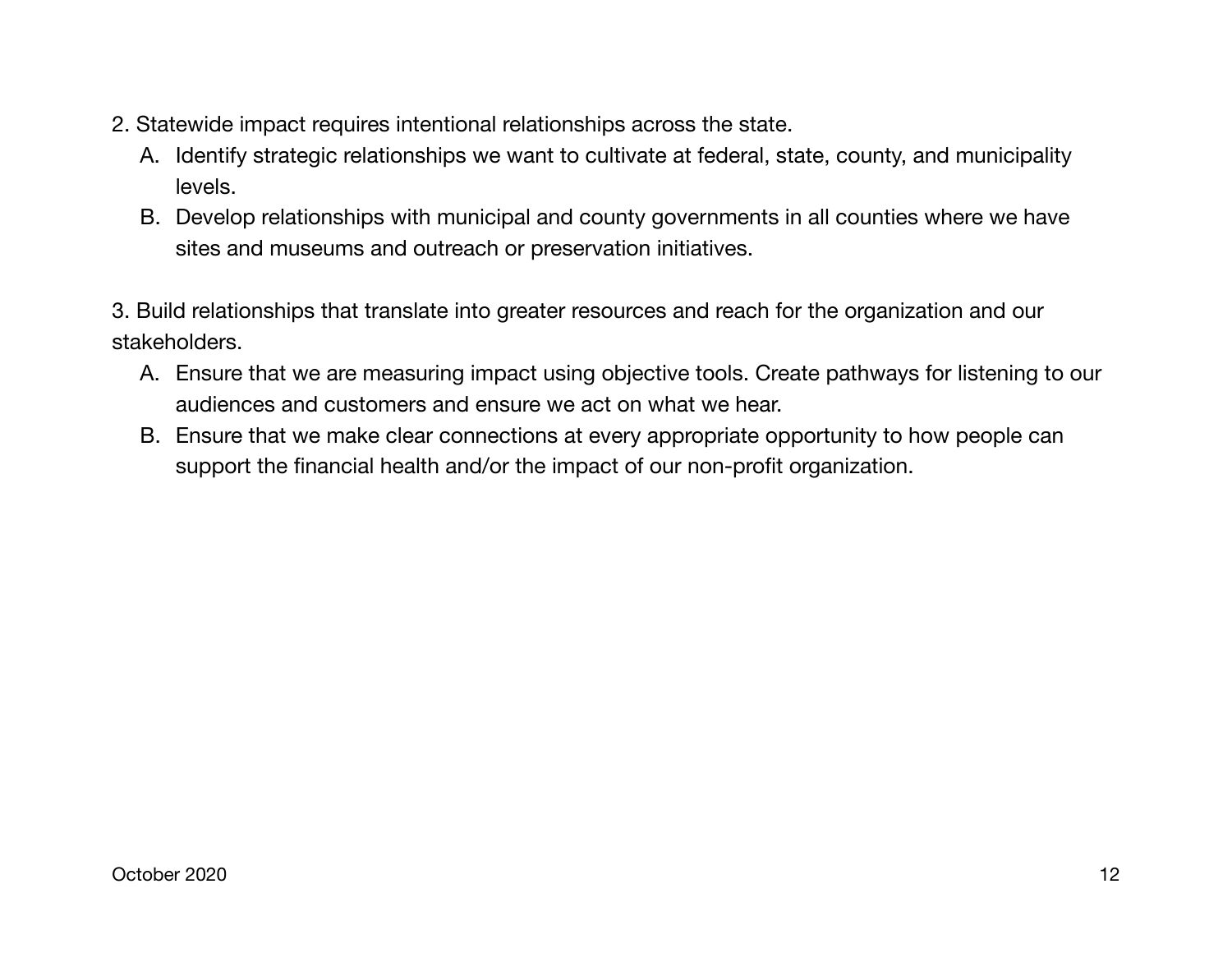# **Major Organizational Projects and Major Division/ Departmental Projects**

## **MAJOR ORGANIZATIONAL PROJECTS:**

*These projects represent the highest level-and most impactful projects that the organization will be taking on over the next ten years. This strategic plan is designed to be a three-year cascading plan that we will add to annually, extending it and providing more detail each new year. Division and Departmental Major Projects follow this section. All projects flow up to our strategic priorities and objectives.*

## **3 YEARS (through FY2023):**

- **1. Newly Developed Ohio Village experience will be completed in current structures** The anticipated changes to Ohio Village are threefold:
	- A. Reintroduce past experiences that visitors tell us they miss such as artisans, crops, and animals.
	- B. Redevelop all the characters and businesses to reflect the true diversity of Ohio's small towns in the 19th century; and, to appeal to fans of traditional food and craft practices.
	- C. Extend the season from early spring through December.

We believe that the shortest path to greatest impact for visitors in Columbus is through the Ohio Village. We expect to create many up-charged and retail and concession opportunities and to amplify the Ohio Village's appeal as an event venue.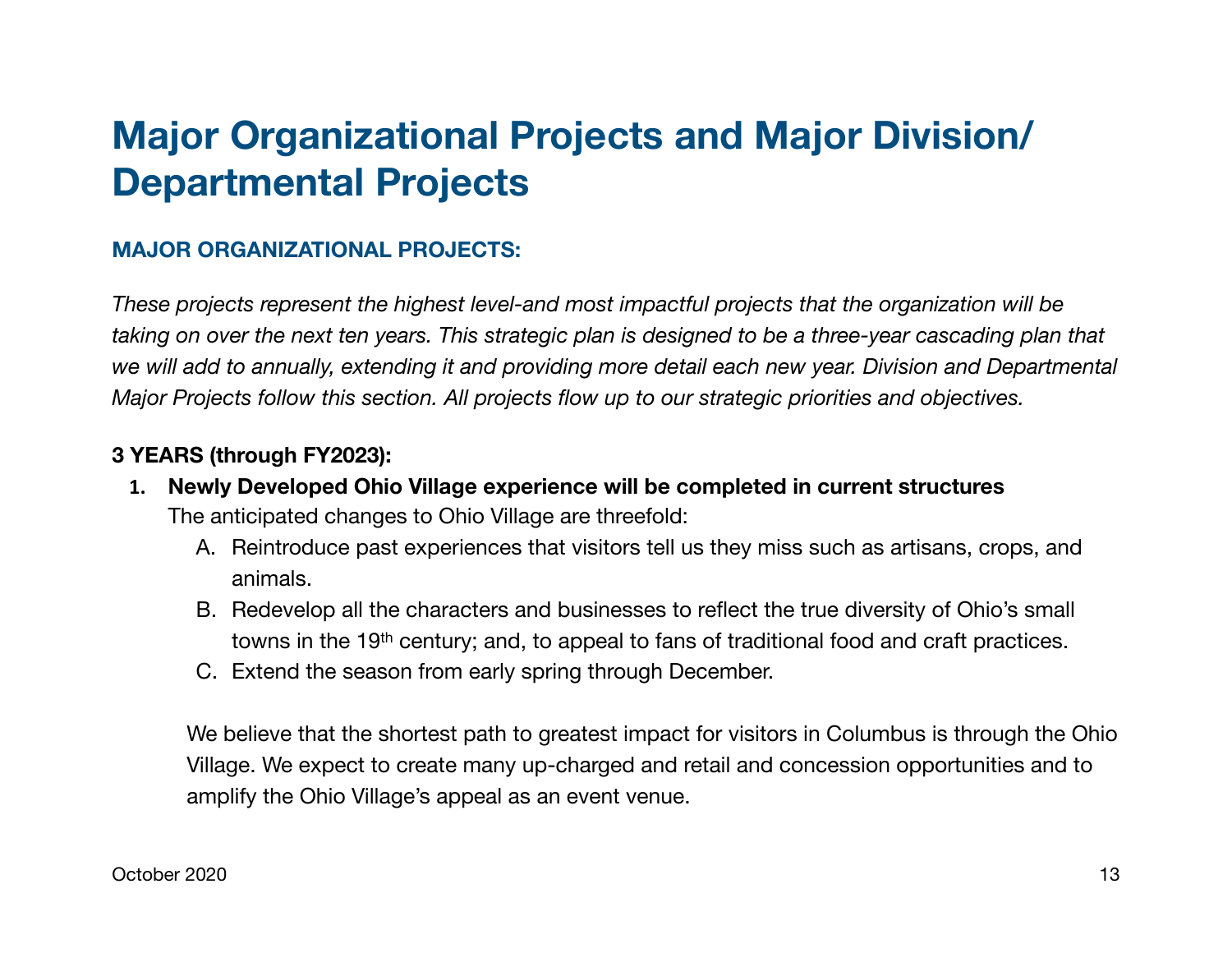## **2. Collections Facility: construction will be completed**

A new collections facility will be designed and constructed within three years with a budget of \$15MM (reflecting the currently available capital resources). At this budget, it will have neither the visitor experience aspects nor the room for future collections growth that were envisioned in the recent plan. However, we will create a facility that houses current collections at the highest standards for preservation and culturally appropriate storage. The location is TBD.

## **3. New Historic Sites and Museums structure/procedures will be in place**

Ten years out from establishing the site partner management system, we will be speaking with all our site partners and other stakeholders to assess what is working and where changes to structure or procedures might increase impact, revenues, and/or create efficiencies.

## **4-8 YEARS (through FY2024-28):**

- **1. Deferred maintenance, and any additional structures for, Ohio Village will be completed**  The redevelopment plan for the Ohio Village may include one or more new buildings or structures. These will be completed within four to six years.
- **2. The National Afro-American Museum and Cultural Center will be rebranded as Ohio Museum of African American History and relocated within the History Center** We will undertake a feasibility planning process and if the conclusion is positive, we will then plan to relocate NAAMCC from Wilberforce to Columbus within eight years. The Museum will be rebranded to reflect its current and future work focused on African American histories and artists in Ohio.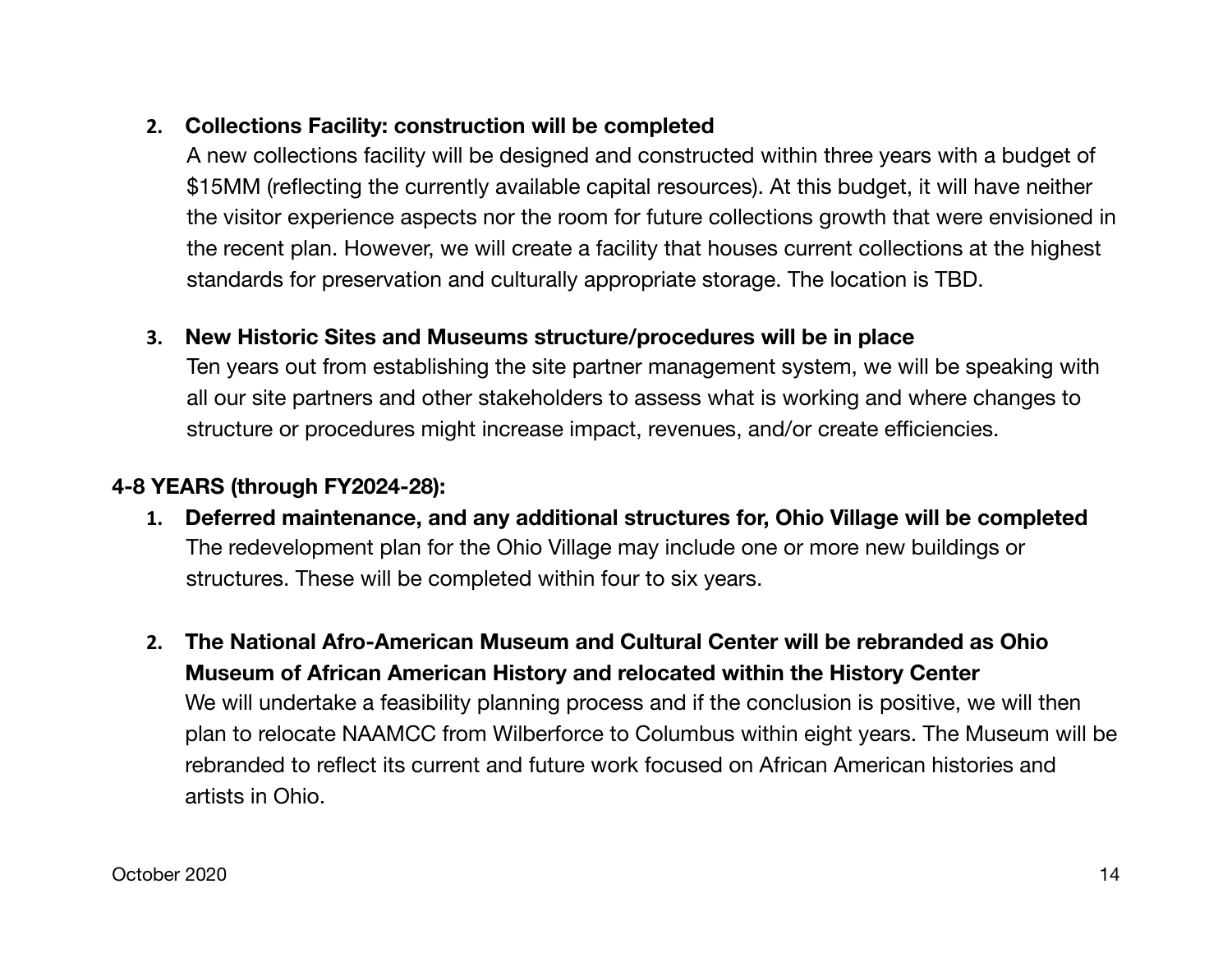NAAMCC has become a site of exceptional exhibitions and programs over the past six years under the leadership of Dr. Charles Wash, and yet visitation is a fraction of what it could be due to its location in the community of Wilberforce. By relocating the Museum to the History Center building, we will connect a strong program with a large community of student and family visitors.

- **3. World Heritage Inscription will be realized for Ft. Ancient, the Newark Earthworks (Great Circle, and Octagon), and the Hopewell Culture National Historical Park** We expect that World Heritage inscription will be realized within five years given the status of the eminent domain proceedings with MCC.
- **4. Collections Facility: the collections move will be completed**

We anticipate a two-year process for relocating collections from their current situation to the new facility. The facility will be accessed by staff and volunteers, researchers, and American Indian partners for consultation. It may be open to visitors in a very limited capacity via guided tours.

**5. American Alliance of Museums Reaccreditation will be completed for seven sites and initial Accreditation attained for three to five additional sites**

The sites that currently have accreditation will be reaccredited in 2024. Additionally we hope to gain accreditation for three to five additional sites. We view this process as one tactic for raising and aligning the standard for practice across the sites.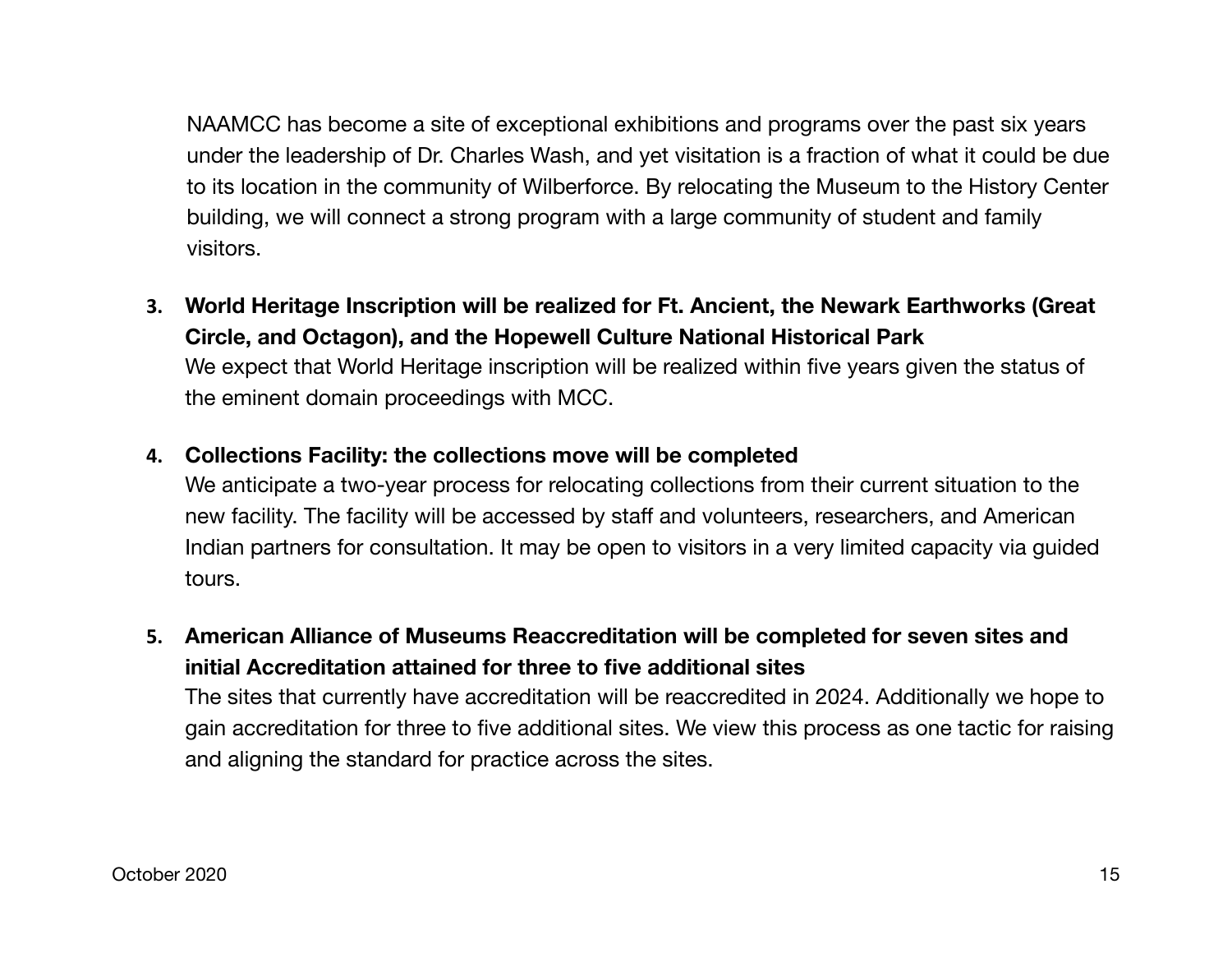## **6. Establish reburial cemetery at Johnston Farm**

Archaeology is underway to identify a possible site for the establishment of a cemetery that would be made available to American Indian communities who wish to rebury the repatriated remains of their ancestors in Ohio. We will consult with our Tribal Nation partners to design the cemetery and determine the process for accessing it for reburials.

## **10 YEARS (through FY 2030):**

.

## **1. Museum of Ohio (in the History Center) will be fully operational**

The concept for Museum of Ohio that was developed a few years ago remains compelling as does the brand. Instead of working to create it downtown in a new facility, we are proposing a rebranding for the Ohio History Center and a redevelopment of all the exhibits. We aim to tell one, comprehensive, representational exhibit that covers the natural and human histories of Ohio from before the peopling of these lands to the present day.

## **2. Columbus Campus transformation will be completed**

- A. Museum of Ohio
- B. Ohio Museum of African American History
- C. Ohio Village
- D. Community Green Space
- E. Library and State Archive
- F. State Historic Preservation Office
- G. Collections Facility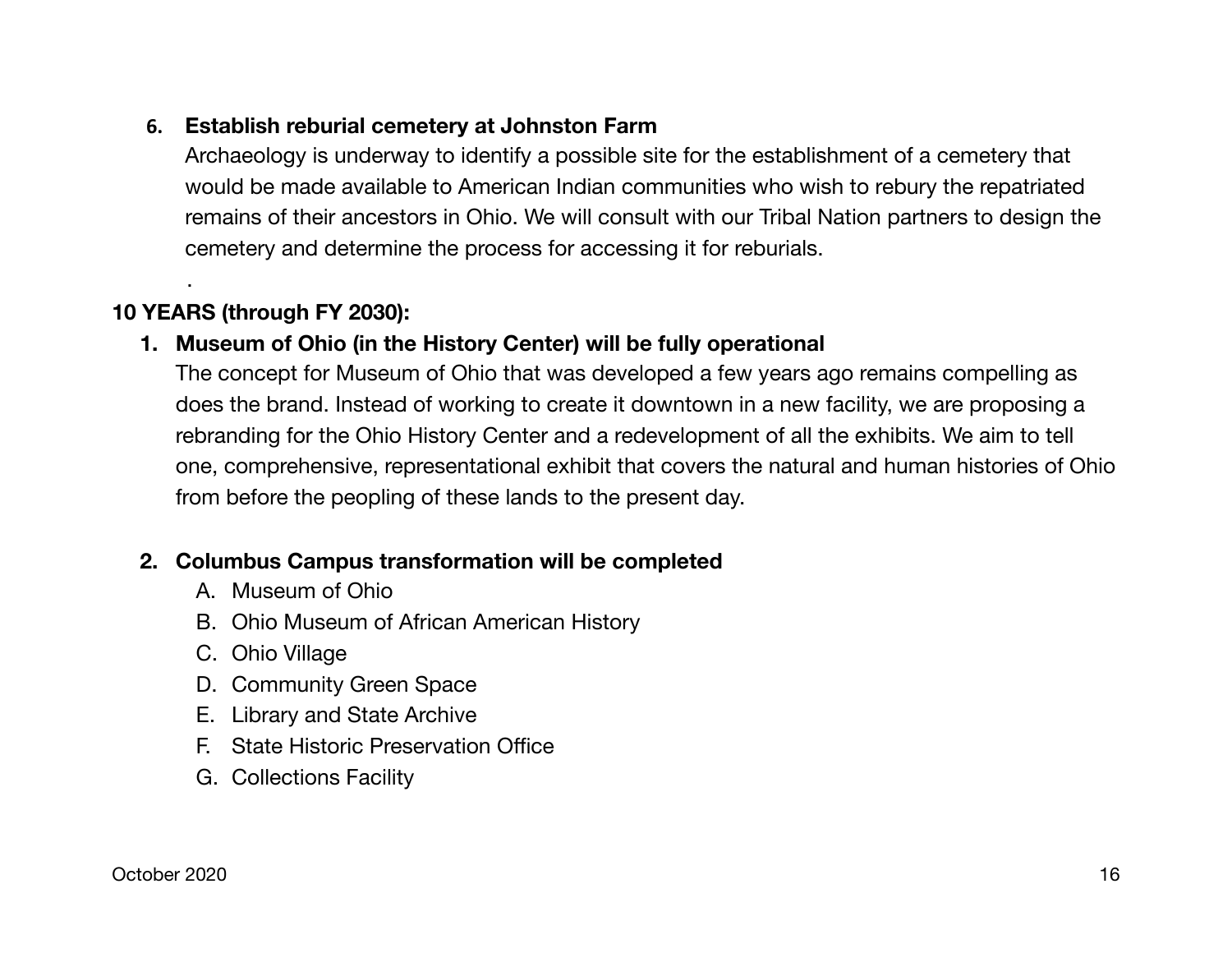The vision for the Columbus campus is to create an un-missable experience where visitors can experience the Museum of Ohio, Ohio Museum of African American History, Ohio Village, and a park-like community green space--all with one ticket. Additionally, patrons of the library, archives and State Historic Preservation Office will have their needs met.

We see this robust and compelling set of experiences as a perfect platform for featuring the other sites and services we provide across the system by integrating them into the visitor experience. Opportunities for up-charged experiences, event rentals, retail that offers goods from across the site network, and concessions will contribute to our revenues.

## **3. Three sites currently closed to the public will open: Poindexter Village, Octagon Earthworks, and Benjamin Lundy House and Free Labor Store**

Also within this timeframe we expect to open or be on the verge of opening two sites that center African American histories in Ohio, and a new visitor center for the Hopewell earthworks in Heath and Newark.

4. **Complete consultation with American Indian tribes around repatriation and reburial.** Ohio History Connection will complete an important aspect of its work under NAGPRA by working with American Indian communities to consult on, culturally affiliate, and repatriate the remains of the 7,000+ culturally unaffiliated ancestral remains that are stored in our facility. Tribal partners will be offered the cemetery at Johnston Farm as one option for reburying these ancestors should they be interested.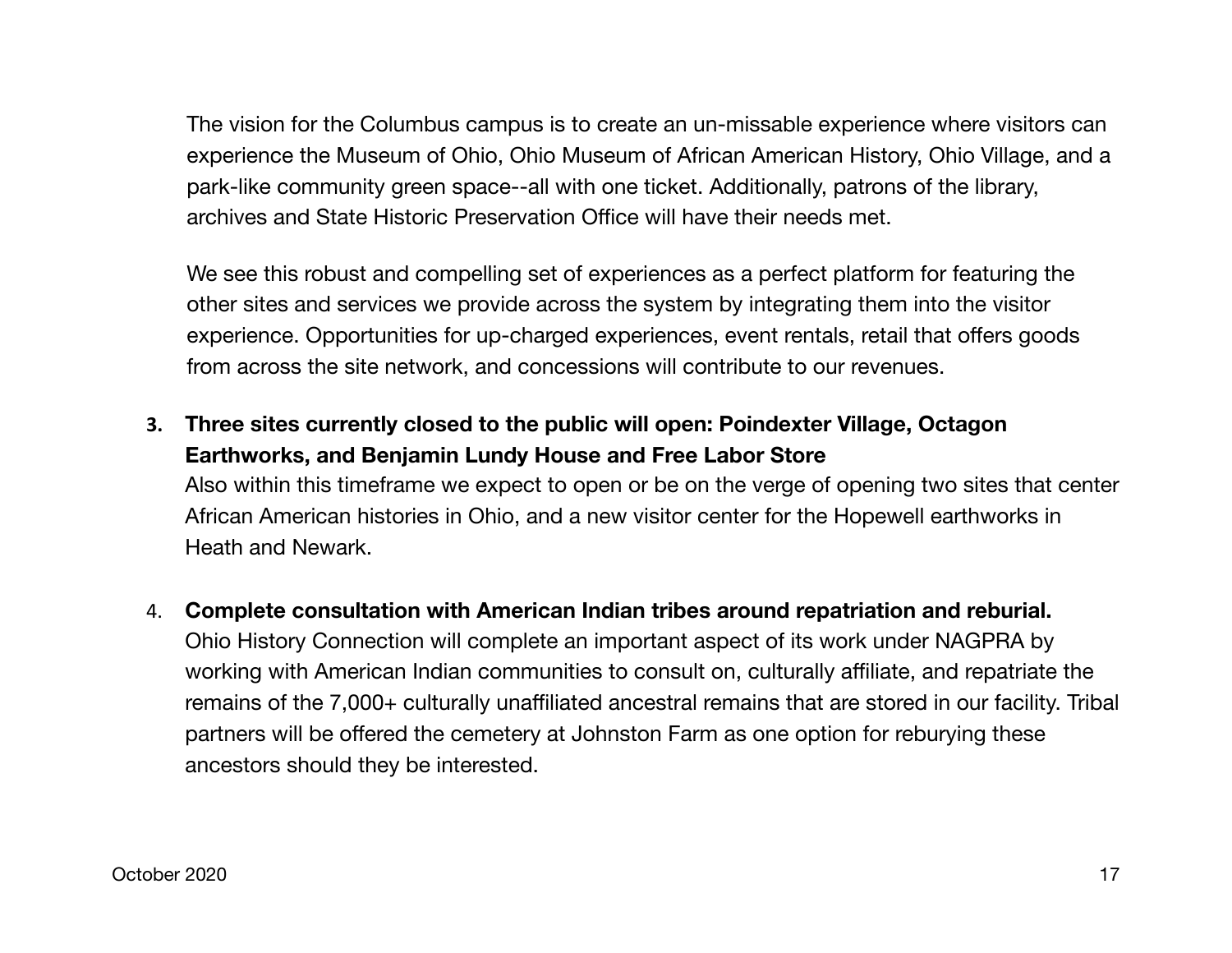## **5. Financial Sustainability Goals realized**

- A. Earned revenue = 24% of operating revenues (up from 8%)
- B. Contributed revenue =  $10-15%$  or operating revenues (up from  $5%$ )
- C. \$3.5MM returned to Endowment from Operations

Increasing the percentage of revenues that are derived from earned sources and contributions three-fold over the next ten years is our stretch goal. We will locate a business development function within the Development department to ensure alignment in achieving this goal aimed at better securing the organization against future state revenue shortfalls.

## **Division/Departmental Major Projects:**

*These projects represent high-level references to division/departmental projects that the organization will be taking on. While the projects are listed here, there is a supplementary excel spreadsheet that provides additional details about personnel, due dates, etc. As with the Organizational Major Projects, these division/departmental projects also flow up to our strategic priorities and objectives.* 

## **National Afro-American Museum & Cultural Center (NAAM):**

- A. Feasibility study for relocation of NAAM
- B. Relocate collections to Columbus
- C. Create exhibitions for launch of OMAAH
- D. Relocate to Columbus
- E. Ongoing work at Benjamin Lundy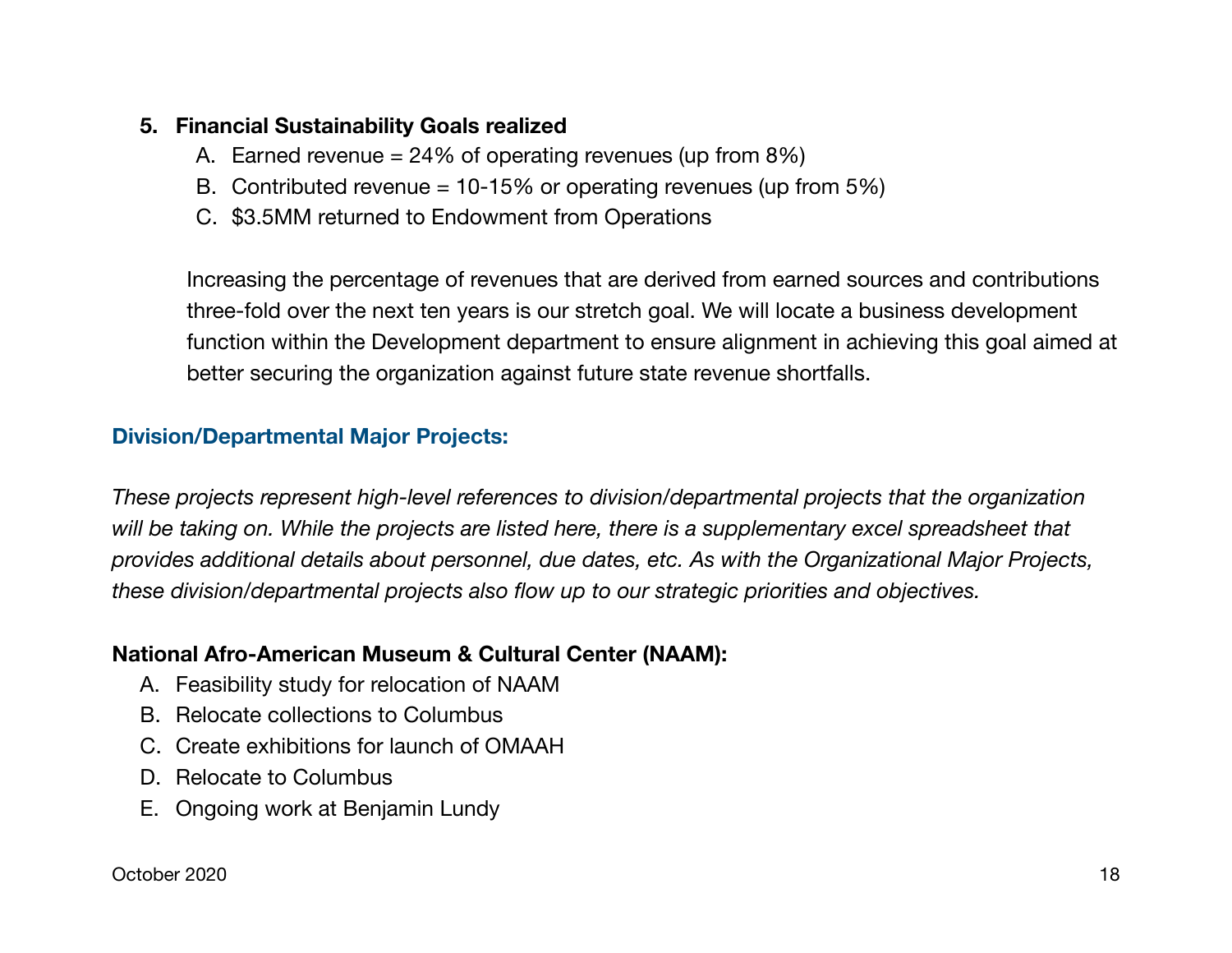- F. Ongoing work at Poindexter Village
- G. Creation of virtual exhibitions for Queens of the Heartland and Art of Soul
- H. Art of Soul
- I. Implementation of AIP

## **Outreach (OUT):**

- A. Implementation of AIP
- B. Student and Teacher: Business plan and OHD product development
- C. Student and Teacher: New inclusive model curriculum
- D. Local History: Update AmeriCorps model
- E. Local History: Inventory and evaluate current programs, projects and relationships
- F. Support CR in site system evaluation
- G. Increase statewide impact through target outreach in Regions 1, 2 and 3
- H. Increase understanding that project and services offered are from OHC

## **Executive Director's Office (EDO):**

- A. Providing leadership to America 250 for Ohio
- B. Legislation to better protect Ohio's human burial places (with HP)
- C. Pursuing additional state funding in support of Ohio history and OHC
- D. World Heritage inscription and reclaiming the Octagon lease (with CR)
- E. Reaccreditation for sites and new accreditations for 3-5 sites (with CR)
- F. Ohio Open Doors (with HP)

## **Ohio History Center/ Ohio Village (OHCOV):**

- A. Reimagining and reinterpretation of Ohio Village
- B. Create and implement a sustainable volunteer program/curriculum for OHCOV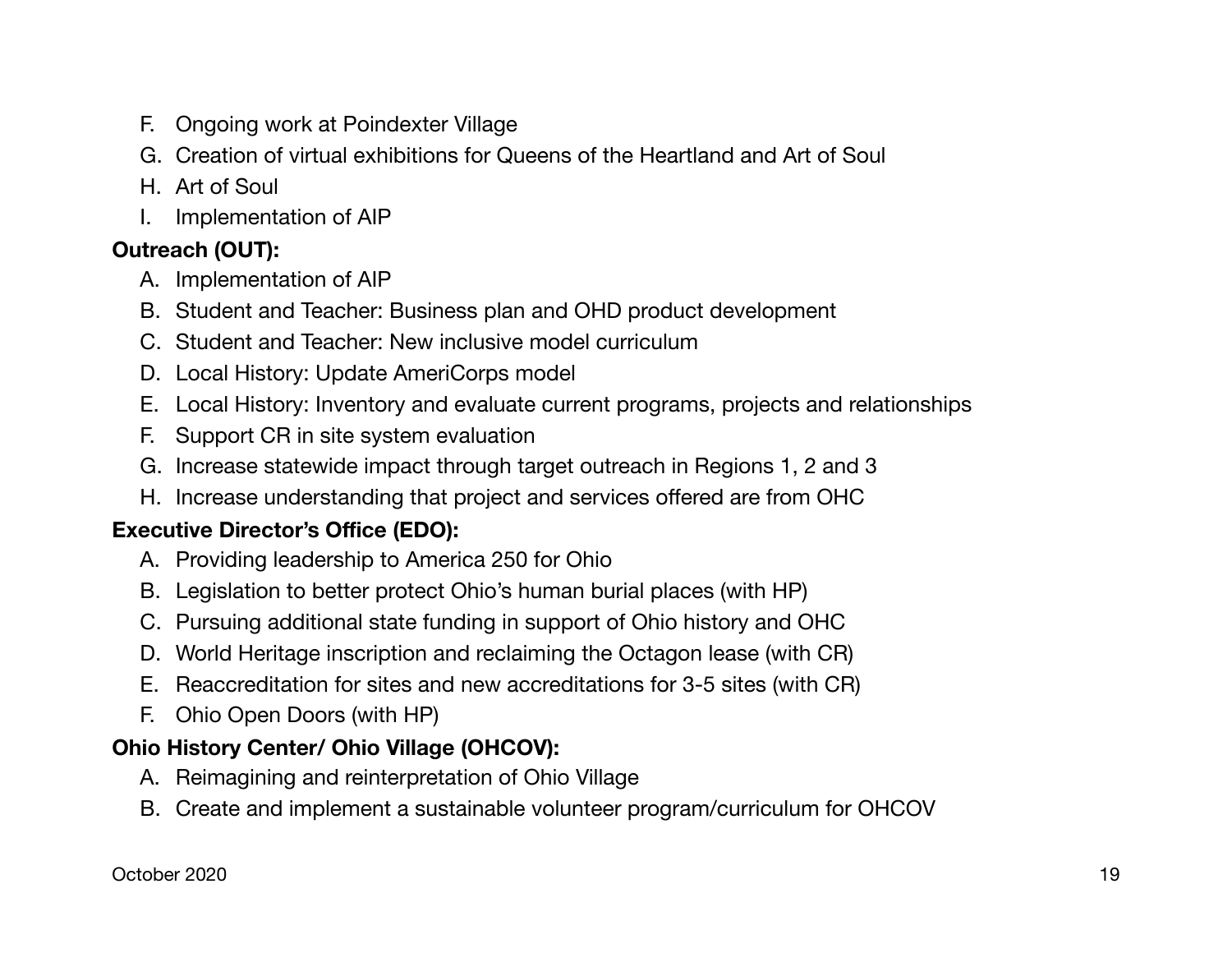- C. Implement AIP (with AIR)
- D. Support move of NAAM to Columbus (with NAAM)
- E. Contribute to the creation of the Museum of Ohio Visitor Experience
- F. Increase retail sales by 25-30% across onsite and online stores
- G. Establish a process and expectations about external event usage versus OHC programming (with Director of Business Development)

## **State Historic Preservation Office (SHPO):**

- A. Deployment of integrated project system database
- B. Development of 5-year statewide historic preservation plan
- C. Continue working with state to create a Historic County Courthouse Preservation Fund (with EDO)
- D. American Indian Policy integration
- E. Continue working to enact Unmarked Human Remains legislation (with EDO)
- F. Produce Ohio Open Doors in 2021 and 2022 (with EDO)

## **Information Systems (IS):**

- A. Standardize the organization's tools used to maintain, update and create new web properties
- B. Documentation of systems, workflows and end user processes
- C. Update network, server and data storage infrastructures
- D. Deployment of IPS (Integrated Project System database)
- E. Redevelopment of OHC web properties, including [ohiohistory.org](http://ohiohistory.org), Ohio History Central and online retail store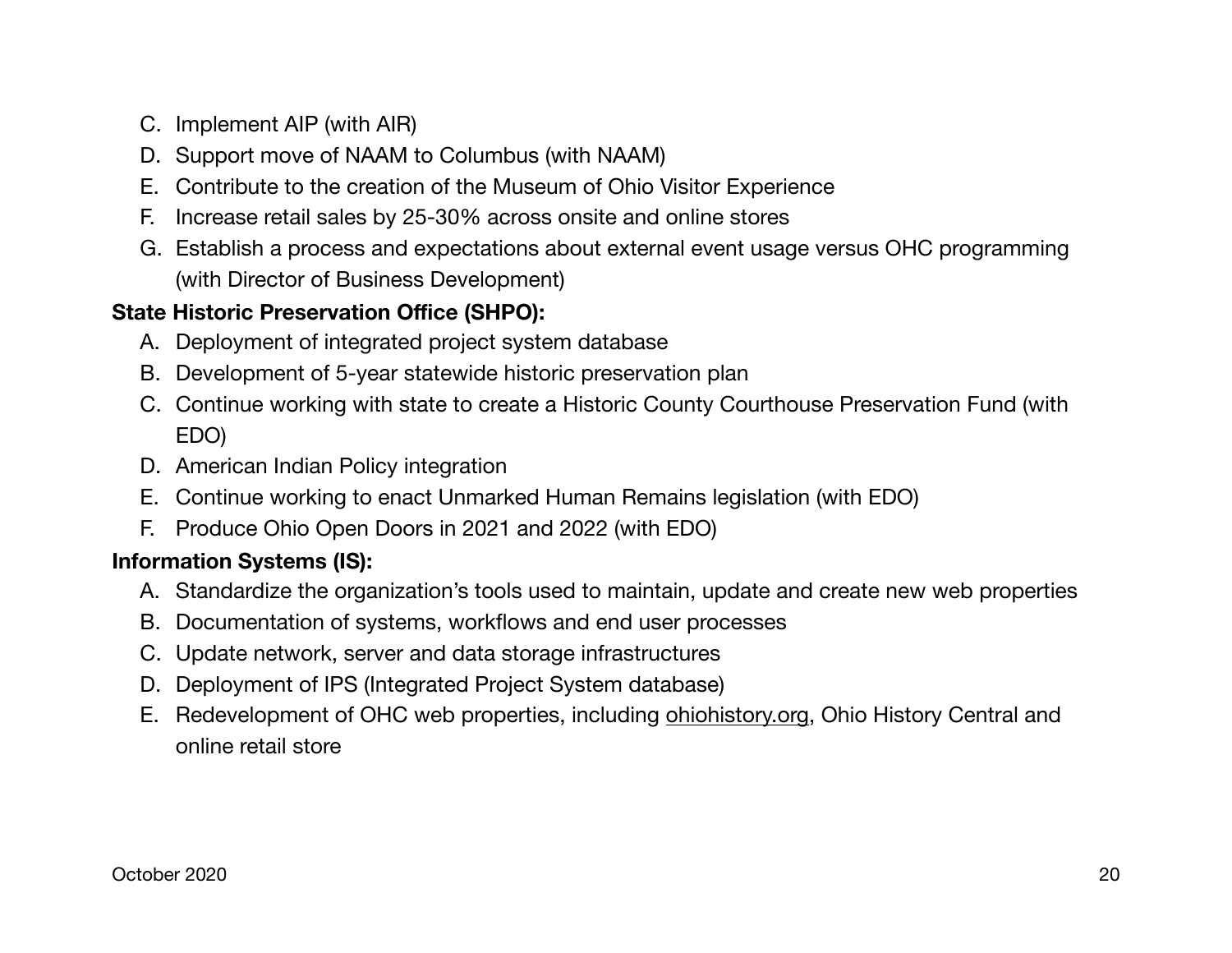F. Develop and implement ways to include or increase access to underrepresented histories through our web properties, including the online collections catalogs, Ohio Memory, Ohio History Central and [ohiohistory.org](http://ohiohistory.org)

## **Financial and Administrative Services (FAS):**

- A. Implement dashboard of key organizational information (with IS)
- B. Expand financial projections to look into future years, based on organizational and/or divisional projects and priorities
- C. Expand/upgrade safety and security measures as part of ongoing Campus development and historic sites
- D. Centralize purchasing for supplies and related materials
- E. Update policies in EIM related to RIF/Reorg and other legal intersections (with OF)
- F. Examine/update EIM policies and procedures to better address diversity, equity, accessibility, and inclusion
- G. Examine issues related to pay equity and make adjustments as needed (as finances allow)
- H. Provide professional development and training related to diversity, equity, accessibility, and inclusion
- I. Focus on on-boarding and financial literacy
- J. Develop and improve internal relationships and communications with staff to be of better service to the organization; and, to have a "seat at the table" as OHC plans develop

## **Marketing and Communications (MC):**

- A. Strategic communications framework
- B. Brand management (decisions and leadership in how we maintain and evolve)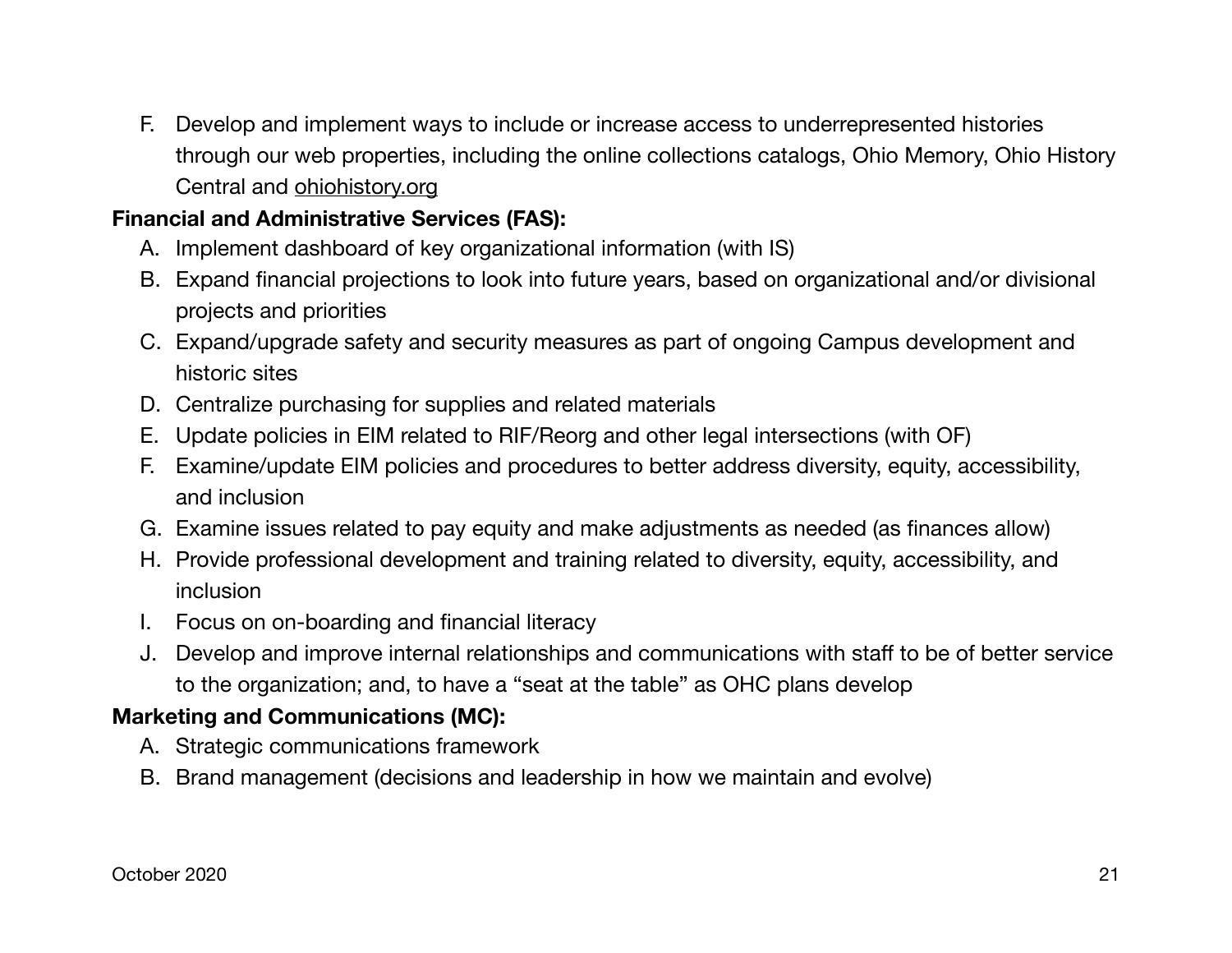- C. Audience Insights evaluation instrument/technical support for staff and summation of results of strategic plan projects
- D. Media relations strategy/implementation
- E. Support the pilot of new membership program
- F. Support the re-development of Ohio Village
- G. Redevelop/reimagine [ohiohistory.org](http://ohiohistory.org) (with IS)
- H. Build a strategic tourism plan with the sites

## **Development (DEV):**

- A. Comprehensive Campaign
- B. Grow earned/unrestricted revenue through membership, annual fund, sponsorships, new programs
- C. Develop business development strategy for OHC
- D. Develop fundraising plan/capacity for Octagon settlement
- E. Develop resources for supporting site fundraising
- F. Increase planned giving expertise and marketing

## **Cultural Resources (CR):**

- A. Support Ohio Village upgrades
- B. Collections Facility build and move
- C. Conduct assessment of site management structure and services
- D. Support work to study the move of MAAMCC to Columbus
- E. Obtain World Heritage Inscription and implement master plans
- F. Support reaccreditation (with site management partners)
- G. Establish reburial area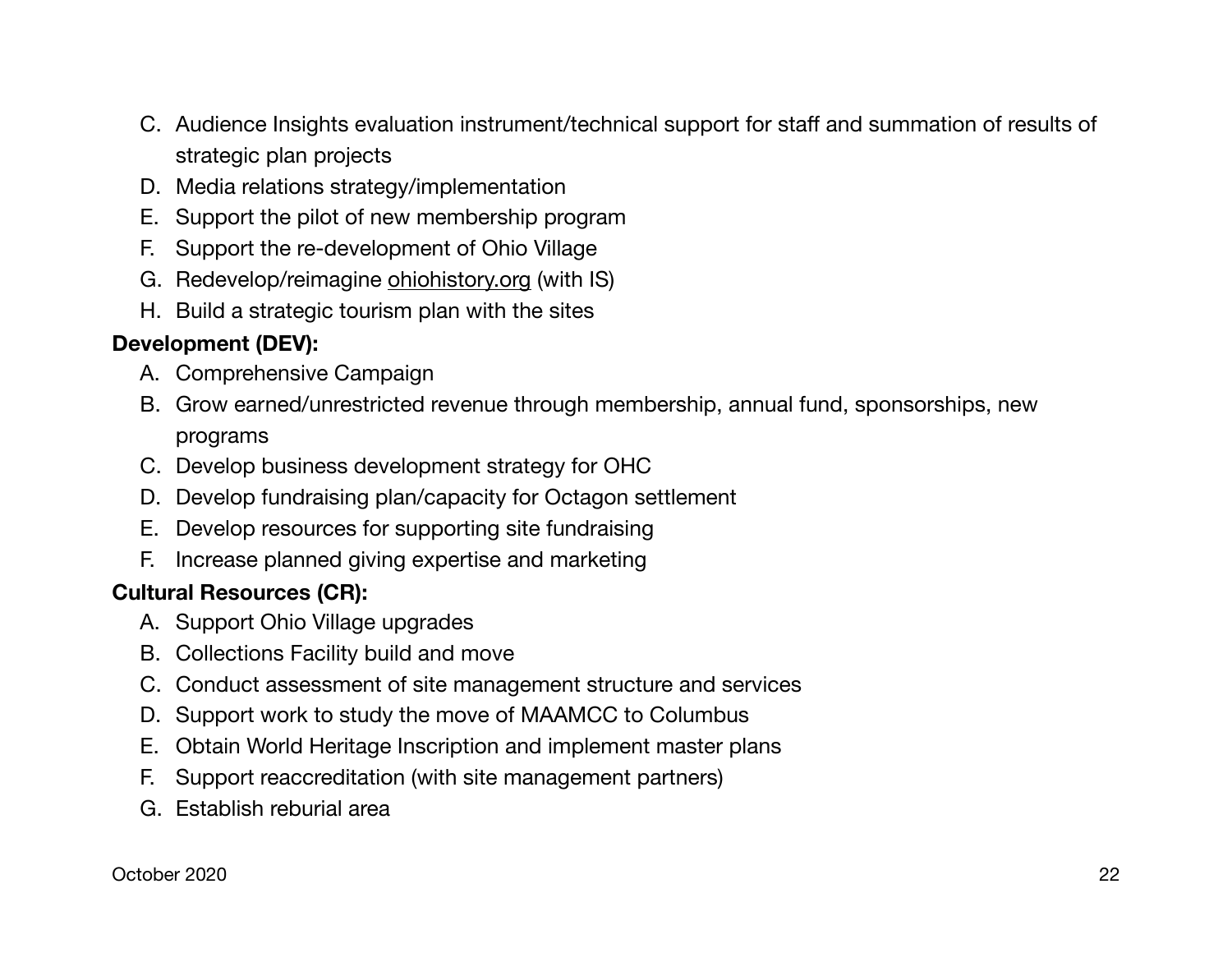- H. Support Campus transformation
- I. Develop and launch three new sites: Luncy, Poindexter, Octagon
- J. Completion of Harding Phase 2
- K. Support establishment of proactive NAGPRA program and processes (with AIR)
- L. Improve physical and intellectual control of all collections
- M. Build new Ohio River Museum
- N. Stowe redevelopment
- O. Grant Bicentennial (with EDO)
- P. American Indian interpretation and AIP adoption (with AIR)
- Q. Establish project management protocols and processes (with OF)

## **American Indian Relations (AIR):**

- A. Implement AIR policy across the organization
- B. Establish proactive NAGPRA program and processes
- C. American Indian interpretation
- D. Tribal Nations Conference

## **Ohio Forum (OF):**

- A. Track and report on strategic plan to all stakeholders
- B. Establish project management protocols and processes
- C. Ensure budget reflects priorities (with FAS)
- D. 88 Counties
- E. Carbon-neutral
- F. Support/grow a culture of innovation, inclusion/equity, financial sustainability, measurement/data discernment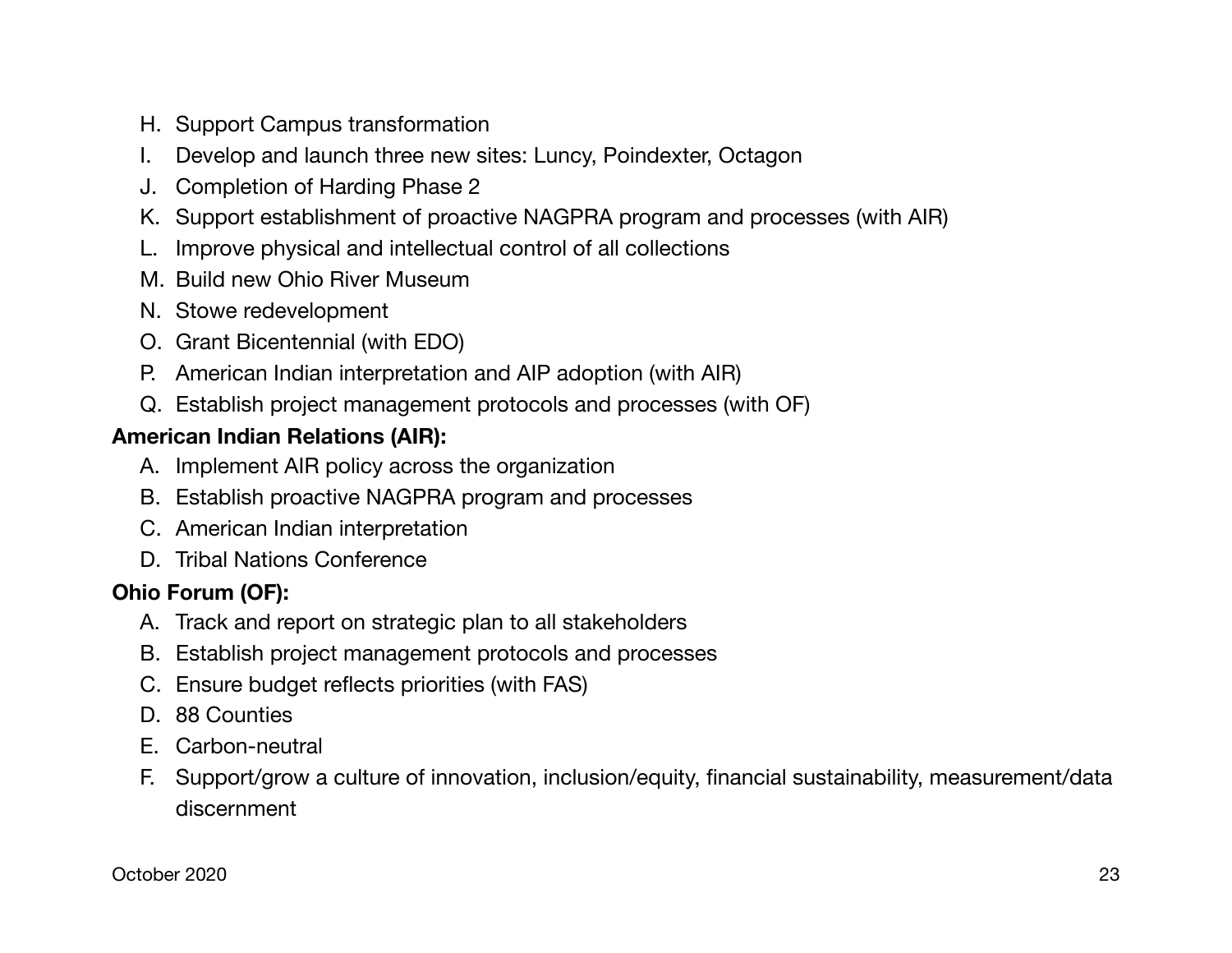# **Evaluation**

In conjunction with the discussion and determination of Organizational Major Projects and Division/ Departmental Major Projects, the Ohio Forum went through a rigorous process of aligning human and financial resources required to carry out the plan. Additionally, as a reminder, this strategic plan directly followed a strategic reduction in force and reorganization - partially resulting from fiscal stewardship needs following the height of economic shifts during the 2020 COVID pandemic.

The strategic plan is a living document, which is intended to be adjusted annually. Progress of the strategic plan will be monitored in the following ways:

- Monthly Updates Once a month, at an Ohio Forum meeting, museum staff will come together to report on progress, identify points of collaboration on upcoming activities, and tackle issues that may be causing delays.
- Quarterly Updates Once a quarter and/or in conjunction with Board meetings, information will be gathered for an overarching update for the Board that will be based on reports from and discussion with the Ohio Forum and any other staff members who may be responsible for key tasks that quarter.
- Annual Performance Reviews The strategic plan provides a clear framework for focusing performance goals and evaluating each staff member against organizational priorities, objectives, and tactics. The strategic plan should be a reference document during the performance goal setting process, as well as the performance review process, to ensure that each staff member is carrying out their strategic responsibilities as planned.
- Annual Reporting on Metrics In alignment with this strategic plan, staff members will be monitoring and tracking major projects and reporting on measures of success in order to demonstrate progress, growth, and comparative impact.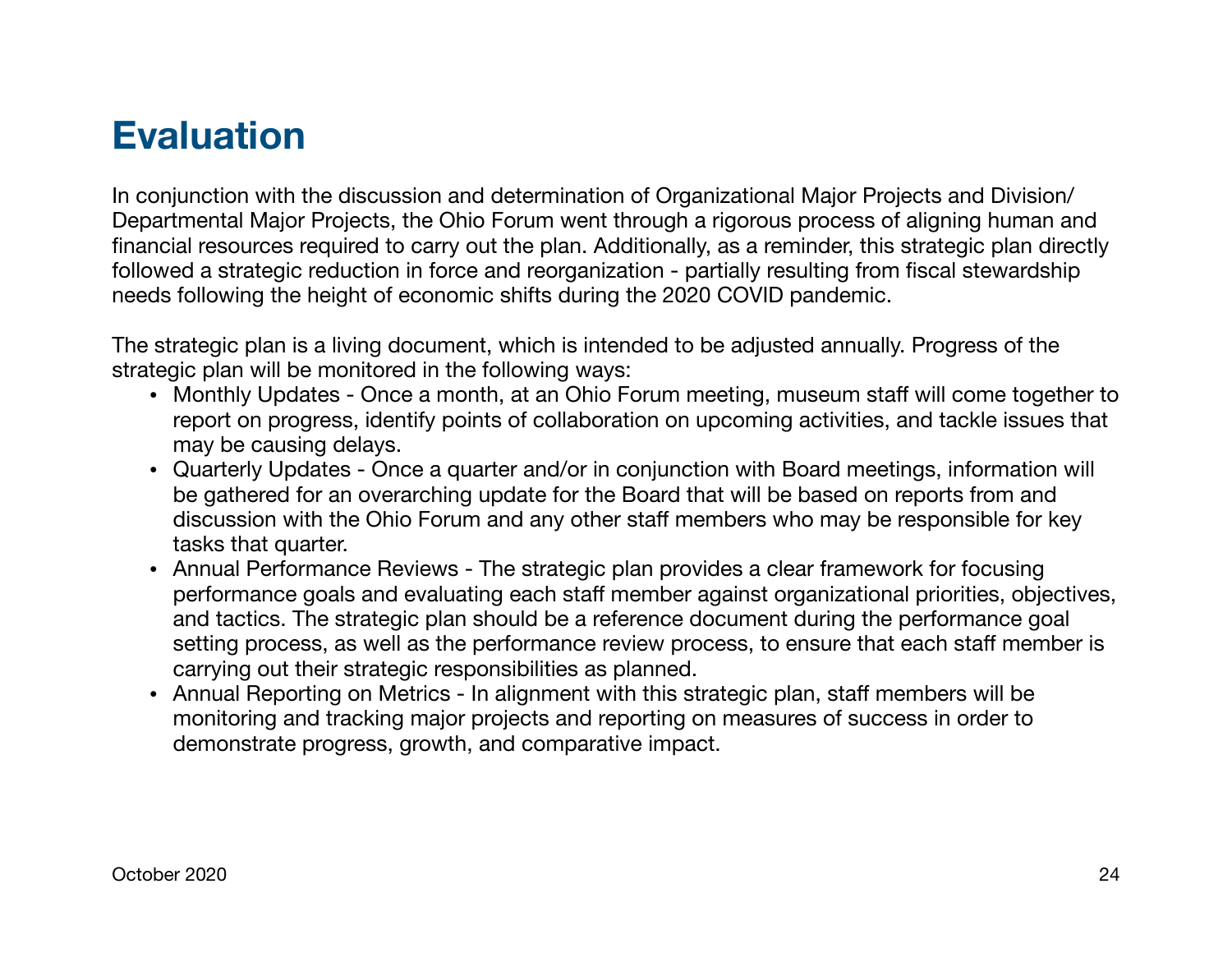

## $\Box$  Ohio Village Feasibility Study Executive Summary

June 30, 2006

Prepared by The Ohio Historical Society 1982 Velma Avenue Columbus, OH 43211

Drawn from Master Plan submitted by F2/Inc. 113 West Market Street, Suite 110 Indianapolis, IN 46204 (317) 697-2172 l.fuller@sbcglobal.net

In collaboration with **Strategic Marketing & Research, Inc. Paul Daniel Marriott & Associates Brenda Myers, Consultant John Goss, Consultant Marty Peters, Consultant** 

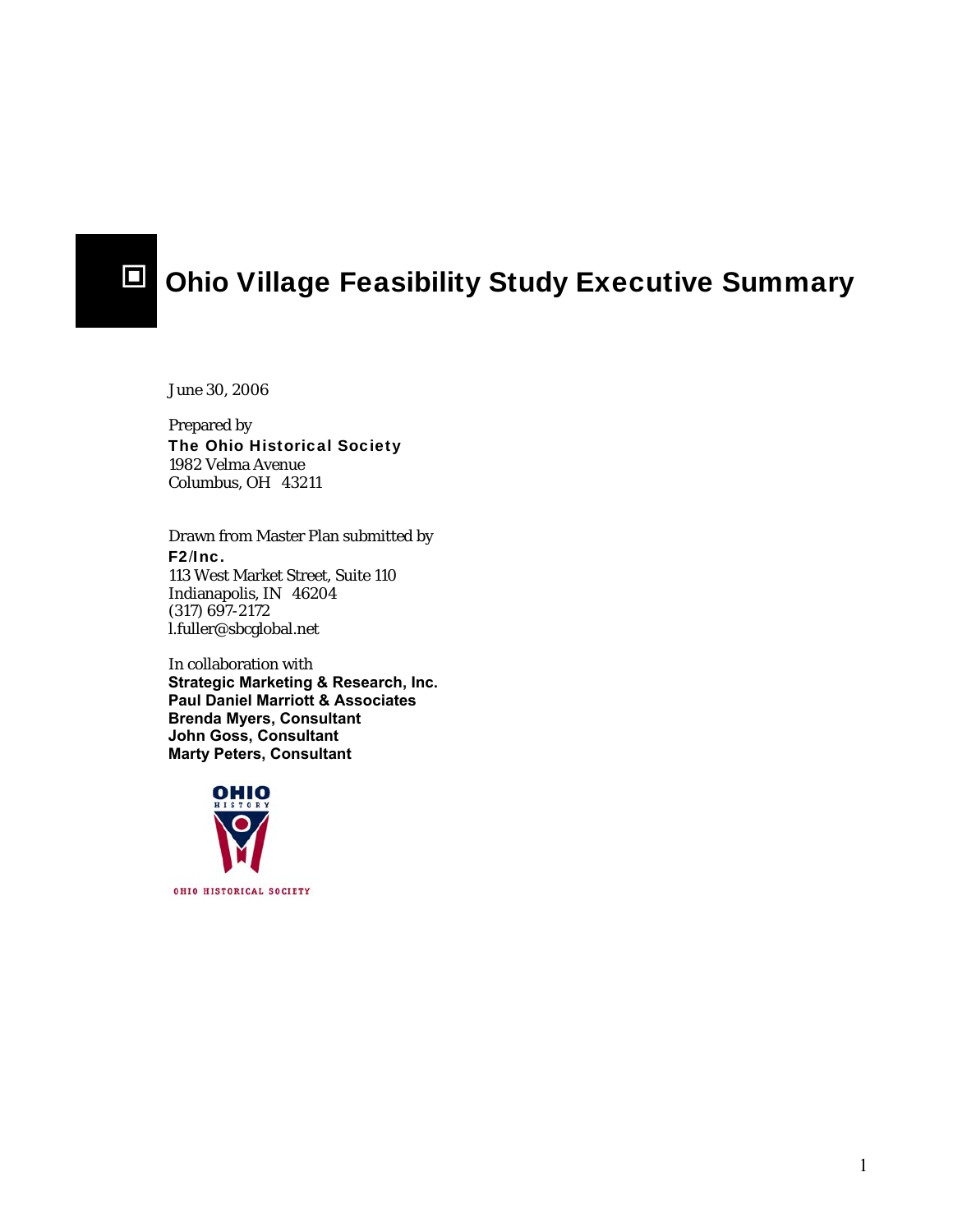

#### and the contract of the contract of the contract of the contract of the contract of the contract of the contract of the contract of the contract of the contract of the contract of the contract of the contract of the contra

| А. | <b>Introduction</b>                                                                                                                                                                                                       | 3                                         |
|----|---------------------------------------------------------------------------------------------------------------------------------------------------------------------------------------------------------------------------|-------------------------------------------|
| В. | <b>Ohio Village Current Situation</b>                                                                                                                                                                                     | 3                                         |
| C. | <b>Ohio Village Master Plan Background</b>                                                                                                                                                                                | 3                                         |
| D. | <b>Methodology &amp; Research Findings</b>                                                                                                                                                                                | 4                                         |
| Е. | <b>Concept Development</b>                                                                                                                                                                                                | 5                                         |
| F. | <b>Concept Refinement &amp; Testing</b><br>1. Concept Testing Research Study<br>2. Concept Refinement Research Study<br>3. Conclusions                                                                                    | 5<br>6<br>6<br>7                          |
| G. | <b>Ohio Village Park</b><br>1. Keys to Success<br>2. Barriers to Success<br>3. Implementation Plan<br>4. Management Summary<br>5. Operating Budget<br>6. Fundraising Plan<br>7. Marketing Plan<br>8. Success Measurements | 7<br>8<br>8<br>11<br>11<br>12<br>12<br>12 |
| Н. | <b>Conclusions</b>                                                                                                                                                                                                        | 12                                        |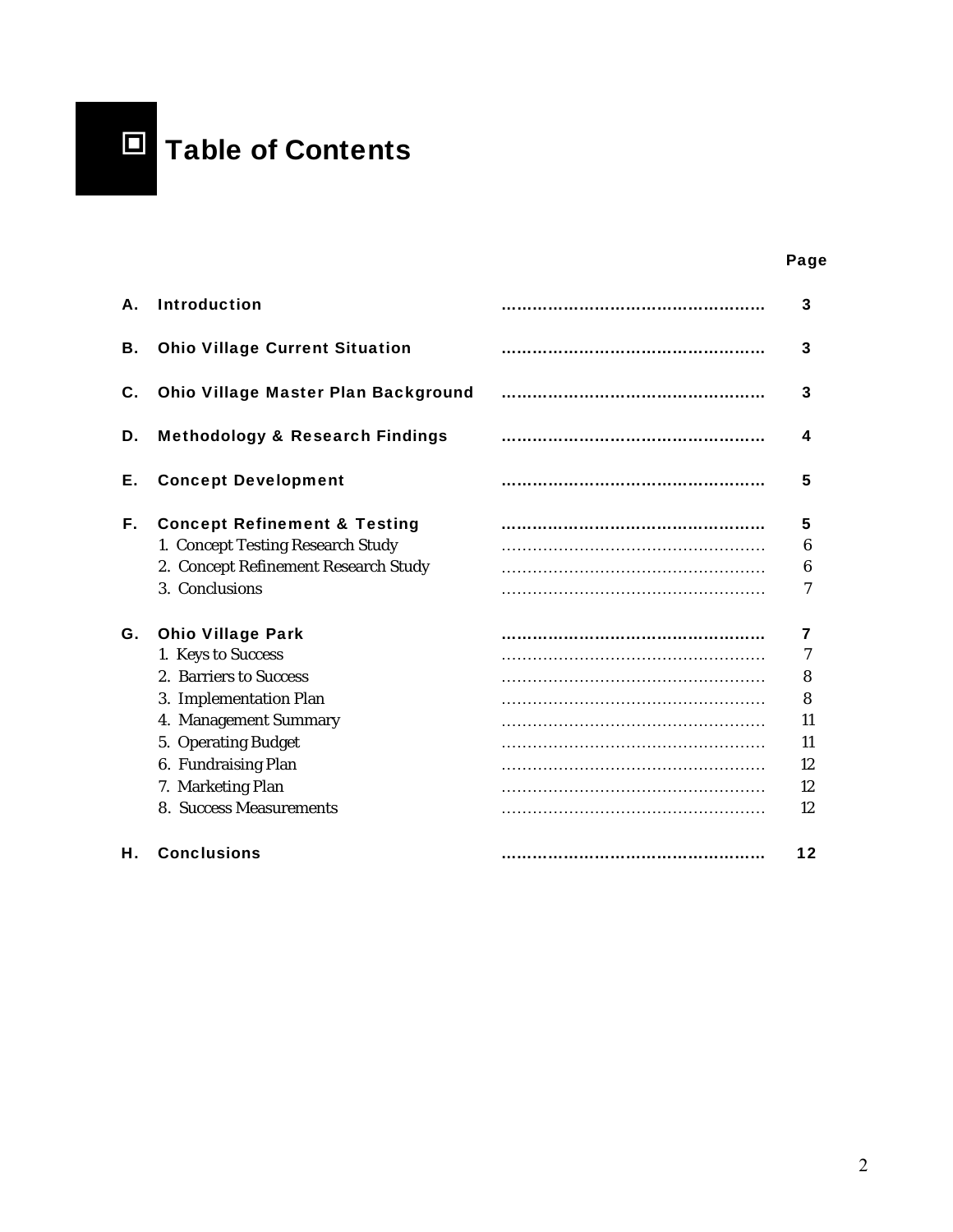#### A. Introduction

The Ohio Historical Society (OHS) conducts an expansive range of activities related to the interpretation, collection, and preservation of Ohio's heritage, including administering 60 historic sites and museums throughout Ohio, the Ohio Historic Preservation Office, the State Archives, and other history functions for the State of Ohio. The Society's consolidated operating budget for fiscal year 2005 was \$21.9 million, with approximately 60% of the budget derived from state general operating support.

Recently, the OHS began an effort to change its organizational business model. The Society has taken an entrepreneurial approach to better serve the needs of its customers, take advantage of changing trends and to diversify its funding base. This effort has resulted in refining aspects of the Society's ongoing endeavors and exploring new options to meet customer needs. For example, in order to provide museum visitors with a new experience, the OHS has launched a multi-year project to transform the entire museum floor. The goal is to redevelop all exhibits to increase the organization's relevance and connection to a broad array of potential audiences.

As a result of listening Central Ohio audiences, the OHS recognized that many residents have a great deal of interest in the Ohio Village property, and that Ohio Village plays a role in terms of public perception of the organization. In an effort to learn how to best meet the public interest, the OHS engaged a consultant team led by F2/Inc. to develop a self-sustaining business plan for the Ohio Village property. This executive summary provides an overview of the plan that the consultant group produced and starts to place that plan within

"The surrounding area is turning around; OHS could be part of, or a leader in, developing a vibrant area of Columbus." -- *Mini-retreat participant*

the context of other OHS programs and goals and the Central Ohio and statewide Ohio markets. In addition, this document outlines some of the key next steps that the OHS will take to improve the current Ohio Village experience.

#### B. Ohio Village Current Situation

Located in Columbus on an 8.5-acre parcel adjoining the Society's headquarters building and museum, Ohio Village was designed to recreate the appearance of a typical county-seat town in Ohio during the mid 19th century, about the time of the Civil War. The Village, which opened in 1975, features a town square surrounded by fifteen buildings portraying different functions ranging from a from a town hall to private dwellings. None of the structures within the Ohio Village are historic buildings. While Ohio Village was successful, particularly in the 1980s, the business model did not keep up with changing audience interests, leading to a decline in attendance and earned income over time.

In fiscal year 2001, the OHS sustained a series of budget reductions at the state level leading to a 30% reduction in institutional staffing levels. This necessitated reduced program and service levels throughout the institution. In prioritizing program service reductions, the OHS endeavored to maintain for public access its authentic historic properties. As a result, Ohio Village was closed for regular public access in 2003.

"The Ohio Historical Society holds *all* of Ohio's historical treasures." -- *Mini-retreat participant*

Since that time, Ohio Village has been used for public programming, school and other groups and external rentals. The public programming in Ohio Village focuses mainly on seasonal events; school and other groups may gain access to limited programming at Ohio Village through advanced scheduling.

Since the Ohio Village is not an authentic historic property or place, it presents a unique opportunity for the OHS to use this asset with relatively fewer restrictions. This also means that the expectations for funding and return on investment are more stringent than for the other locations and programs of the organization.

#### C. Ohio Village Master Plan Background

With the restructuring of the OHS begun in June of 2004, the Society began placing a greater emphasis on building upon the organization's strengths and becoming more entrepreneurial, creative, efficient, collaborative and accessible. As a potential means to accomplish these objectives, the OHS was interested in determining the feasibility of revitalizing the Ohio Village as a self-sufficient element of the Ohio Historical Society's larger goal of attracting new audiences and repositioning the headquarters facility campus. To assist in this process, F2/Inc. was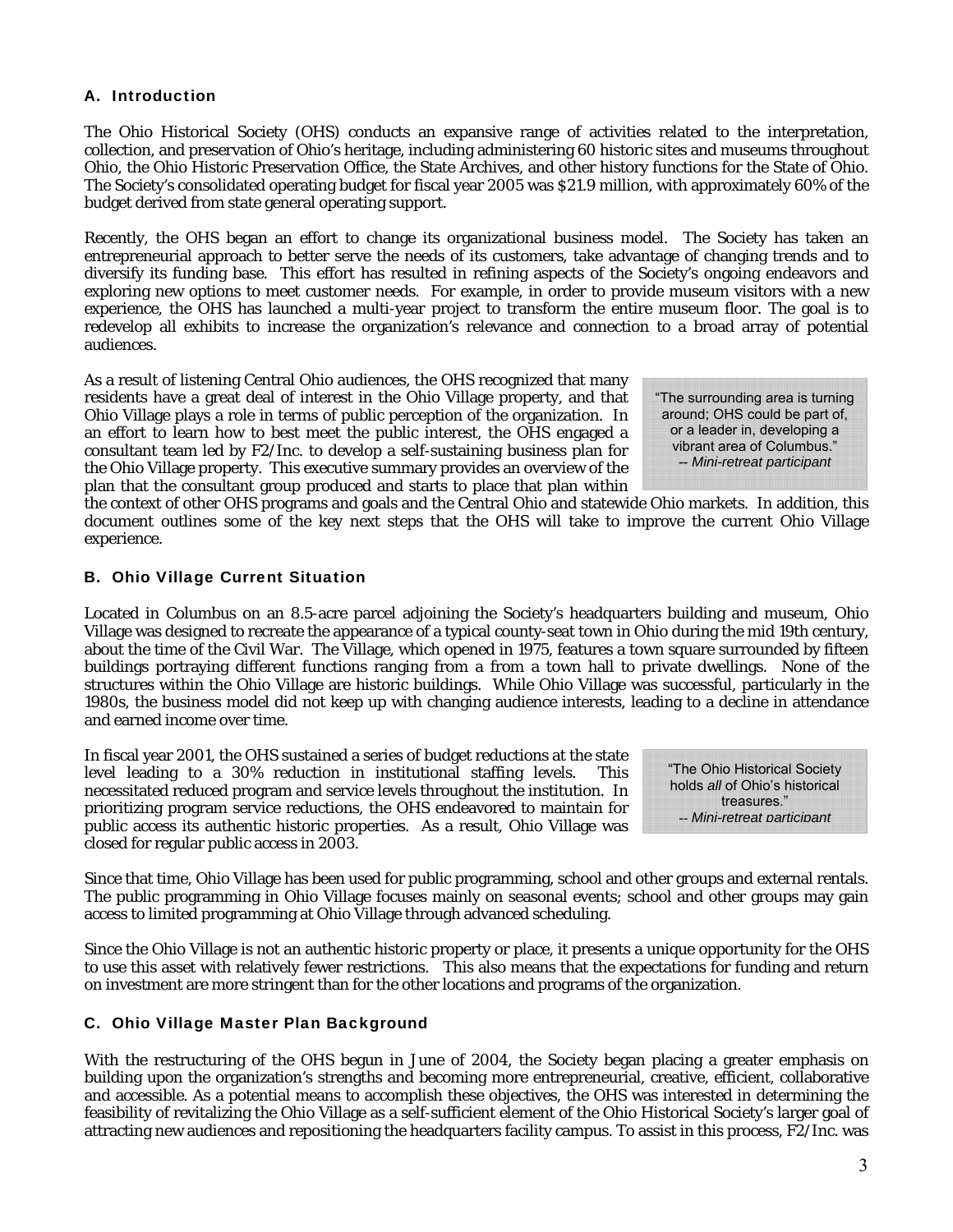engaged as a consultant to craft a Master Plan that outlines short- and long-term strategies for development and promotion. Goals for the Master Plan included:

- 1. Develop a "sustainable destination attraction" through tested revitalization techniques that would result in renewed positioning of Ohio Village as an experiential and educational resource; fun, relevant, available, and attractive; a "learning laboratory" for a new way of thinking.
- 2. Incorporate market-driven, audience-specific programs and services that would speak to the array of demographic groups that inhabit the city and state.
- 3. Provide inventive interpretation, programming, and promotion methods to generate excitement and passion in the community, attract year 'round attendance and sustainable revenues.
- 4. Incorporate methods to keep the program flexible and lithe in order to meet the changing needs of regular users and potential customers.
- 5. Include a realistic implementation and financial plan with and a self-sustaining, revenue-generating business model.
- 6. Contribute to the Columbus economy and economic development of the surrounding area with a context that creates connections with adjacent neighbors and attractions.

#### D. Methodology and Findings

The first phase of the Master Plan project included stakeholder scanning and preliminary research and assessments.

To gain critical stakeholder feedback, nine, three-hour mini-retreats were held with more than 50 individuals the week of June 27, 2005. Participants included individuals knowledgeable about the needs and issues of Ohio Village and the community, including OHS members, OHS trustees, funders, marketing partners, government officials, historical organization leaders, economic developers, tourism officials, donors, and individuals representing foundations and community groups.

Participants were asked to consider Ohio Village's strengths, weaknesses, opportunities, and threats as they related to its brand positioning, the competitive environment, the visitor experience, and marketing programs. Target audiences were prioritized as a basis for a concept brainstorm that asked the questions "what could Ohio Village become?" "How could Ohio Village set itself apart from other attractions?" And "how could we exceed visitor expectations?" Of note, retreat participants consistently mentioned the following components:

- Ohio Village must be unique, relevant, and offer the element of surprise, entertainment, fun, and humor;
- Ohio Village must retain a relationship to the OHS brand, mission, and core competencies;
- The Ohio Historical Center and Ohio Village campus must be beautified;
- Ohio Village should consider retail, food, lodging and transportation options;
- The Ohio Village experience should be interactive;
- Visitors to Ohio Village should have a way to become oriented to the experience;
- Ohio Village must be affordable and a have a perceived value;
- Ohio Village should offer family programming and appeal, and programming for all weather conditions;
- Ohio Village must become a place that attracts repeat visitation; and
- The OHS must maintain a commitment to marketing.

The second phase included assessing property schematics, story lines, scripts, and content guides; conducting an operations evaluation including budgets and financials; reviewing available secondary research; and conducting a marketing audit. Interviews were also conducted with several non-competing for profit and not for profit

Attractions understand that their programming must appeal to diverse audiences and encourage participation rather than observation. Organizations are embracing the philosophy that visitors need something "new" on a regular basis. – *Trends noted in attraction interviews*

4

"Many people ask, 'what's going on with Ohio Village?' – creating an opportunity for the buzz to become positive and sustained." -- *Mini-retreat participant*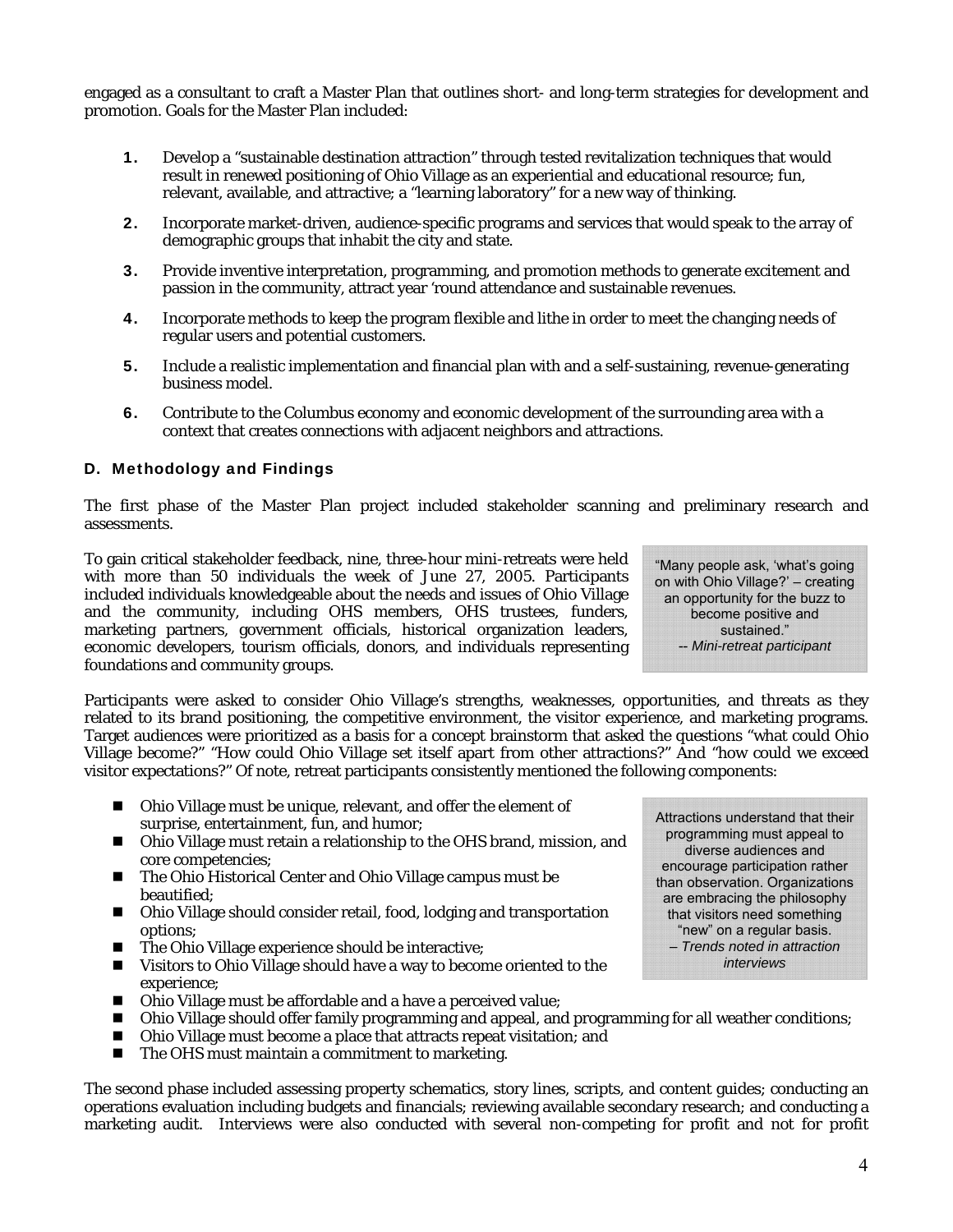attractions that were perceived to be successful models. Following are a few trends that materialized in the attraction interviews:

- Attractions cited the need to diversify funding sources;
- **Attractions that have been historically reliant upon foundations and memberships are changing their** strategies and considering application to federal, state, and local grant programs;
- Many attractions are considering adding additional retail elements to expand income potential;
- Audience development and diversification is a decisive trend, and programming is following suit;
- Most have increased the "entertainment" element of their programming; and
- Attractions that have typically depended on specific niche marketing strategies are now implementing campaigns designed to reach the general public.

#### E. Concept Development

When all of the considerable conceptual ideas generated by mini-retreat participants were organized and blended with the consultant's observations, 17 themes emerged. The consultants and members of the OHS Ohio Village Steering Committee then further refined the concepts and agreed to focus on a set of ten.

- 1. **Outdoor Children's Museum**. This concept creates a fun and learning destination centered on interactive presentations of Ohio History and places of historical significance throughout the state.
- 2. **Historic Amusement Park**. This concept centers on creating a festival atmosphere similar to a "perpetual county fair" or a replica of traditional trolley parks.
- 3. **Ohio Artisan/Crafts Center**. This idea creates a living celebration of Ohio arts through historic and contemporary visual and performing arts and design.
- 4. **Gardening and Agriculture, Food and Wine**. Ohio Village would become a marketplace for interactive experiences in Ohio agriculture, gardening, and food.
- 5. **Overnight Experiences and Retreat Center**. Ohio Village could offer a distinctive camping or lodging experiences for leisure travelers and could at the same time become a unique retreat facility for learning groups of all kinds.
- 6. **Historic Sporting Complex**. This concept is driven by Columbus's sports history and contemporary sports culture, and would be a natural location for sporting group conferences and amateur sporting club outings. Visitors would be able to participate in historic sports games and activities.
- 7. **Antiques, Architecture, and Historic Restoration**. "This Old Ohio House." Ohio Village could become a showcase for Ohio architecture and a learning laboratory for antiques, furniture restoration, and home/building preservation.
- 8. **Living History Village**. Ohio Village could remain a replication of an historic village, but move forward in time and provide more robust programming to provide a new relevancy to visitors.
- 9. **Shopping and Entertainment District**. This is the definitive retail-based concept, offering food, entertainment, and shopping – a community of "real" businesses.
- 10. **Our Town**. This concept is weighted heavily in year 'round events, educational experiences, and exhibits, with programming targeted to specific audiences on a month-by-month calendar.

#### F. Concept Refinement and Testing

Two distinct research efforts were conducted to evaluate the concepts from the most important perspective: the customer's point of view. The first study explored the ten possible concepts to identify the best options for development. After the concepts were evaluated and the options narrowed, a second research effort was conducted to provide a clearer focus for short and long-term development strategies.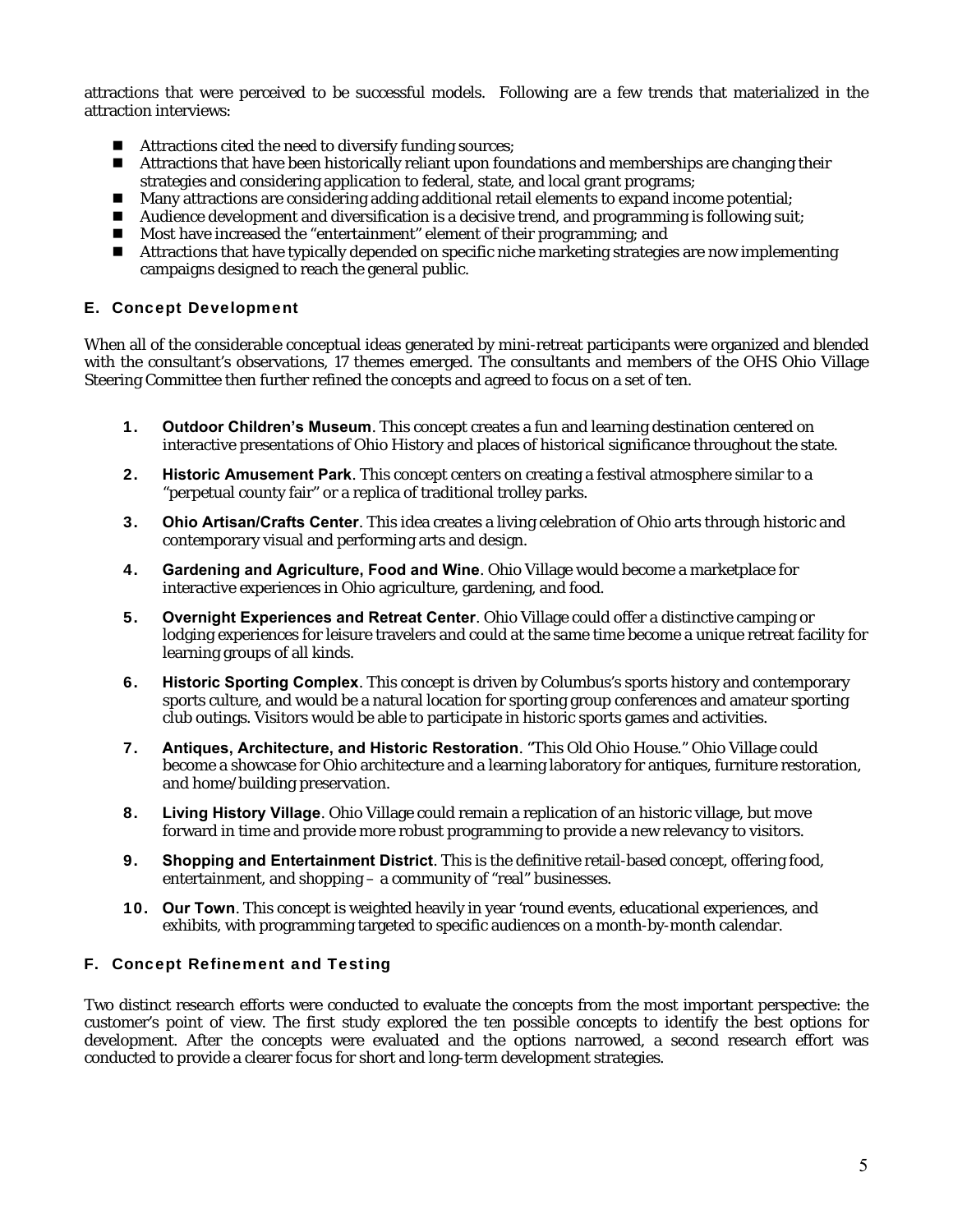#### 1. **Concept Testing Research Study**

The first study was conducted via an on-line survey. In total, 475 surveys were completed - 100 within the Columbus area and 375 outside Columbus but within 150 miles of the city. As sustainability had been identified as a key goal for the revitalization of Ohio Village, the study provided financial projections based on visitation and pricing.

With a scoring system based heavily on revenue generation, the Historic Amusement Park was the highest rated concept. The Overnight and Retreat Center ranked second. Two other concepts - the Outdoor Children's Museum and the Shopping and Entertainment District - also received high ratings. Following are details of the top four concepts as rated by consumers, ranked one through four in terms of revenue generating potential.

|                                                              | (1)<br><b>Historic</b><br><b>Amusement</b><br><b>Park</b> | (2)<br>Overnight &<br><b>Retreat Center</b> | $\bf (3)$<br><b>Outdoor</b><br>Children's<br><b>Museum</b> | $\boldsymbol{(4)}$<br><b>Shopping &amp;</b><br><b>Entertainment</b><br><b>District</b> |
|--------------------------------------------------------------|-----------------------------------------------------------|---------------------------------------------|------------------------------------------------------------|----------------------------------------------------------------------------------------|
| <b>Combination Score</b>                                     | 100                                                       | 67                                          | 66                                                         | 65                                                                                     |
| Projected % of Columbus DMA<br>Households Visiting (1x/year) | 14.5%                                                     | 9.1%                                        | 11.6%                                                      | 13.0%                                                                                  |
| Projected Visitors (annual)                                  | 229,177                                                   | 143,376                                     | 182,839                                                    | 205,260                                                                                |
| Average Willing to Pay (pp/visit)                            | \$12.65                                                   | \$13.58                                     | \$10.53                                                    | \$9.19                                                                                 |
| <b>Projected Revenue</b>                                     | \$2.9 million                                             | \$1.9 million                               | \$1.9 million                                              | \$1.8 million                                                                          |
| <b>Financial Index</b>                                       | 168                                                       | 113                                         | 112                                                        | 110                                                                                    |

It is interesting to note that the idea of a Living History Village had reasonable overall appeal but rated well below average in perceived value and frequency of visitation, making the concept one of the weaker ideas in terms of potential sustainability. This is consistent with industry trends. Across the nation, living history houses and villages have experienced decreased visitation over the past several years, resulting in some cases in decreased programs, staffing, and hours open to the public. Audiences have started to interact with history in other ways, such as through web sites and documentaries.

#### 2. **Concept Refinement Research Study**

While the Historic Amusement Park concept ranked exceptionally well, the OHS felt that the concept was too capital intensive and pushed the mission of the organization. Therefore, the OHS requested that additional audience research be conducted to learn which specific aspects of top rated concepts and general programming ideas were most attractive to potential audiences. This would allow the organization to be more strategic in its investment strategy and to apply the results of the planning process more broadly to programming across the organization.

This concept refinement research study was also conducted via on-line methodology and reflected a total of 567 completed surveys. Since revenue was the focus, a pricing technique, the van Westendorp method, was used to identify the best pricing strategy for specific amenities, combinations of features, and programming.

The first step was to evaluate the relative appeal of the various events under consideration. The top three events in terms of appeal were a weekend market festival (86%), historic celebrations or festivals (83%), and historical reenactments (74%). When the activities for all ages are considered, the most appealing features that could be included as part of the attraction fell out as follows:

| <b>Activities for All Ages</b> |  |
|--------------------------------|--|
|                                |  |

| <b>Concept</b>                                                                           | <b>Rating</b> |
|------------------------------------------------------------------------------------------|---------------|
| Train / trolley rides through park                                                       | 20.6          |
| Outdoor playscape - explore history of transportation                                    | 19.5          |
| Historical amusement rides                                                               | 15.8          |
| Outdoor learning experiences - building things, hands-on nature & science<br>experiences | 12.5          |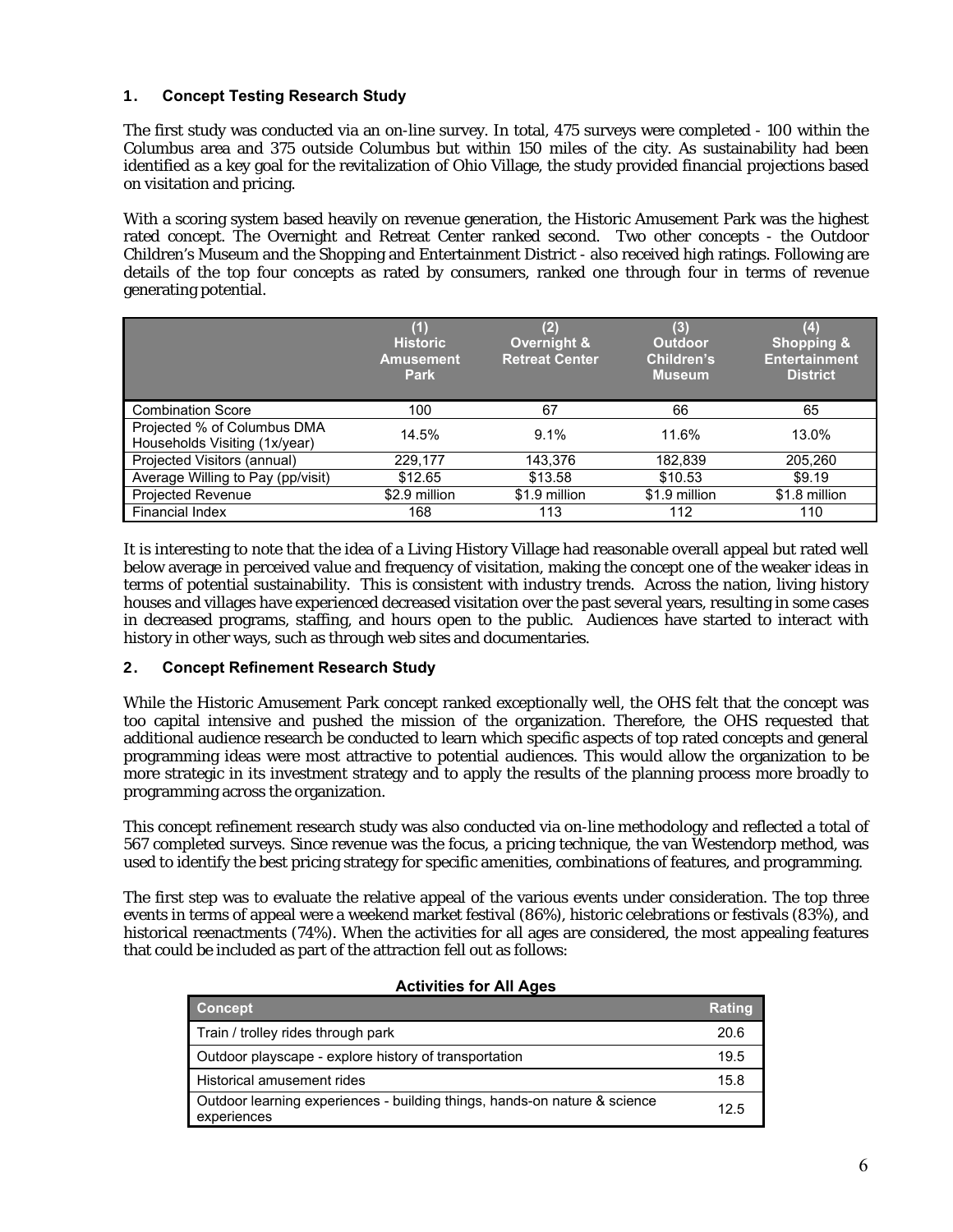In terms of the setting, a historic town with replica buildings and costumed characters was the most popular closely followed by a park-like setting with paths and wooded areas and landscaping that includes gardens, waterways and fountains.

With the use of conjoint analysis, one can make projections regarding potential visitation and revenue based on specific scenarios. As might be expected, attendance increases as each feature is added and attendance increases more dramatically when the price is lower. With the most aggressive price increases, visitation rises to somewhat over 150,000; with no price increase, visitation increases to almost 300,000.

#### 3. **Conclusions**

- The Ohio Historical Society faces many financial challenges, making reinvestment in Ohio Village a challenge.
- The OHS has a very good image in the Columbus community in terms of its mission, but at the same time experiences less than desirable levels of general awareness.
- There is a defined image of Ohio Village among area residents; however, lower familiarity ratings should drive the marketing plan.
- The Columbus area tourism economy is growing, and national travel trends show strengths among special interest, cultural event, "learning," historical, theme park, and weekend getaway travelers, an indication that the time is right and the environment is ripe for additional high-quality visitor experiences in the Columbus area.

#### G. Ohio Village Park

Ultimately, the goal is to improve accessibility to Ohio history by providing experiences that attract larger and broader audiences to the Ohio Historical Center and the Ohio Village property and to generate profits that allow for reinvestment in other areas of the organization. It can be argued that the historic amusement park, or trolley park, concept performed the best in the consumer research studies in terms of consumer preferences, appeal, and potential visitation. However, this concept was also one of the most capital-intensive options. While this concept may be considered as the Master Plan vision for the long term, the feasibility plan instead phases particular improvements into the property over the next few years, creating a new destination for education, leisure activities, play, and entertainment in an attractive setting.

For the purposes of the Master Plan, the new destination is called "*Ohio Village Park*." As described in the Plan, Ohio Village Park is viewed as a history and entertainment park, and the campus would ultimately feature indoor and outdoor entertainment and event venues, playscapes and game areas, and family activities. The park setting would offer natural history learning experiences, with replicas of some of Ohio's most unique and interesting natural features. The exterior environment is critical to establishing a "place people want to be", and was planned to include expansive green spaces, water features, gateways, screening, indigenous plantings, woodsy areas and pathways, picnic areas, and heirloom and period gardens.

The Master Plan assumed that the park would be open to the public three days a week for 26 weeks during the warmer months. Buildings and grounds would be available for corporate event rentals, school tours, and for specialty programming throughout the year. General admission pricing was assumed to remain at \$7 for the first four phases, and would then be raised to \$8 in Phase V. In the Master Plan, a visitor orientation program was important to the Park. The Plan called for visitors to enter through the Historical Center, view a multi-media orientation presentation in the auditorium, and then proceed through the exhibits and into the park.

#### 1. **Keys to Success for the Master Plan**

The Master Plan argued that the new initiative must be embedded in the organization. An adequate marketing budget was deemed critical, as was the quality of features, installations and programming. Planned updates to the visitor experience were cited as crucial for repeat visitation, as customers would be looking for something new at all stages. Retail and other ancillary sales were an important part of the projected operating income.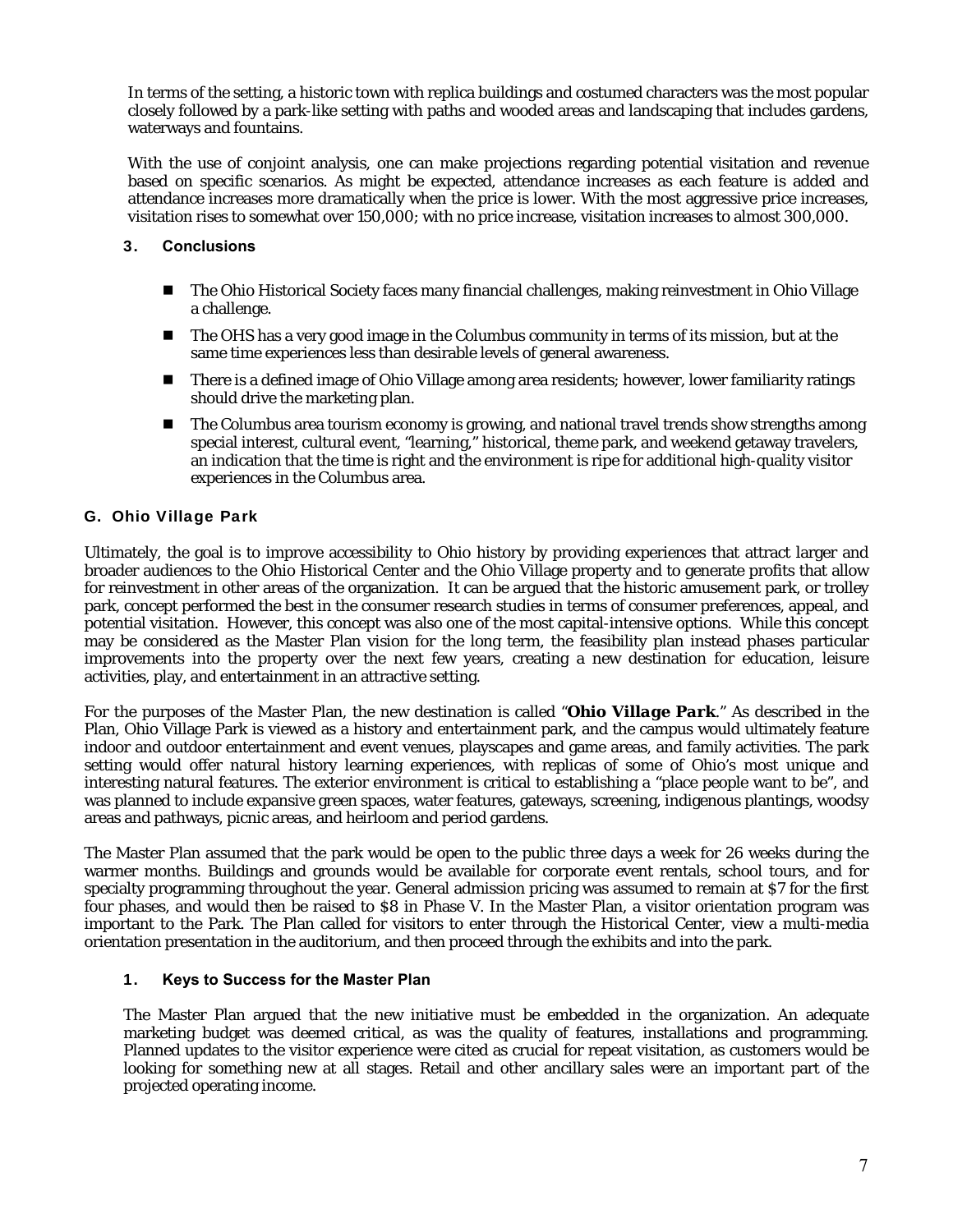#### 2. **Barriers to Success for the Master Plan**

The Master Plan relied on a robust and aggressive funding and staffing plan, but it had a limited exit strategy and limited reliable data to create projections in some key areas of revenue generation. Successful implementation of the Master Plan would require single-minded attention by many in a multi-faceted organization as well as exceptionally favorable market conditions.

Risks included weather, liability, admissions and revenue realities, limited knowledge of ancillary sales industry trends, implementation complexity, capital investment and fundraising. The capital investment required was nearly \$9 million over the five phases, which is almost double the current biennial capital budget for the entire Ohio Historical Society.

#### 3. **Implementation Plan**

When considering a realistic timeframe for realizing the ambitious vision for an attraction such as Ohio Village Park, the OHS wished to approach the project with a "crawl…walk…run" strategy. Included in the Master Plan is a section that outlines the business aspects of a phased 5-year implementation plan with the assumption that there would be a one- to two-year bridge period in which to seek funding and build support for the new Park.

| <b>PHASE I</b>                                    | <b>PHASE II</b>                                              | <b>PHASE III</b>              | <b>PHASE IV</b>          | <b>PHASE V</b>                                 |  |
|---------------------------------------------------|--------------------------------------------------------------|-------------------------------|--------------------------|------------------------------------------------|--|
| Planning &<br>Improvements                        | Add Transportation<br>Playscapes, limited<br>Food & Beverage | Add Outdoor Learning<br>Areas | Add Leisure<br>Equipment | Add Train and 1-2<br><b>Trolley Park Rides</b> |  |
| $\leftarrow$ Events and Programming $\rightarrow$ |                                                              |                               |                          |                                                |  |

#### a. **Phase I-V: Events and Programming**

The Master Plan suggested that events should be viewed as an extension of the marketing program, as they bring folks to the property and help communicate an environment of activity and reasons to return as a day visitor. The Plan recommended that events would continue to occur in the Ohio Village throughout all the phases as a key way to drive attendance.

#### *Currently Programmed Events*

- Glorious Fourth (July  $4<sup>th</sup>$ )
- All Hallows Eve (Saturdays and Sundays the two weeks prior to Halloween)
- In Praise of Thanksgiving Dinner Concert
- Dickens of a Christmas event
- Dickens Dinner (dinner and program during Dickens of a Christmas event)
- Valentine's Dinner
- **From the Pubs of Ireland**
- **Spring Fever event**
- **Pleasures of the Cup: Drinks from different time periods (four seasonal events annually)**
- Ohio Cup Vintage Baseball Festival (two days over Labor Day weekend)

#### *Recommended New Events*

- Ohio at War Reenactment (one three day weekend)
- **Home from the Battlefront Reenactment (one two-day weekend)**
- Day camps for kids (six weeks in the summer, five days/week)
- Weekend Market Festival (summer weekends, phased to eight weekends by Phase V)
- Concert Series (summer week nights)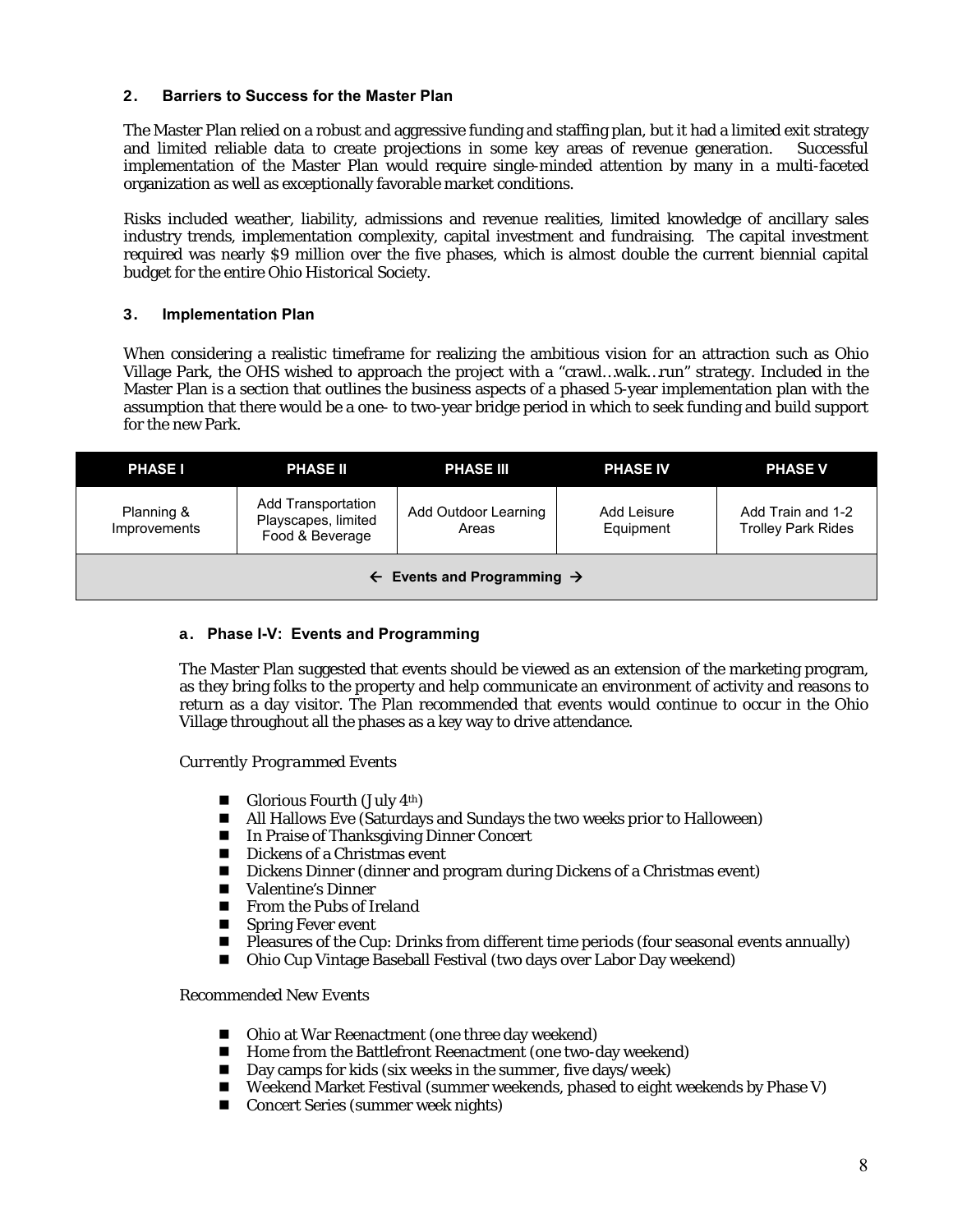#### b. **PHASE I: Planning and Improvements**

The planning and transition period allows for commissioning the site master plan, developing community outreach programs, project administration and staffing, conducting assessments, implementing stakeholder communications, fundraising, and investing in basic buildings and grounds improvements. Current successful programming and events would continue as in the recent past, with some enhancements, to create a revenue stream in the short term.

#### c. **PHASE II: Transportation-Themed Playscapes**

Three to five playscape areas were planned to be located throughout the property, with one adjacent to the Historical Center as a companion piece to a potential indoor playscape. The transportation theme was intentional, as Ohio has many transportation-related stories to tell and it reinforces the longer-term vision for a trolley park destination.

Playscapes that help put transportation into context can subtly tell a broader story, while still being fun and entertaining. In addition to providing information on Ohio's rich pioneer settlement history and its aviation history, these playscapes could – at least for older children – explain for example, why the National Road was so important not only within Ohio but for the nation as a whole. Landscaping was cited as important to help put these playground pieces into context.

Ohio was important to early and later American travel due to its location. Major waterways made it critical path of westward migration. Ohio natives such as Richard Clayton, Wilbur and Orville Wright, John Glenn, and Neil Armstrong make the transportation story even richer. It was recommended that the playscapes follow either a "genre" concept (water, air, and land), or replicate time periods.

**Potential Interpretation Themes for Transportation Playscapes:** Small waterway travel, land and water transportation, the National Road, Native American trade, early exploration and settlement, major migration and industrialization, canals and Great Lakes travel, ballooning and early flight, the Wright brothers, John Glenn, and Goodrich/Goodyear blimps.

#### d. **PHASE III: Outdoor Learning Areas**

The Master Plan called for outdoor learning areas to be available for building things and participating in hands-on agricultural, nature, and science experiments. Visitors could learn about plants, birds, and animals through self-interpretation and, for special occasions, contracted naturalists or tours given by the site's master gardener.

Ohio's natural history was positioned to be the overall theme of the campus landscaping plan. Offering both active and passing learning, the Park would offer the best of Ohio's natural features with replicated elements like caves, waterfalls, glacial deposits, cliffs, gorges, meadows, and forests and other archeological and geological "wonders." Agricultural heritage would be also represented with tiny "fields" of crops and period and/or heirloom gardens and a hedge maze. The existing baseball diamond and transportation-themed playscapes would remain in place and be incorporated into the overall scheme.

**Potential Interpretation Themes for Outdoor Learning Areas:** Plants and animals, flora and fauna, agriculture, natural resources, weather, coal mining and oil and natural gas drilling, personal time vs. geologic time.

#### e. **PHASE IV: Leisure Equipment and Games**

In Phase IV, leisure equipment would available for rent such as paddle boats, canoes, old fashioned bicycles, and stilts; family activities like history-themed miniature golf, a garden maze or lawn games would be added to the overall landscape. Families could rent equipment with which to play badminton, shuffleboard, croquet, horseshoes, and lawn bowling. Two new retail outlets would be added at which customers might purchase themed souvenirs and a great selection of transportation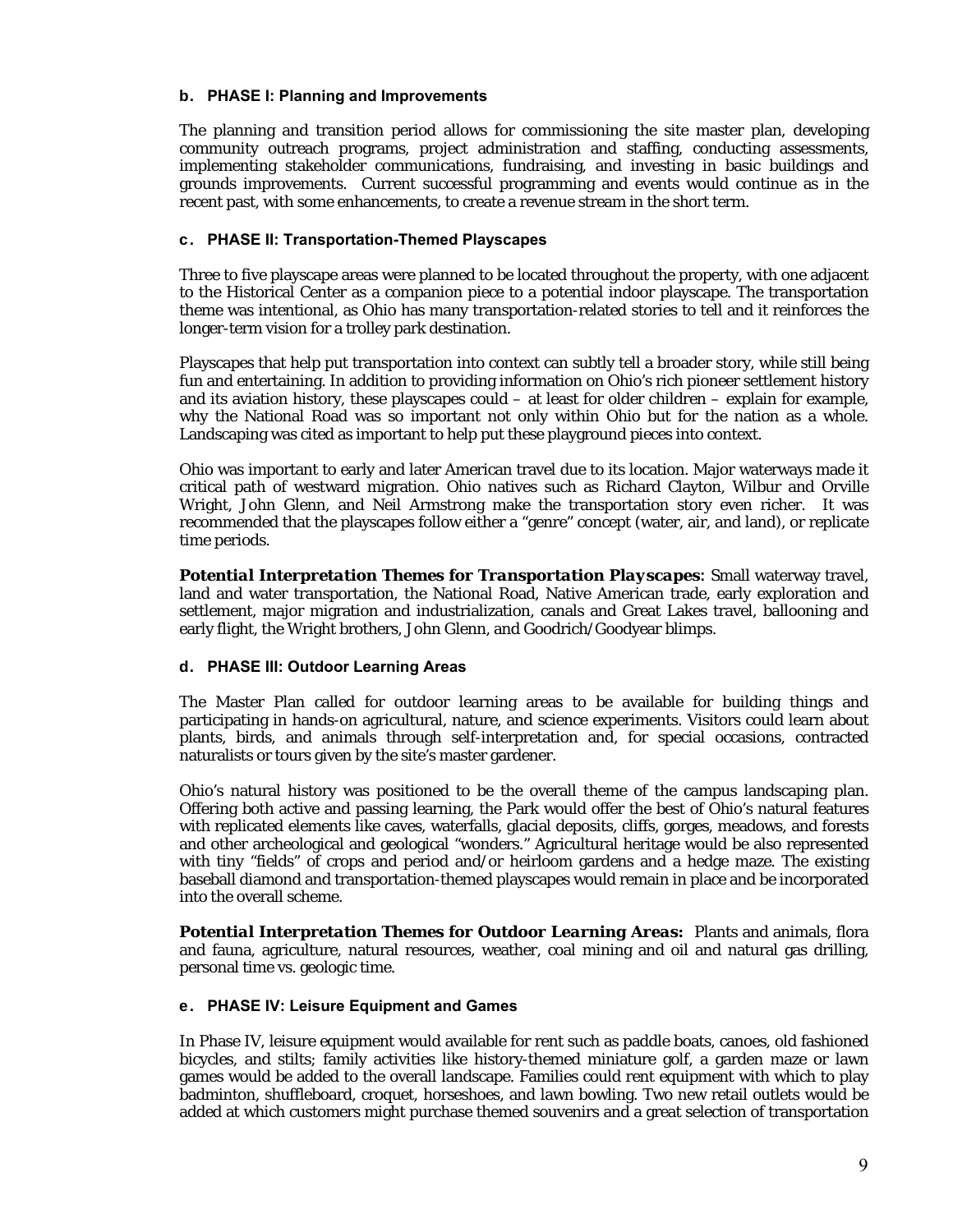books and games. Ohio-made merchandise could quite easily fit into the retail mix. A new casual sit-down restaurant was a part of this phase.

*Potential Interpretation Themes for Leisure Activities:*Lawn and leisure game skills, the history of leisure games and activities, the rise of the leisure society, historical change in the "conditions" of life, the relationship between leisure and health and fitness, historical influences on leisure today, leisure time participation among various ethnicities, leisure activities in other countries and cultures, and scenarios for leisure in the future.

#### f. **PHASE V: Train or Trolley Rides and Amusements**

The Plan recommends that, by Phase V, Ohio Village Park would offer train or trolley rides through the park. The track would circle the grounds, and conductors would interpret the surroundings with interesting stories and quirky and educational facts about Ohio history. Visitors could board and disembark from the train or trolley at several "stations" throughout the grounds. In addition, one or two authentic amusement rides, such as a carousel or Venetian swing could be added to the grounds as the beginning of the transition into an historic amusement park.

*Potential Interpretation Themes for the Train and Trolley:* The history of transportation, public transportation, trolley parks and cars; the role of amusement parks in the heritage, economy, and urbanization of Ohio; Ohio's role in the industrialization of America; the world's fair movement; racial, segregation, and social class issues; labor laws and working conditions; histories of Ohio's currently operating mega-parks and its 50-plus original trolley parks; the technology of theme park rides; and ethnicities and immigration.

#### g. **SUCCESSIVE PHASES – The Trolley Park**

Ohio was once home to as many as 54 trolley and amusement parks, providing a natural cultural and historic foundation for the concept of recreating an historic amusement park on the grounds of Ohio Village. According to the International Association of Amusement Parks and Attractions, U.S. amusement parks attracted 328 million visitors that spent \$10.8 billion in 2004.

Clearly, Ohio holds a convincing position in both amusement park history and today's amusement park economy. Three Ohio parks are classified in a list of the top 20 oldest establishments in the world, and the National Amusement Park Historical Association (NAPHA) ranks features of many contemporary Ohio parks as the best or biggest in the world.

As an historic amusement park, Ohio Village Park could showcase Ohio's amusement park history and culture through a variety of outdoor experiences. The destination could debut as a trolley park, depicting a time period between the 1880s through the mid 1920s. The centerpiece of the Park could be a grand pavilion, where visitors could take a meal in an elaborate dining room, listen to a lecture in an auditorium, or participate in a game of duckpin bowling or checkers on the porch as they did in the 1888 pavilion at Cedar Point.

Kids and adults could purchase tickets for period amusement park rides such as a carousel, Ferris wheel, a circle swing, fly-o-plane, flying scooter, tumble bug, Venetian swing, and a figure-eight roller coaster. The Park could invent its own unique ride that takes guests through history. The rides themselves could be a combination of found authentic pieces and reproductions designed with the original look and feel but developed utilizing modern safety standards. Special features could be rides that were introduced in Ohio parks or those invented or manufactured in Ohio.

Entertainment could be offered in a movie house, a band shell, and in a music/dance hall. Many forms of music would be featured -- musicians could stroll the property, and name musicians could perform in the dance hall, as was widely practiced in early trolley parks. Vaudevillian-style entertainment was also popular in trolley parks. In terms of amusements, families could find large arcades, games of chance, a "Tunnel of Love," a fun house, a house of mirrors, magicians and side shows, fortune tellers, even a museum of oddities.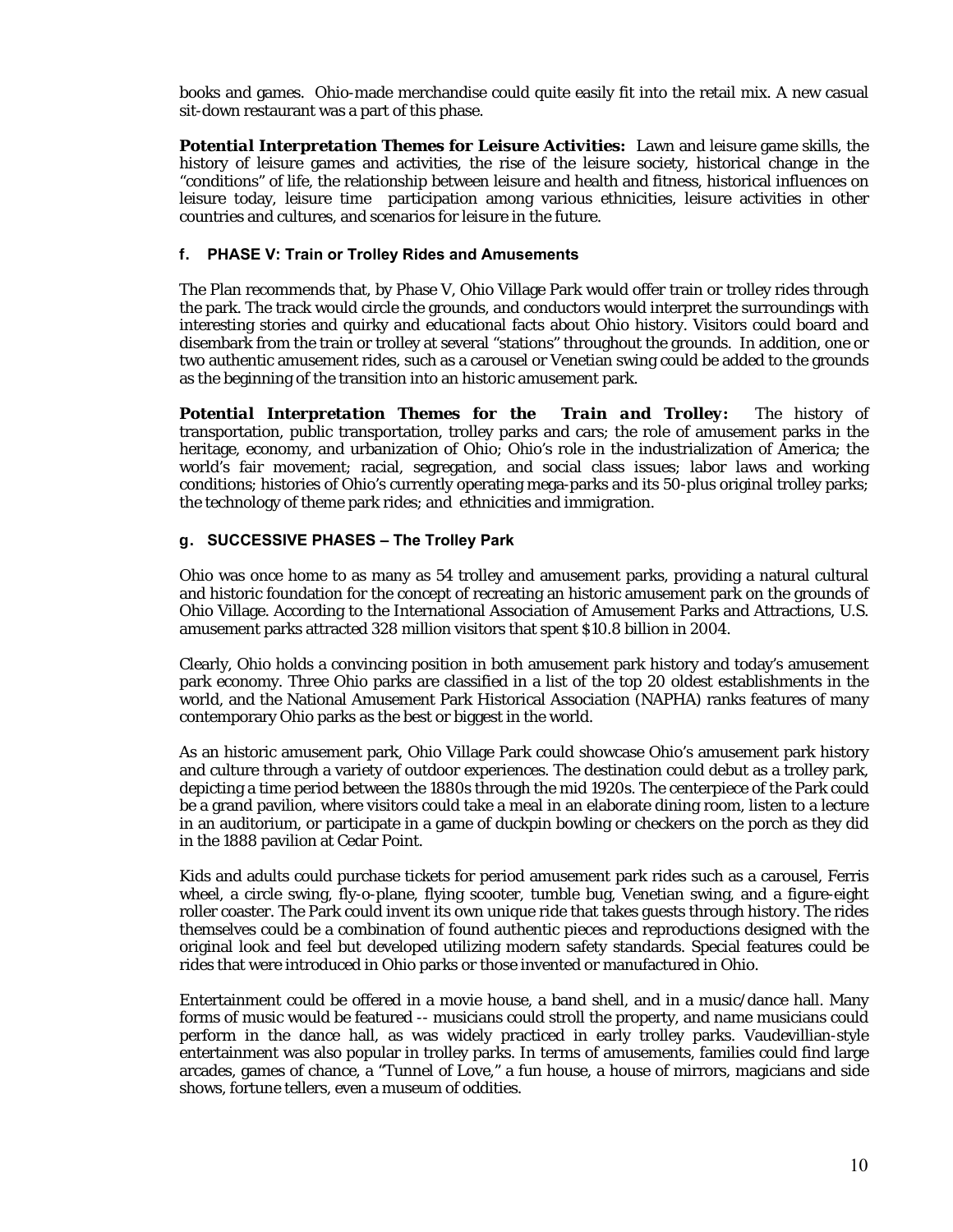Over time, dining establishments and resort-like lodging sprang up in areas just outside trolley parks. In the long term, Ohio Village Park could evolve in a similar fashion, offering old-time lodging and dining on other areas of the OHS property.

#### 4. **Management Summary**

The Master Plan called for the management team for Ohio Village Park to be comprised of existing facilities management, museums division, and marketing and business development staff. New positions required to run the operation include a site manager, master gardener, food and beverage and staff supervisors, and retail staff for supervision of the playscapes, outdoor learning areas, and leisure equipment.

In addition to the advisory support of the board of trustees, the plan recommends the addition of three committees from which to gain counsel and create support for the Park project: a space and facilities planning committee, a neighborhood committee, and a business committee.

#### 5. **Operating Budget**

The Master Plan offered the following operating budget, which represents projections for general admission attendance based on the conjoint analysis. And as the Ohio Village project must be sustainable over and above other OHS income, visitation is estimated as incremental to that of the Historical Center. Projections are based on the assumption that an adequate marketing budget exists to support attendance goals. With this model, Ohio Village Park would operate at an annual profit by Phase V.

The estimate for required capital investment is about \$9 million to fund major grounds beautification, improvements to existing buildings, landscaping and construction of playscapes and outdoor learning areas, and construction of a multi-use event facility.

|                                         | <b>Phase I</b> | <b>Phase II</b> | <b>Phase III</b> | <b>Phase IV</b> | <b>Phase V</b>   | 5-Year<br>Total |
|-----------------------------------------|----------------|-----------------|------------------|-----------------|------------------|-----------------|
| <b>REVENUE</b>                          |                |                 |                  |                 |                  |                 |
| <b>General Admission</b>                | \$0            | \$188,178       | \$555,452        | \$1,169,488     | \$2,774,731      | \$4,687,849     |
| Programming and Events                  | \$522,479      | \$626,844       | \$761,077        | \$931,289       | \$1,822,857      | \$4,664,545     |
| <b>Facilities Use</b>                   | \$70,525       | \$106,814       | \$135,971        | \$163,198       | \$203,360        | \$679,868       |
| Other Income                            | \$72,250       | \$215,000       | \$525,000        | \$305,000       | \$295,000        | \$1,412,250     |
| <b>PROJECTED INCOME TOTAL</b>           | \$665,254      | \$1,136,835     | \$1,977,499      | \$2,568,976     | \$5,095,948      | \$11,444,512    |
| <b>EXPENSES</b>                         |                |                 |                  |                 |                  |                 |
| <b>General Admission</b>                | \$0            | \$33,069        | \$132,290        | \$240,218       | \$452,043        | \$857,619       |
| Programming and Events                  | \$248,256      | \$283,176       | \$334,710        | \$393,745       | \$475,536        | \$1,735,421     |
| <b>Facilities Use</b>                   | \$9,940        | \$10,537        | \$13,156         | \$15,788        | \$19,734         | \$69,155        |
| <b>General Operating</b>                | \$765,000      | \$437,000       | \$509,800        | \$624,000       | \$632,400        | \$2,968,200     |
| Staff                                   | \$366,380      | \$675,657       | \$935,626        | \$1,122,766     | \$1,329,731      | \$4,430,160     |
| <b>Marketing Subtotal</b>               | \$251,940      | \$351,857       | \$362,850        | \$633,150       | \$628,205        | \$2,228,002     |
| <b>TOTAL PROJECTED EXPENSES</b>         | \$1,631,576    | \$1,780,759     | \$2,275,275      | \$3,013,879     | \$3,517,915      | \$12,219,402    |
| <b>OPERATING SURPLUS/(DEFICIT)</b>      | (\$966,322)    | (\$643,923)     | (\$297,776)      | (\$444,903)     | \$1,578,034      | (\$774,890)     |
| Interest Costs (est. @ 7.5%)            | \$0            | \$147,395       | \$389,414        | \$650,684       | \$984,233        | \$2,171,725     |
| Indirect Costs (12.5 Adj. EBIT)         | \$203,947      | \$222,595       | \$284,409        | \$376,735       | \$439,739        | \$1,527,425     |
| Depreciation (30 yrs SL)                | \$8,333        | \$43,833        | \$80,067         | \$124,233       | \$140,900        | \$397,367       |
| Depreciation (15 yrs SL)                | \$25,000       | \$101,533       | \$168,200        | \$278,200       | \$278,200        | \$851,133       |
| Depreciation (5 yrs SL)                 | \$34,000       | \$34,000        | \$119,000        | \$119,000       | \$119,000        | \$425,000       |
| <b>NET PROFIT/(LOSS)</b>                | (\$1,237,602)  | (\$1,193,280)   | (\$1,338,865)    | (\$1,993,755)   | (\$384,038)      | ( \$6,147,541)  |
| <b>Starting Cash</b>                    | \$0            | (\$1,965,268)   | (\$5,192,182)    | (\$8,675,780)   | (\$13, 123, 102) |                 |
| Surplus/(Deficit) + Interest + Indirect | (\$1,170,268)  | (\$1,013,913)   | (\$971,599)      | (\$1,472,322)   | \$154,062        |                 |
| Capital Investments                     | (\$795,000)    | (\$2,213,000)   | (\$2,512,000)    | (\$2,975,000)   | (\$500,000)      |                 |
| <b>ENDING CASH</b>                      | (\$1,965,268)  | (\$5,192,182)   | (\$8,675,780)    | (\$13,123,102)  | ( \$13,469,041)  |                 |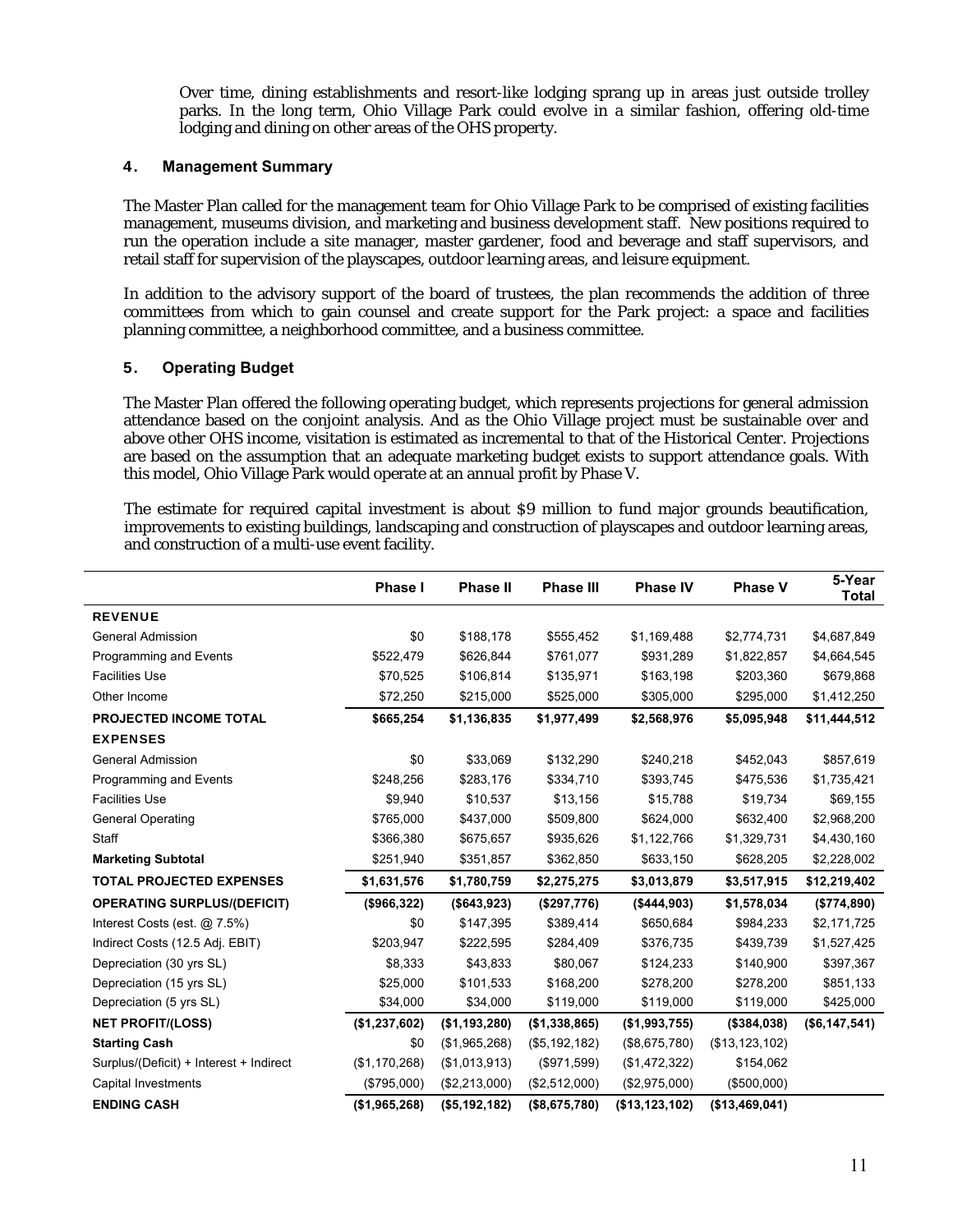#### 6. **Fundraising Plan**

The Ohio Village Park initiative is only one of several sizeable projects underway at the OHS that will require the OHS to accelerate its capital spending. Because sponsorship and corporate development depends primarily on visibility and community perception as much as a good idea, the Master Plan's fundraising recommendations integrate an image-boosting plan with a sponsorship, corporate support, and grant application initiative that has aggressive goals to raise a total of \$1.5 million over the five phases.

#### 7. **Marketing Plan**

The Master Plan argues that the Ohio Village Park would simply not be successful without a substantial marketing investment. And while the current marketing budget is the result of fairly recent increases, that trend must continue. The Plan noted that it would be particularly important that marketing funding levels for events and new features, as they would be added, would be sufficient.

While the early phase master plan marketing budgets are without question higher than typical for many industries, these levels were considered necessary to meet attendance projections, particularly for events. As the marketing budget ramps up by Phase  $\bar{V}$  and revenues increase incrementally, the percentage of marketing expenses relative to projected revenue becomes more characteristic of those you might see in the business plan for a successful retail product or service.

Fundamental to the marketing program would be the geographic target market. The research findings suggest that more than 70 percent of those surveyed outside the Columbus area have not visited any Columbus area attractions, and it could therefore be assumed that it would be difficult to convince those audiences to make Ohio Village Park a destination, at

Claim a position as a dominant portal for on-line information. The OHS Internet presence must be new, fresh, and constantly changing. Build interactivity among and become the gathering place for likeminded people by involving customers and creating twoway conversations. – *Ideas noted in individual interviews*

least in the short term. As such, the Master Plan marketing strategy targets a broad cross-section of the population, including adults (skewing women) with children, aged 25-54, with a household income of \$50,000 plus in the Central Ohio media market. This method would assist the OHS in meeting the goal of reaching residents that have not been necessarily inclined to visit the campus in the past. Business-tobusiness targets include event planners, school and tour group organizers, OHS members, opinion leaders and financial partners.

Within the master plan, the marketing plan suggested several focus areas and some ideas for each. Those areas include brand positioning, increasing awareness, utilization of the Internet, understanding the importance of kids as decision makers and influencers, improving statewide visibility, targeted event marketing, developing inter-department collaboration, research, and buying cycle strategies. The plan also suggested the addition of seasonal marketing campaigns that would promote both events and grounds activities.

#### 8. **Success Measurements**

The success of Ohio Village Park would be evaluated first and foremost in terms of financial measures; its ability to be self-supporting initially its ability to generate revenue that could benefit other programs of the organization in the long term. In addition to revenues and operating surpluses, the Master Plan suggests that the OHS should also evaluate attendance trends including repeat visitation, the visitor experience, the ability of the Park to reach OHS educational goals, customer value measures, marketing return on investment, market share, image and awareness levels, and the impact the Park could have in generating additional visitation to the Ohio Historical Center museum and other sites statewide.

#### H. Conclusions

The Ohio Village Master Plan developed by F2/Inc. recommended an ambitious plan to revitalize the Ohio Village property. The research studies conducted as a part of the process have been especially invaluable to the OHS as the organization begins a period of change focused on its customers. However, implementing the Ohio Village Master Plan would require a disproportionately large fraction of the organization's resources to be invested in a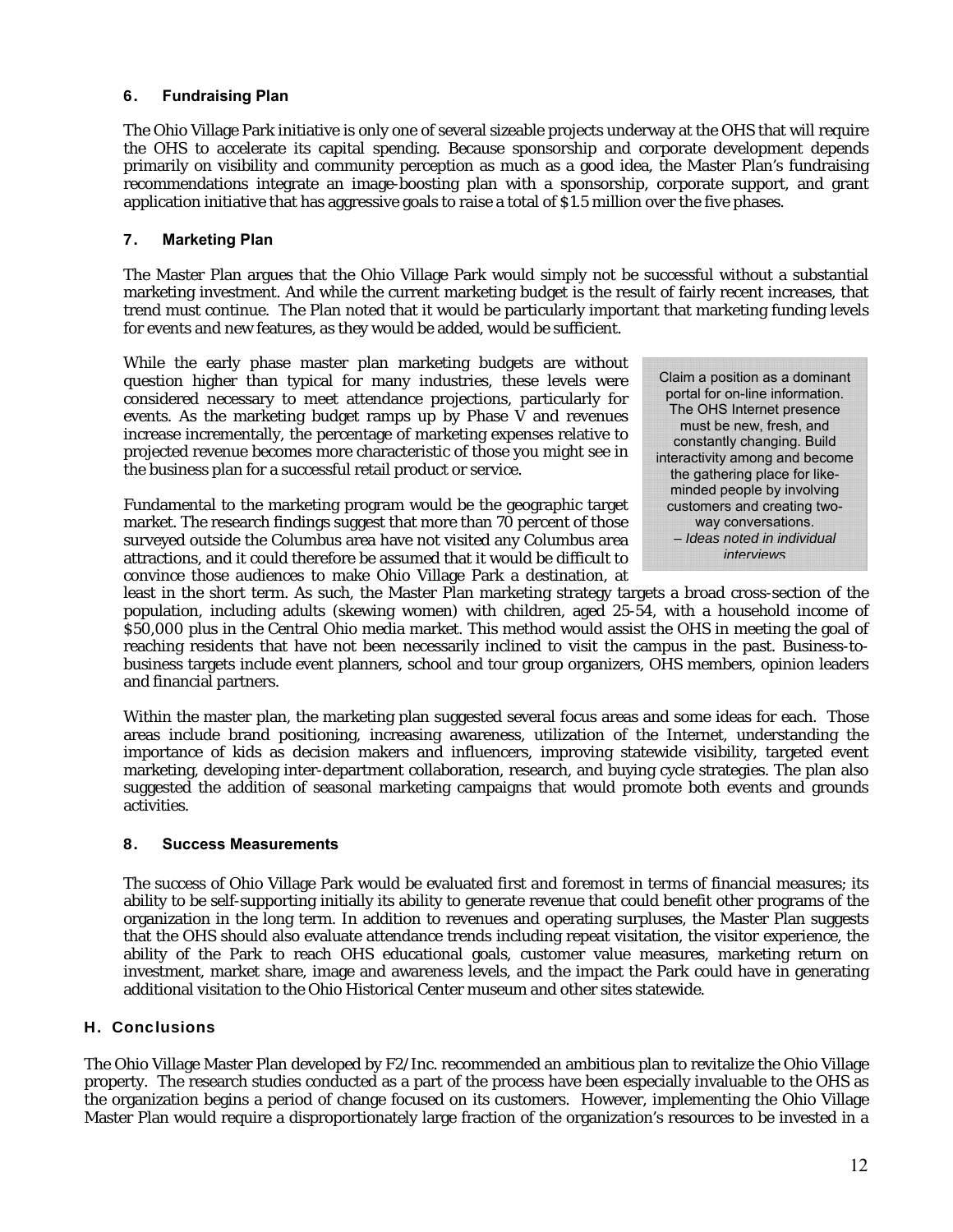relatively risky venture at a non-historic property. In addition, the changes needed to create a sustainable operation in the newly imagined Ohio Village Park may alienate the loyal Ohio Village customer base.

Therefore, the Ohio Historical Society determined that full implementation of the proposed Ohio Village Master Plan would not allow the organization to fulfill its mission in the most efficient and equitable manner and consequently should be deferred for prioritization against future projects. In the meantime, OHS will use much of the research and analysis generated in the master plan process to guide key strategic investments into the Ohio Village property, as well as other programs throughout the state. This strategy will enable the organization to best serve the needs of its many customers.

#### **Ohio Village Near-term Investments**

Using the ideas developed through the stakeholder scanning and tested through audience research, the Ohio Historical Society will expand events offered at the Ohio Village. While the buildings of Ohio Village are important to many customers, interacting with people and taking a step back in time were also key components of their positive impressions of Ohio Village. Events will provide an important way for visitors to have this multi-faceted, in-depth experience that they seek in the Village. In 2007, there will be at least one major event at Ohio Village every month from March through December. In June, a large festival celebrating Ohio food and music will debut at the Village.

In other changes planned to begin in summer 2006, children will be able to explore history through newly developed day camps. This program will be piloted in 2006 and expanded in future years. The Society will also explore making the grounds available to the public on certain weekends during the summer, for those who just want to walk out to the Village while they are visiting the museum. This initiative may be continued in future years based on visitor response.

In August 2006 the Society will also install and market an events tent that will be connected to the American House Hotel. This structure will make it possible for the OHS to host larger receptions and public programs than can currently be accommodated at Ohio Village. After the initial investment is recovered, the events tent is expected to generate revenue to support future projects and programs.

#### **Master Plan Applied to Other Parts of the Organization**

The Ohio Village stakeholder scanning and audience research has provided an important way for the Ohio Historical Society to learn more about its potential audiences and help it achieve its mission to connect people to Ohio's past. Further, the Master Plan provided a model for developing a fully loaded business plan that enables the Society to plan for and assess the value of investments in capital development and operating projects. While the Master Plan for Ohio Village will not be implemented immediately, it has been instrumental in shaping conversations and planning that will lead the organization to be even more market and customer focused while expanding its capacity to make fully informed investment decisions.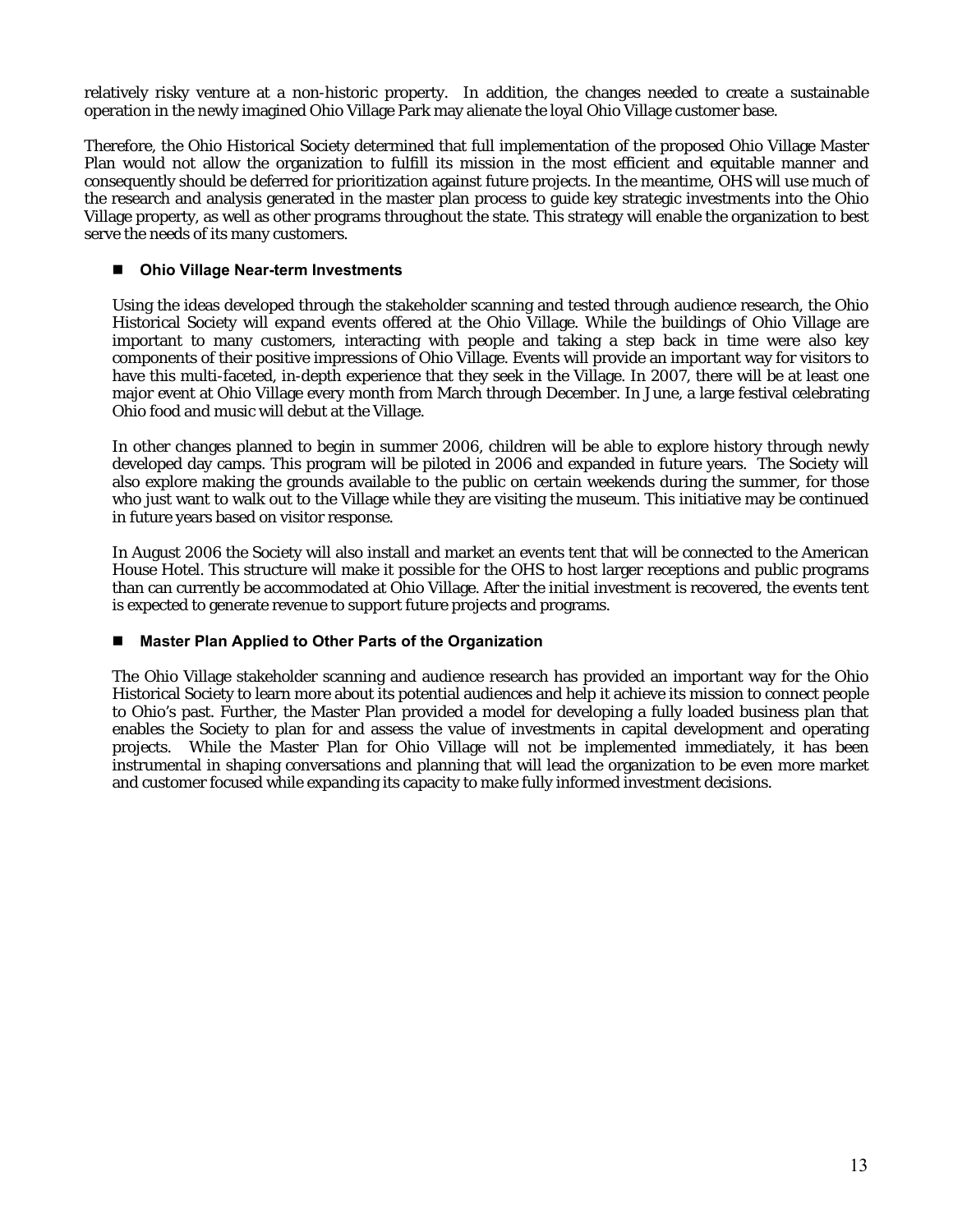$\frac{1}{2}$ 

 $\sim 3\%$ 

## OHIO VILLAGE **BUILDING BREAKDOWN**

**NOVEMBER 1, 1995** 



OHIO HISTORICAL SOCIETY 1982 VELMA AVENUE COLUMBUS, OHIO 43211-2497 PHONE: 614-297-2635 FAX: 614-297-2411

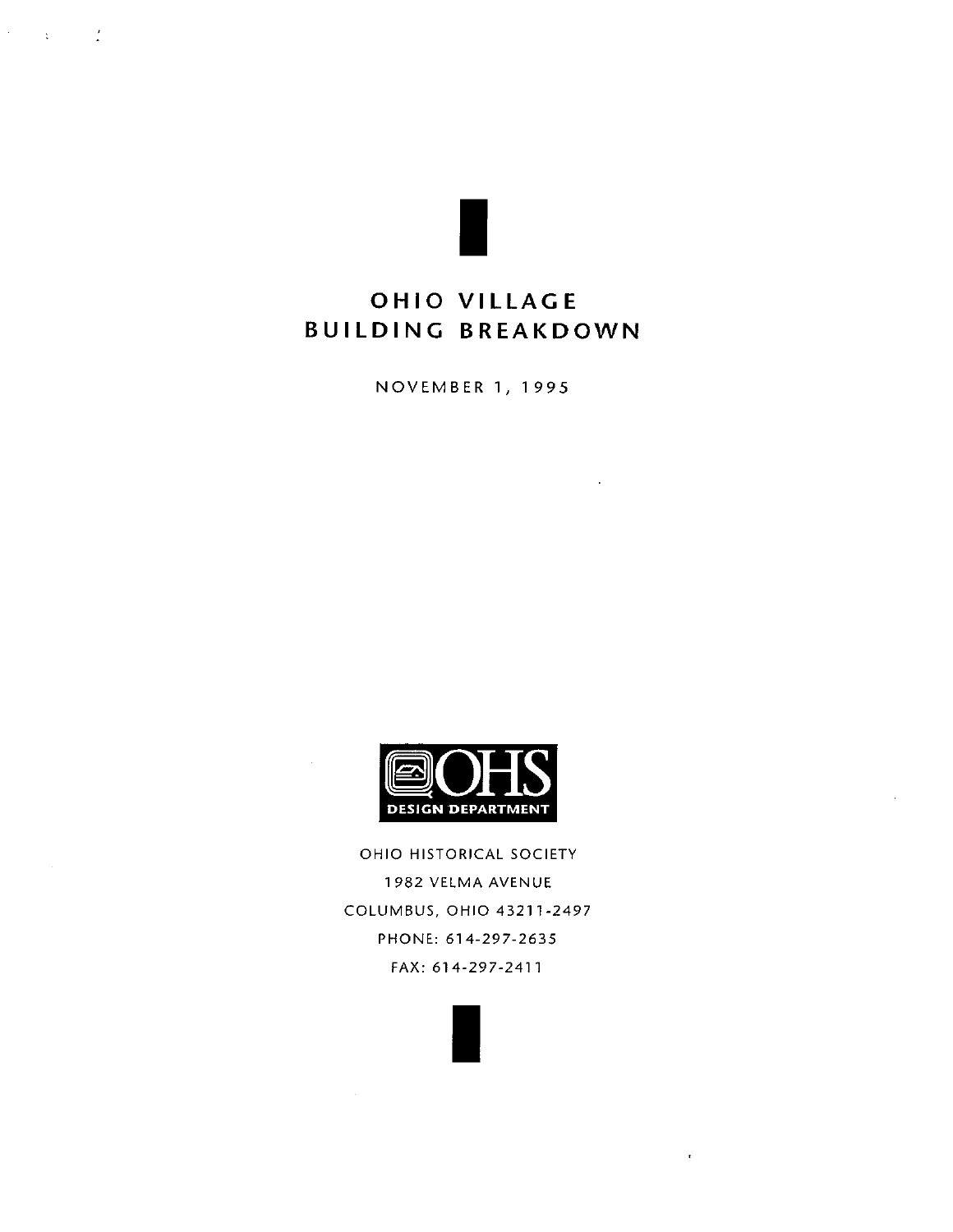

## **BUILDING**

**Exhibit Facilities** 

## 1. TRAIN DEPOT

• Historical Significance: When the railroads expanded in the post-Civil War period, towns people in every village wanted their community to become a stop on the railroad. The railroads connected regions, linking the nation in a vast marketplace. Goods, information, and people passed through the town depot, which usually gave visitors their first impression of a town.

• Physical Requirements:

Move the existing pharmacy building to the entrance of the village, the present location of the Gate House. It will house ticket sales, orientation information and restrooms. The building will require interior and exterior upgrades along with the addition of utilities (gas, electric, and water).

| Total Square Feet: 1800 @ \$150.00 | \$270,000.00 |
|------------------------------------|--------------|
| Orientation Video                  | \$50,000.00  |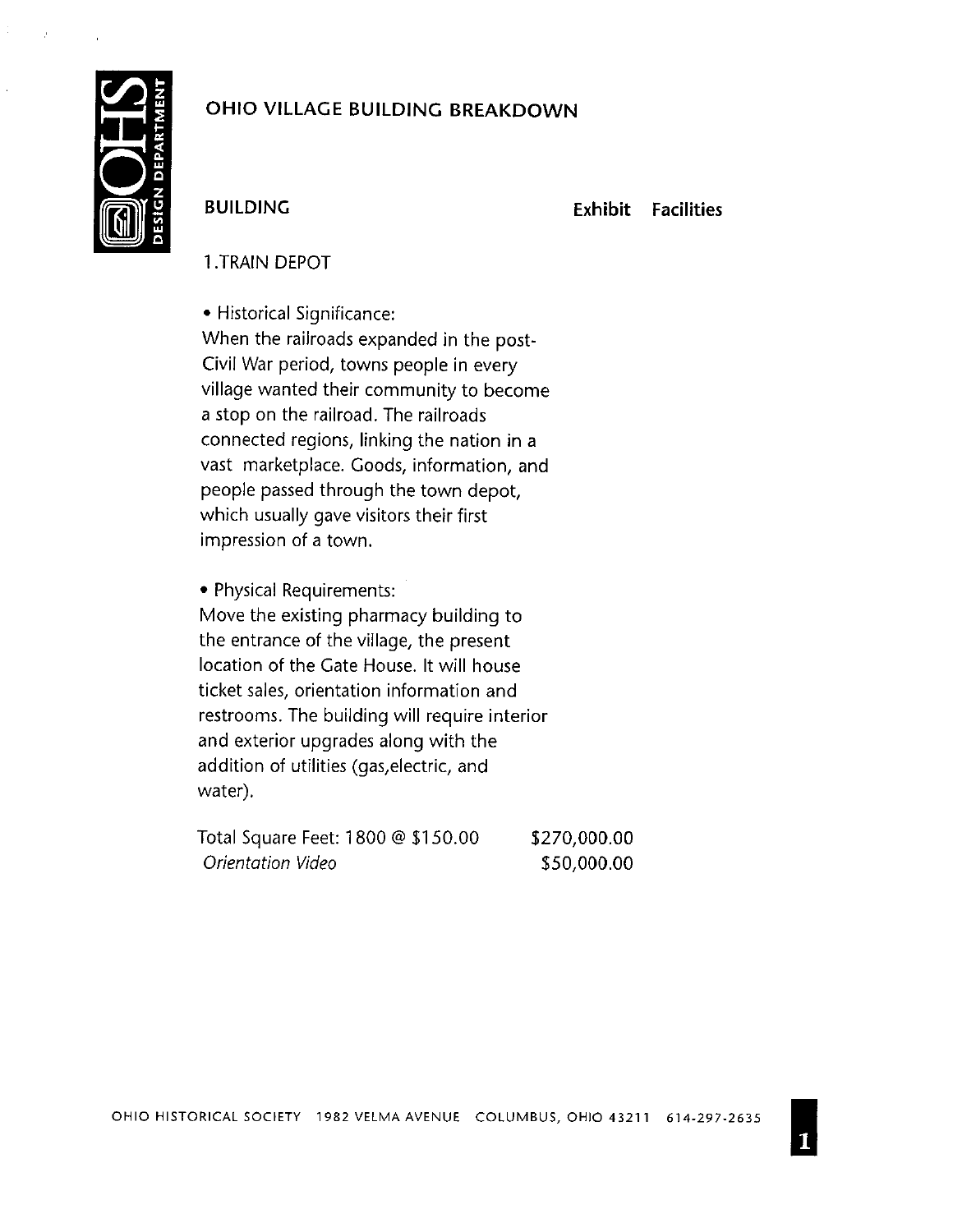

**BUILDING** 

**Exhibit Facilities** 

2. DOCTOR'S RESIDENCE

• Historical Significance: The late nineteenth century was an age of increasing specialization and professionalization. This location will be used to show changes in the doctor's medical education and in medical technology.

**Physical Requirements:** Update some interior finishes, interpretation material and the addition of utilities (electric and gas).

Total Square Feet: 900 @ \$100

\$90,000

## 3. PHARMACY/SODA FOUNTAIN

• Historical significance

In the late nineteenth century, pharmacies went from apothecaries to social centers, from shelves of mysterious bottles and jars to dispensers of soda water. The drugstore sold patent medicines, alcohol, and opium, resulting in the demand for temperance and drug reforms.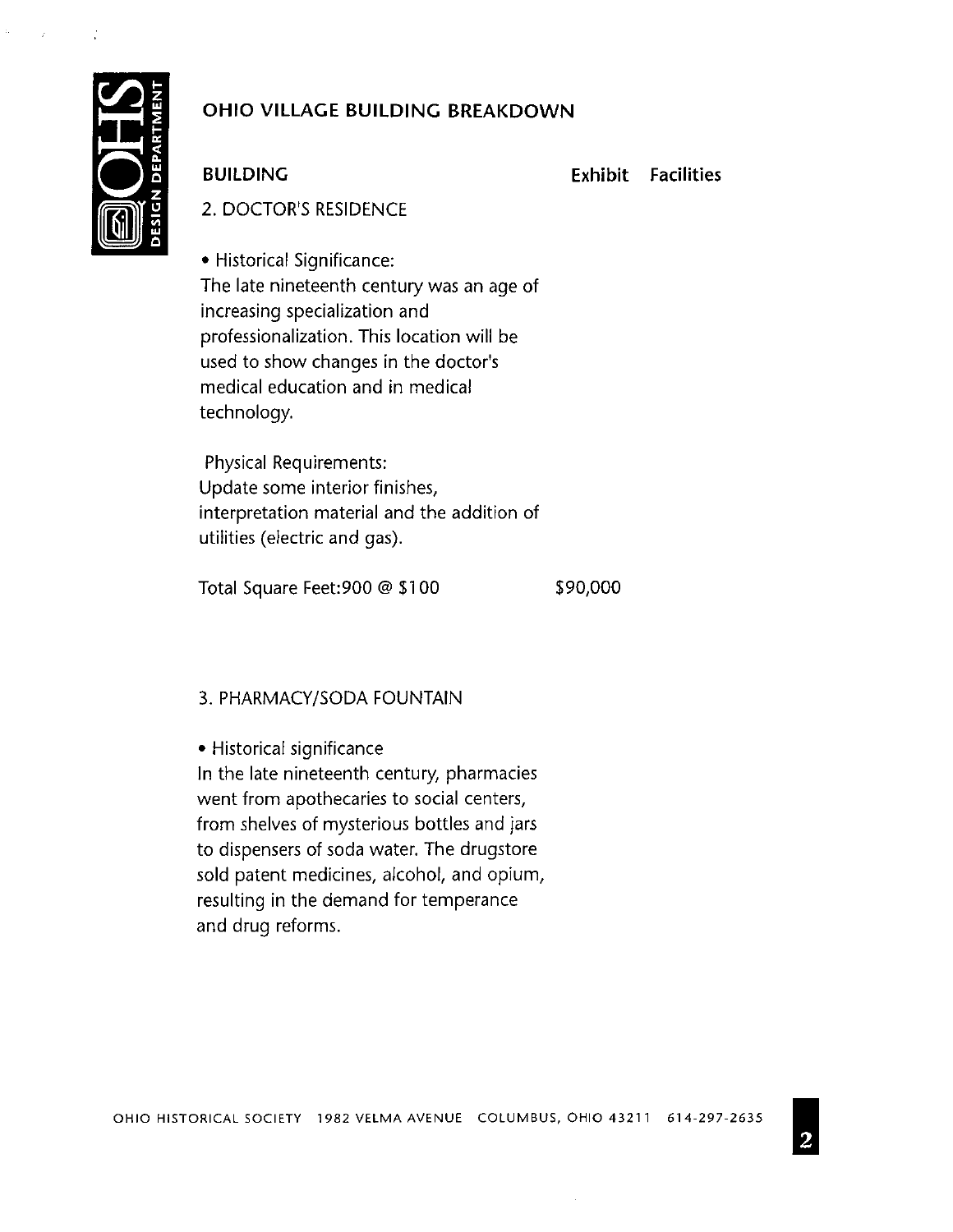

#### **BUILDING**

**Exhibit Facilities** 

(Pharmacy cont.) • Physical Requirements The Harness Shop and the Weaver's Shop will be converted into the Pharmacy. There will be an addition to the back of the building along with the addition of a kitchen facility & utilities (gas , electric and water). The building will have food and other items for sale.

TOTAL SQUARE FEET:1650 @ \$150.00 \$247,500

### 4. FURNITURE FACTORY & SHOWROOM

• Historical Significance A former artisan producing hand-crafted furniture, the cabinet maker (in competition with factories) turns to retailing manufactured goods in addition to cabinets and coffins.

. Physical Requirements Existing building will be converted and updated for period. New storefront windows, machinery and utilities (gas  $\&$ electric) will be added.

Total Square Feet: 1050SQ. FT.@ \$150 \$157,500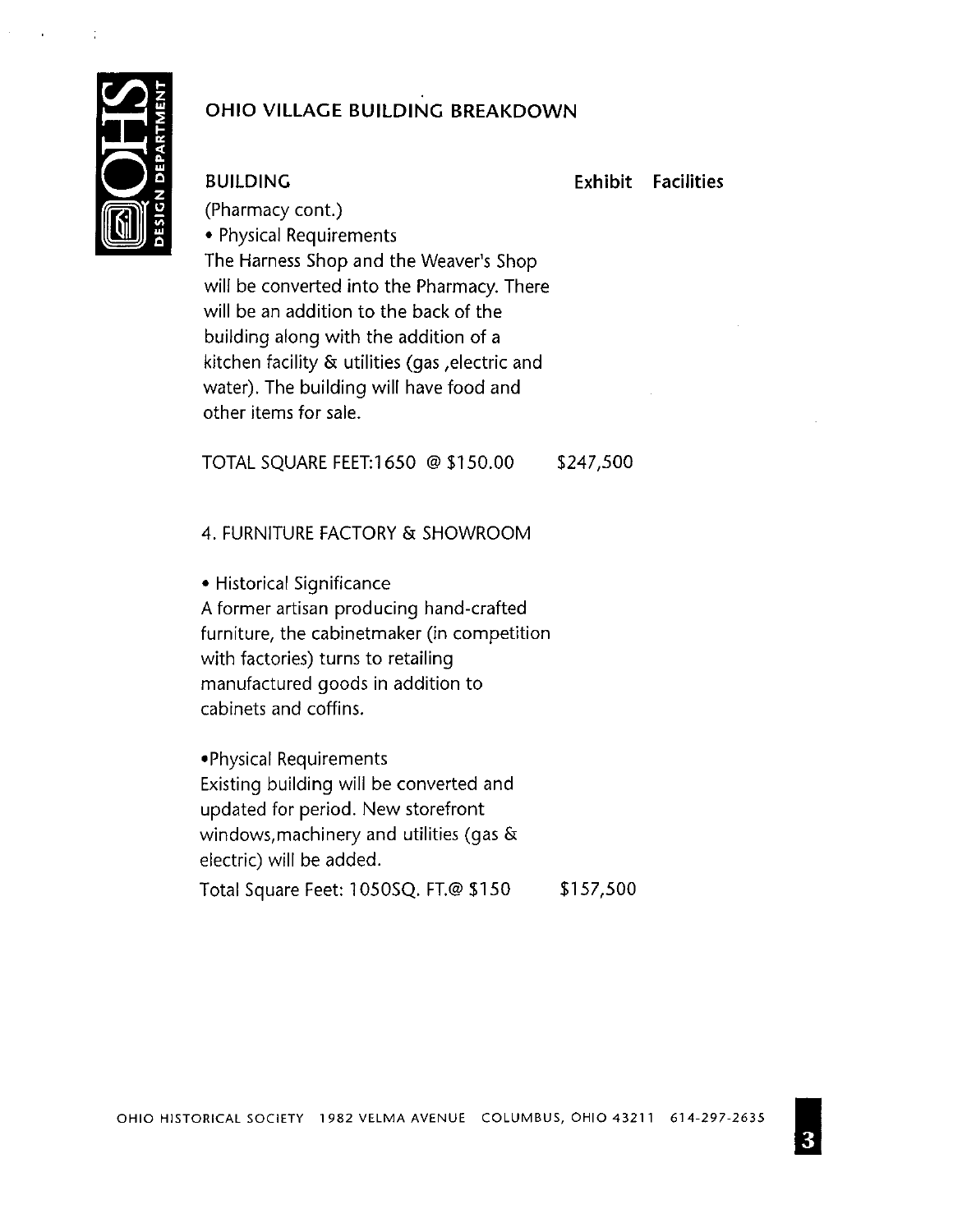

**BUILDING** 

**Exhibit Facilities** 

**5. WORKERS HOUSE** 

• Historical Significance This house will be the home of husband and wife factory workers and their family. The worker's home will highlight work routines, working class lifestyles, and consumer preferences.

• Physical Requirements Building will be updated slightly to the period, but still have kerosene lights. Utilities will be added to the building (electric & gas).

Total Square Feet:800 @ \$100

\$80,000

6. POWER PLANT & COAL SHED • Historical Significant The power plant was often seen as a symbol of community progress. This site will interpret the technological advances-electric lights, electric motors, and electrical appliances--that altered everyday life, also showing electricity as a product for consumption.

• Physical Requirements New brick building constructed with the addition of electricity.

Total Square Feet:625 @ \$200 \$125,000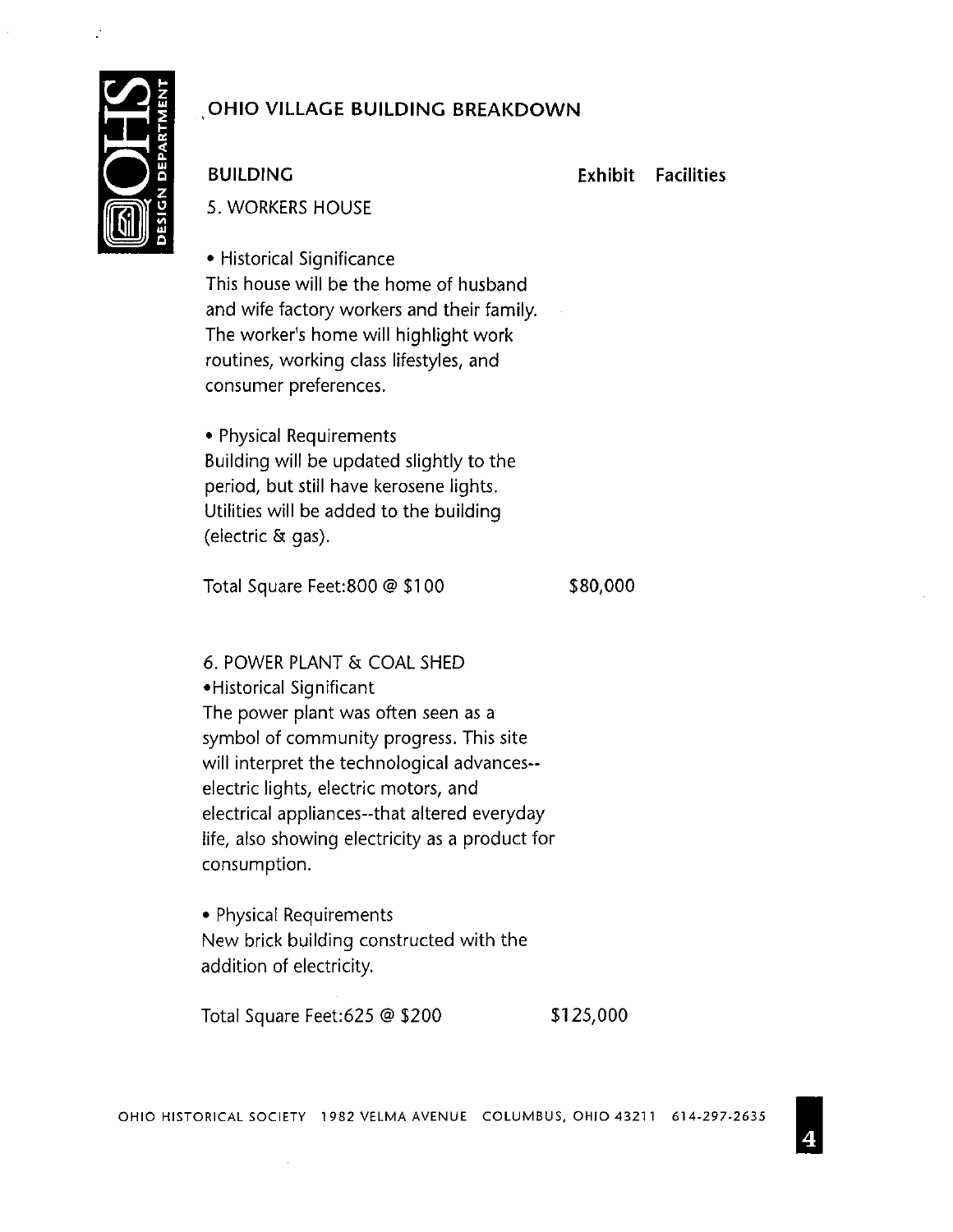

#### **BUILDING**

**Exhibit Facilities** 

7. LIVERY, BUGGY STATION & BLACKSMITH

• Historical Significance Shows the importance of horse-drawn transportation to a community at the turn of the century.

• Physical Requirements Addition to the existing Blacksmith Shop, convert the barn into a Livery Building and construct a Buggy Shed. Utilities will be added to the Blacksmith Building (Water & Electric). TOTAL SQUARE FEET  $(3$  BLDGS.): 1525  $@$  \$100 \$152,500

8. FACTORY

• Historical Significance The factory demonstrates the application of technology to the workplace, new methods of mechanization and production, and changes in the work routine.

• Physical Requirements Construction of a new brick building with utilities (electric & gas)

Total Square Feet: 2000 @ \$150 \$300,000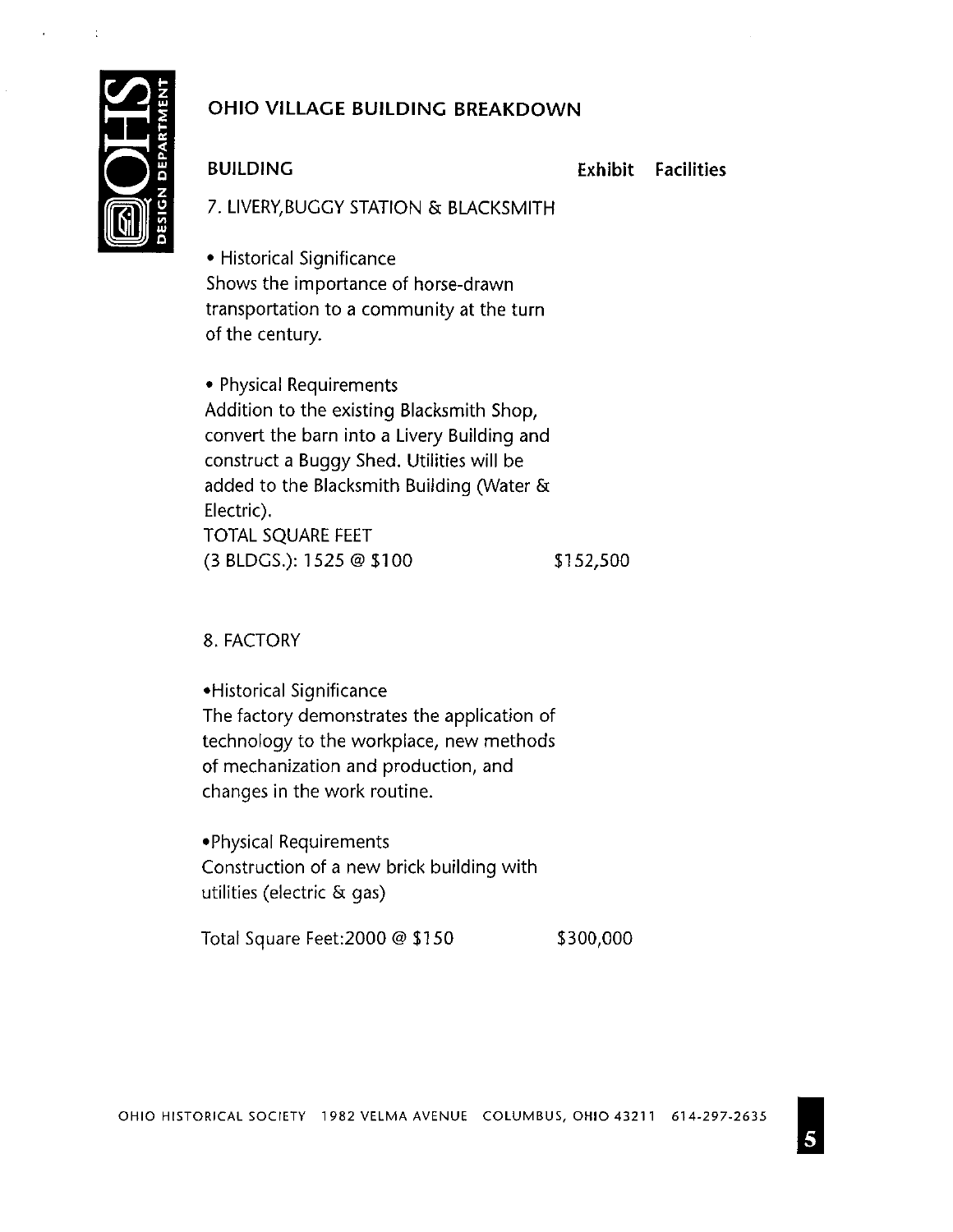

### **BUILDING**

**Exhibit Facilities** 

9. COMMERCIAL BLOCK

•Historical Significance The town's identity was defined in the facade of its commercial district. The Buckeye Block, in which the lower stories are reserved for public, commercial use while the upper story remains private, houses some of the most prominent businesses of the town.

• Physical Requirements Two story building to be constructed on the lot left by the relocated Pharmacy. The building will house a variety of businesses, (Bank, Newspaper, Tailor, Leather Goods, Barber and Phone Systems) it will also have an orientation/gathering space and public restrooms. **Total Square Feet** (2 Floors):7200 @ \$200

\$1,440,000

10. POOL HALL/SALOON

• Historical Significance Numerous saloons existed in Ohio towns. Although considered by some as social centers of entertainment and camaraderie, saloons were seen by others as a dimly lit dens of evil. The saloon offers insight into working class culture and the demands-through religion and politics--for temperance reform.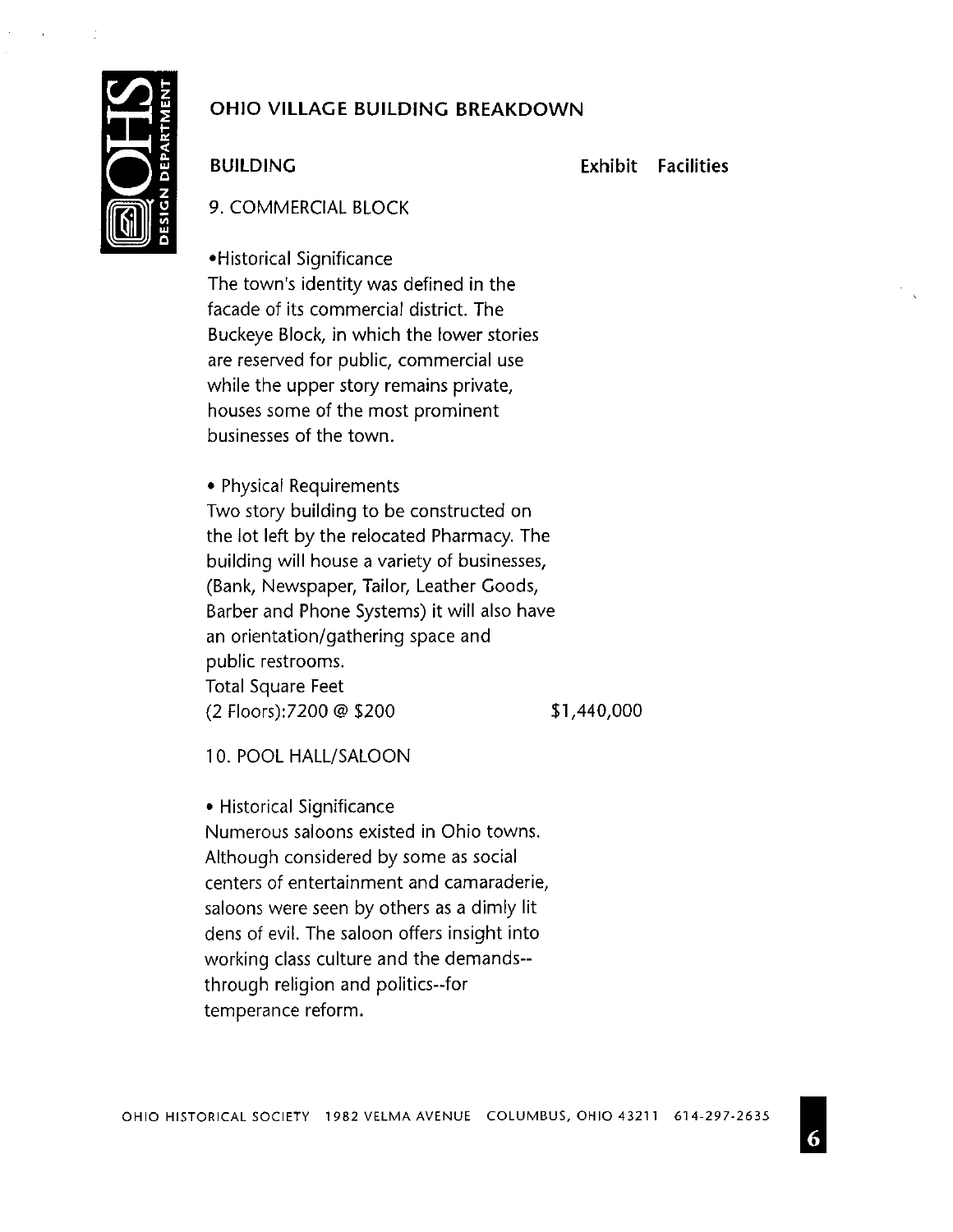

## **BUILDING**

**Exhibit Facilities** 

(Saloon Cont.) • Physical Requirements The current Print Shop building will be relocated to this location with the addition of a front porch and siding. The interior will be converted into a pool hall/saloon. All utilities will be required (gas, electric & water). \$100,000 Total Square Feet: 1000 @ \$100

11. JEWELER

• Historical Significance

As mass-produced, lower cost watches and jewelry replaced the crafted work of gold and silversmiths, jewelers sold an expanded line of goods (crystal, china, and clocks) and resorted to watch repair and eyeglass fitting.

• Physical Requirements The current bank building will be converted into a jewelers shop. This will require the interior to be updated to a retail space of the period along with the addition of utilities (electric and gas).

Total Square Feet: 700 @ \$200

\$140,000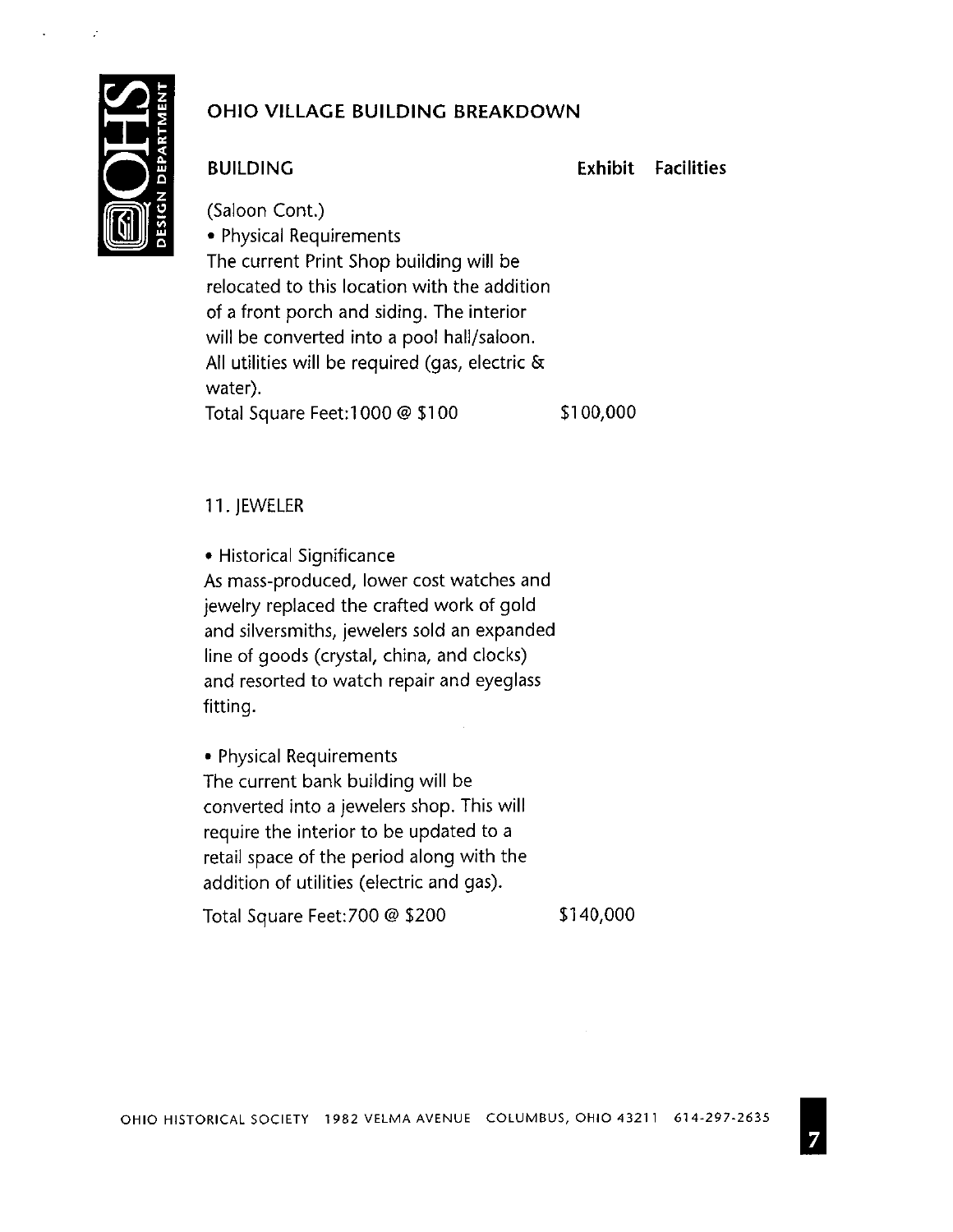

**BUILDING** 

**Exhibit Facilities** 

12. CONFECTIONERY SHOP

• Historical Significance Confectioneries sold a variety of products and often doubled as ice-cream parlors. They were respectable establishments where women could enter unescorted, maintaining the "highest standards of decorum."

• Physical Requirements The current Tin Shop will be converted into a confectionery shop. This will require interior upgrades along with the addition of utilities (gas, electric & water) and a kitchen facility.

Total Square Feet :700 @ \$200

\$140,000

#### 13. BICYCLE SHOP

• Historical Significance In the mid- and late- 1890s, a bicycling craze swept the United States. The popularity of cycling at the time was unsurpassed and stirred the demand for both improved roads and shorter, looser clothing styles for women.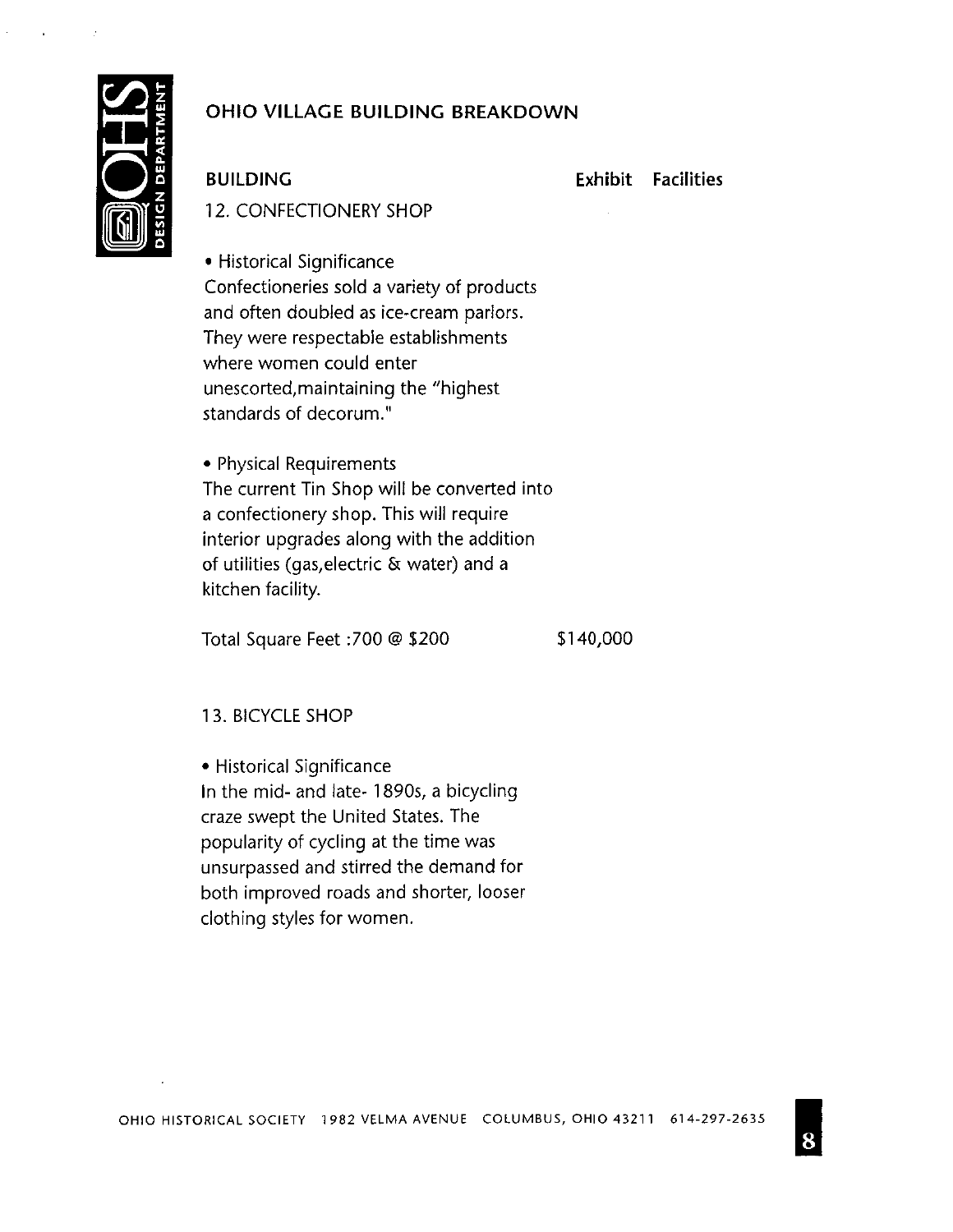

## **BUILDING**

**Exhibit Facilities** 

(Bike Shop cont.) • Physical Requirements An addition to the existing Tin Shop building will house the Bike Shop. The interior will be a retail space and repair shop. \$240,000 Total Square Feet @ 1200 @ \$200

14. MIDDLE CLASS HOME

• Historical Requirements The middle class lived comfortably, yet cautiously, with separate spheres of appropriate activity for men and women. This home will show the consumption habits, living conditions, and work routines of a middle-class family.

• Physical Requirements The current farm house will be relocated to this new location and updated to a middle class home of the period. Utilities will be added to the building (gas, electric & water).

Total Square Feet: 1000 @ \$200

\$200,000

15. INVENTOR'S SHED

• Historical Significance Shows the inquisitive and practical mind at work, experimenting with electricity, motors, and the application of technology to practical matters.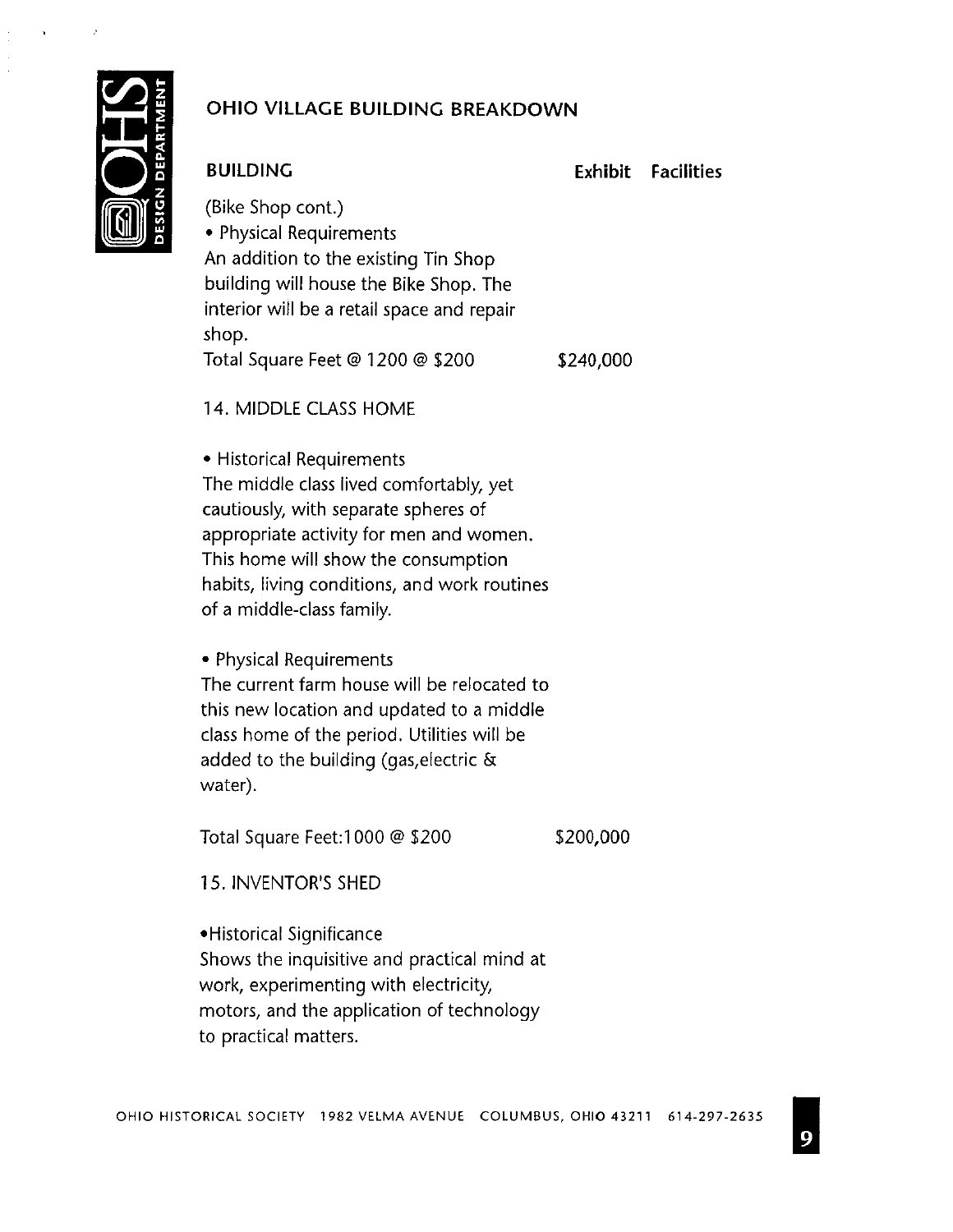

## **BUILDING**

**Exhibit Facilities** 

(Inventor's Shed cont.) • Physical Requirements New building constructed to house inventor's workshop, electricity will be the only utility required. Total Square Feet: 375 @ \$100 \$37,500

16. UPPER CLASS HOME & CARRIAGE **HOUSE** 

•Historical Significance The home of a factory owner or bank president, this home will show the prevailing standards of taste and propriety and increased emphasis on comfort and consumption.

• Physical Requirements Construction of a new two story building and carriage house. The building will have all the interior finishes and amenities of a new home during this period.

**Total Square Feet** \$540,000 (including carriage house):2700 @ \$200

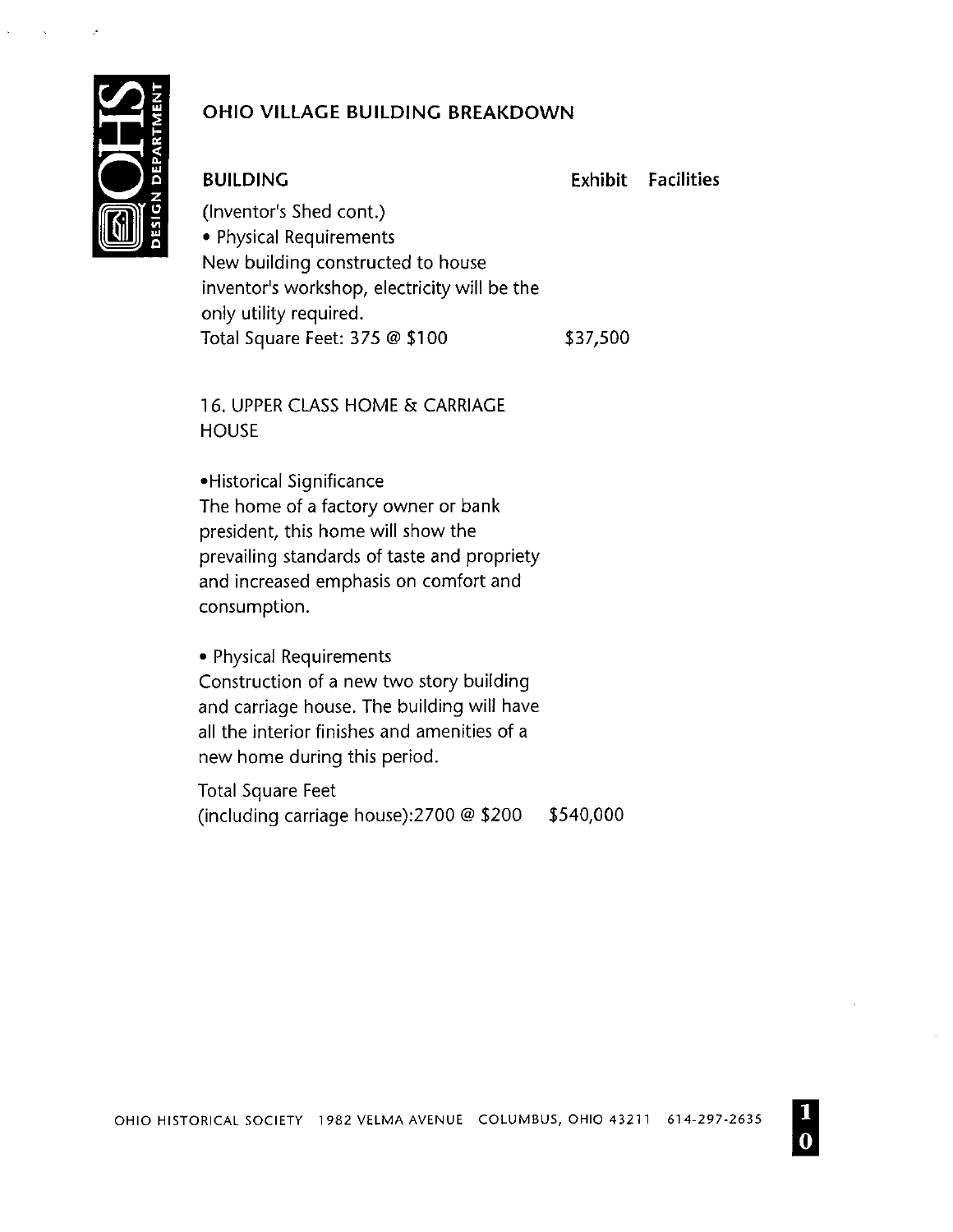

### **BUILDING**

**Exhibit Facilities** 

17. COLONEL CRAWFORD INN & THE AMERICAN HOUSE HOTEL

•Historical Significance The hotel served salesmen, businessmen, traveling performers, and tourists and was a fixture on any Main Street. While railroads made travel safer and more comfortable than stage coaches, hotels and restaurants offered comfort and privacy above the old-time inns.

• Physical Requirements An addition will be built to the restaurant and the interior design will be in Colonial Revival. The Hotel will be upgraded with interior finishes and amenities of the time.

Total Square Feet : Restaurant 2700 2160 Hotel Total 4860 @ \$100 \$486,000

#### **18 GENERAL STORE**

• Historical Significance The general store offered a wide variety of products. This site will show the shift from bulk products sold out of barrels to nationally advertised, ready-made, prepackaged goods available for convenience. Also considered is the challenge to local shopkeepers from mail-order catalogue houses.

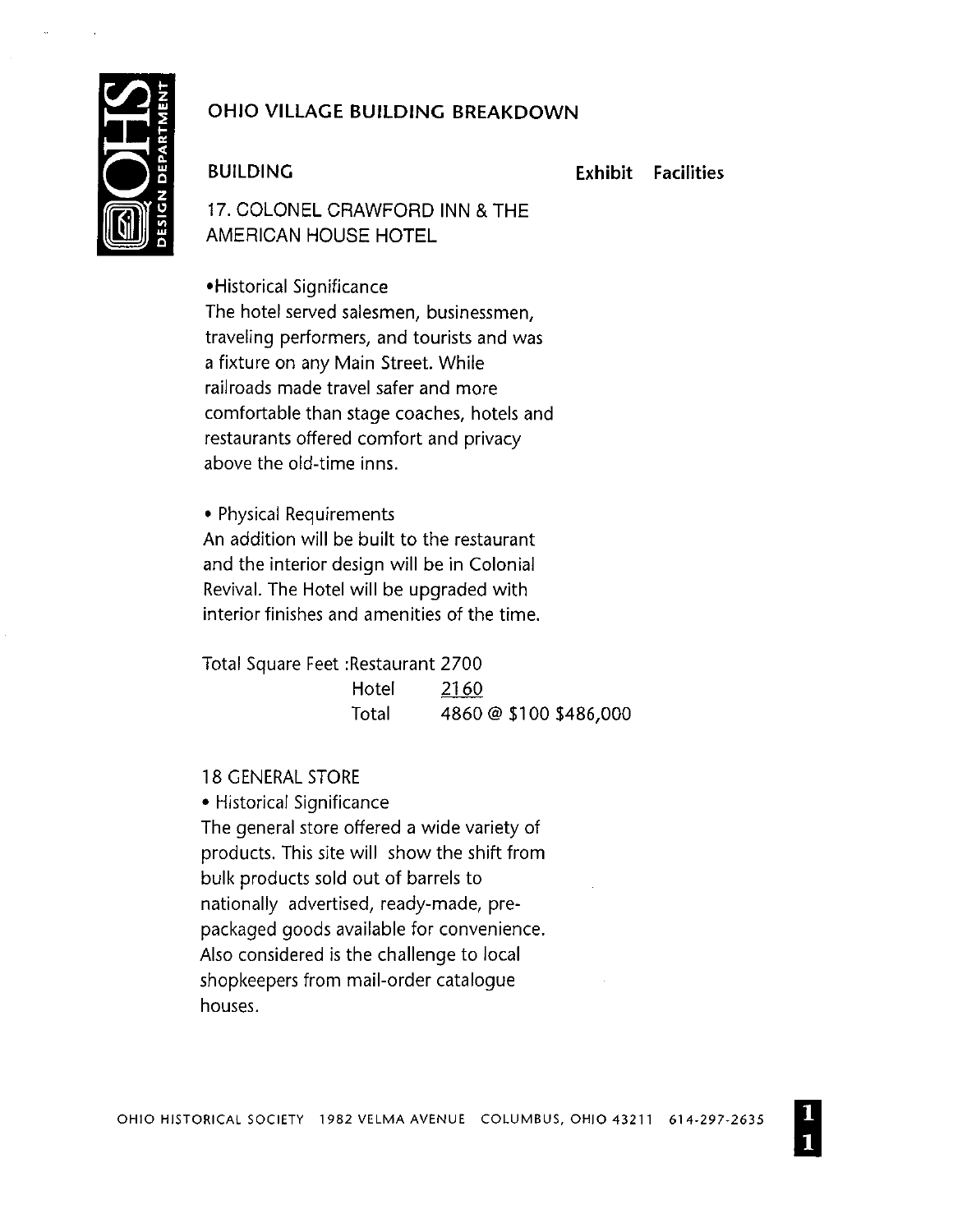

## **BUILDING**

**Exhibit Facilities** 

(General Store Cont.) • Physical Requirements An addition to the existing building with and upgrade the interior, along with new store front windows. Total Square Feet: 2100 @ \$200 \$420,000

19. CITY HALL, LIBRARY, OPERA HOUSE & FIRE STATION

• Historical Significance Many Ohio communities had municipal buildings that combined a variety of functions. The opera house will offer popular entertainment of the period. The fire station/city hall will show the shift toward paid, professional staff for municipal concerns. The library will reveal the emphasis on self-improvement and culture.

• Physical Requirements Construction of a new building to house four new spaces along with public restrooms.

TOTAL SQUARE FEET:5950 @ \$100

\$600,000

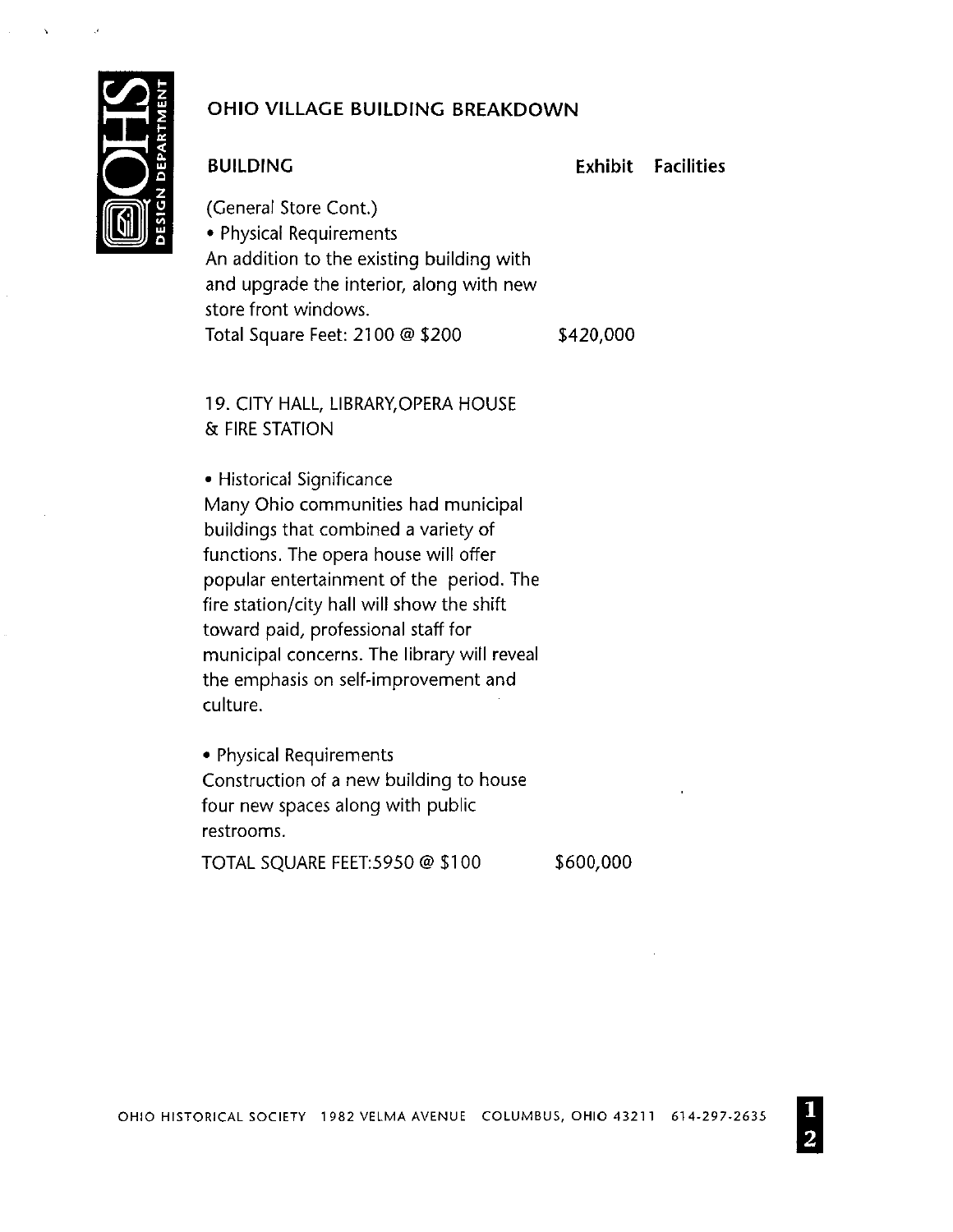

**BUILDING** 

**Exhibit Facilities** 

20. SCHOOL

• Historical Significance The enlarged school will show the development of public education for Ohio children, the move toward the standardization of the curriculum, and the shift from one-room schoolhouses to graded classes.

• Physical Requirements An addition and upgrading to the existing school house along with new utilities to the building (gas, water & electric) Total Square Feet: 5500 @ \$100 \$550,000

21. FARM

•Historical Significance Although the urban population increased dramatically by the turn of the century, many Ohioans still lived on farms. Farmers were less isolated and farm wives were acquainted with the current tastes and fashions, if not totally able to share in them. The farm will show work roles, and habits of production and consumption.